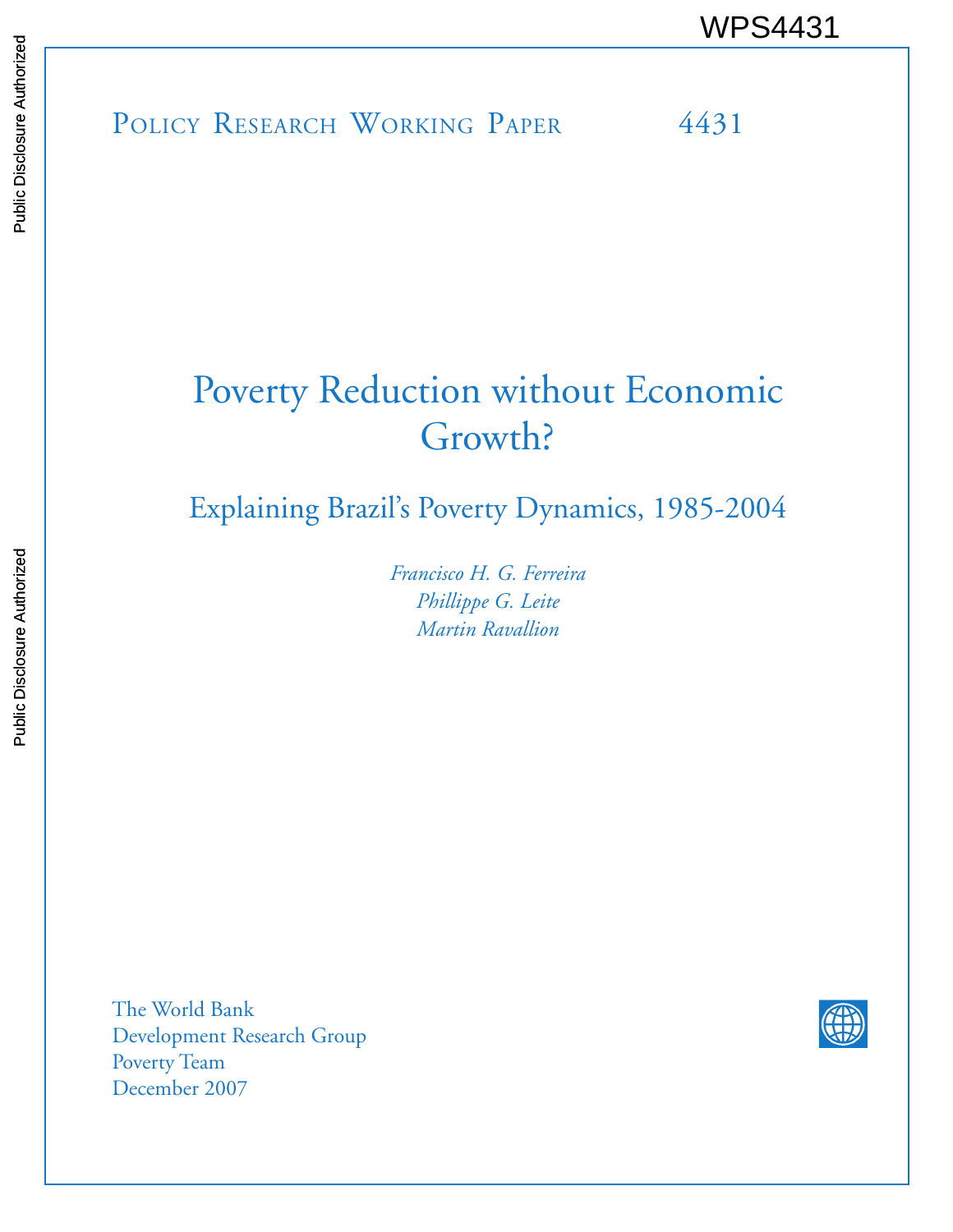### **Abstract**

Brazil's slow pace of poverty reduction over the last two decades reflects both low growth and a low growth elasticity of poverty reduction. Using GDP data disaggregated by state and sector for a twenty-year period, this paper finds considerable variation in the povertyreducing effectiveness of growth—across sectors, across space, and over time. Growth in the services sector was substantially more poverty-reducing than was growth in either agriculture or industry. Growth in industry had very different effects on poverty across different states and its impact varied with initial conditions related to

human development and worker empowerment. The determinants of poverty reduction changed around 1994: positive growth rates and a greater (absolute) elasticity with respect to agricultural growth contributed to faster poverty reduction. But because there was so little of it, economic growth played a relatively small role in accounting for Brazil's poverty reduction between 1985 and 2004. The taming of hyperinflation (in 1994) and substantial expansions in social security and social assistance transfers, beginning in 1988, accounted for a larger share of the overall reduction in poverty.

*The Policy Research Working Paper Series disseminates the findings of work in progress to encourage the exchange of ideas about development*  issues. An objective of the series is to get the findings out quickly, even if the presentations are less than fully polished. The papers carry the *names of the authors and should be cited accordingly. The findings, interpretations, and conclusions expressed in this paper are entirely those of the authors. They do not necessarily represent the views of the International Bank for Reconstruction and Development/World Bank and its affiliated organizations, or those of the Executive Directors of the World Bank or the governments they represent.*

This paper—a product of the Poverty Team, Development Research Group—is part of a larger effort in the department to understand pro-poor growth and the determinants of poverty dynamics in developing countries. Policy Research Working Papers are also posted on the Web at http://econ.worldbank.org. The authors may be contacted at fferreira@worldbank. org; pleite@worldbank.org; and mravallion@worldbank.org.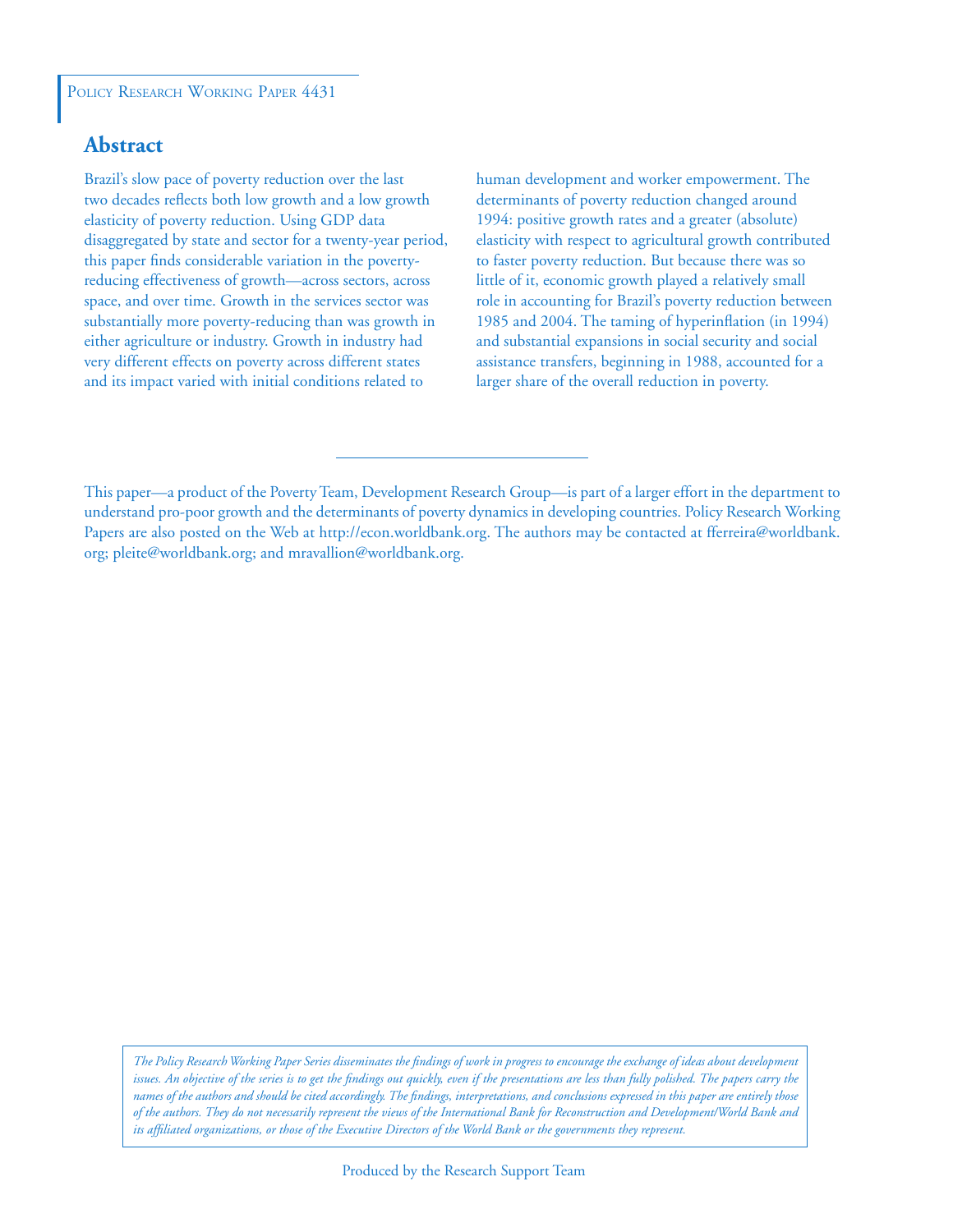## Poverty Reduction without Economic Growth? Explaining Brazil's Poverty Dynamics, 1985-2004

Francisco H. G. Ferreira, Phillippe G. Leite and Martin Ravallion<sup>[1](#page-2-0)</sup> *Development Research Group, World Bank* 

**Keywords:** Pro-poor growth; poverty; inequality; Brazil.

**JEL:** I32; O15, O40.

<span id="page-2-0"></span><sup>&</sup>lt;sup>1</sup> The authors are grateful to Alinne Veiga for excellent research assistance. These are the views of the authors, and should not be attributed to the World Bank, its Board of Directors, or any of the countries they represent.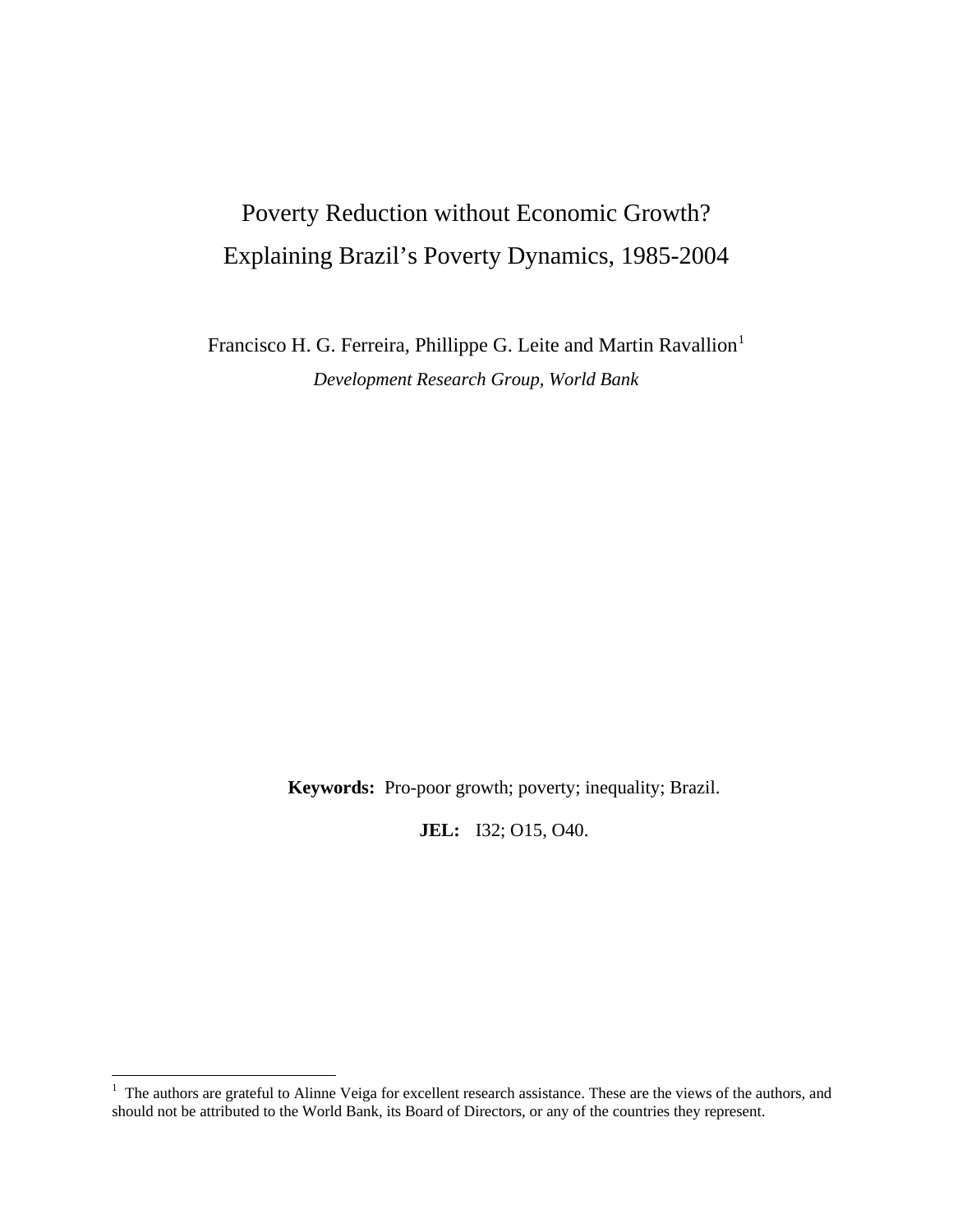### **1. Introduction**

The recent literature on poverty and growth has asked two main questions: How much do the poor share in aggregate economic growth? And what factors explain differences (across space or over time) in the impacts of economic growth on poverty? The literature, which we briefly review in the next section, provides a robust answer to the first question, but has only begun to shed light on the second. Most existing within-country studies of the relationship between poverty and growth focus on two determinants of differences in the effect of growth on poverty: the "pattern of growth" (sector composition and geographic variation) and "initial conditions" (human capital levels, urbanization rates, the prevalence of infrastructure, etc.). Little attention has been given to the role of contemporaneous changes in government policy, whether in the realms of macroeconomic stabilization, trade reform, or redistribution. These are all aspects of considerable interest to policymakers who, in addition to looking for policies that lay the foundations for faster and more poverty-reducing growth in the long run, often also ask what the impacts of policy reform on poverty are likely to be in the short run.

This paper seeks to add to the existing evidence on this issue, by studying the macroeconomic determinants of poverty dynamics in Brazil: a large, slow-growing, highly unequal middle-income country that underwent substantial policy reforms mid-way through the study period. In keeping with past work in the literature, we explain the evolution of poverty measures in terms of the aggregate growth rate, the sector and geographical composition of aggregate growth and differences in initial conditions across states interacted with growth. However, we also find that changes in the rate of inflation and changes in the extent of income redistribution (through reforms in the social security and social assistance systems) were at least as important as the growth process. Policy reforms can have non-trivial impacts on poverty reduction even in the short run.

It must be acknowledged that Brazil's poverty reduction record between 1985 and 2004 was mediocre at best: the poverty rate fell a mere four percentage points: from 33% to 29% of the population. This can be contrasted with the mean performance of developing countries. To make that comparison it is probably best to fix the initial poverty rate. Conveniently, the proportion of the developing world's population living below about \$1 per day (at 1993 purchasing power parity) was also 33% in 1984. Over essentially the same period (1984-2004), the proportion of the population of the developing world living below \$1 a day fell from 33% to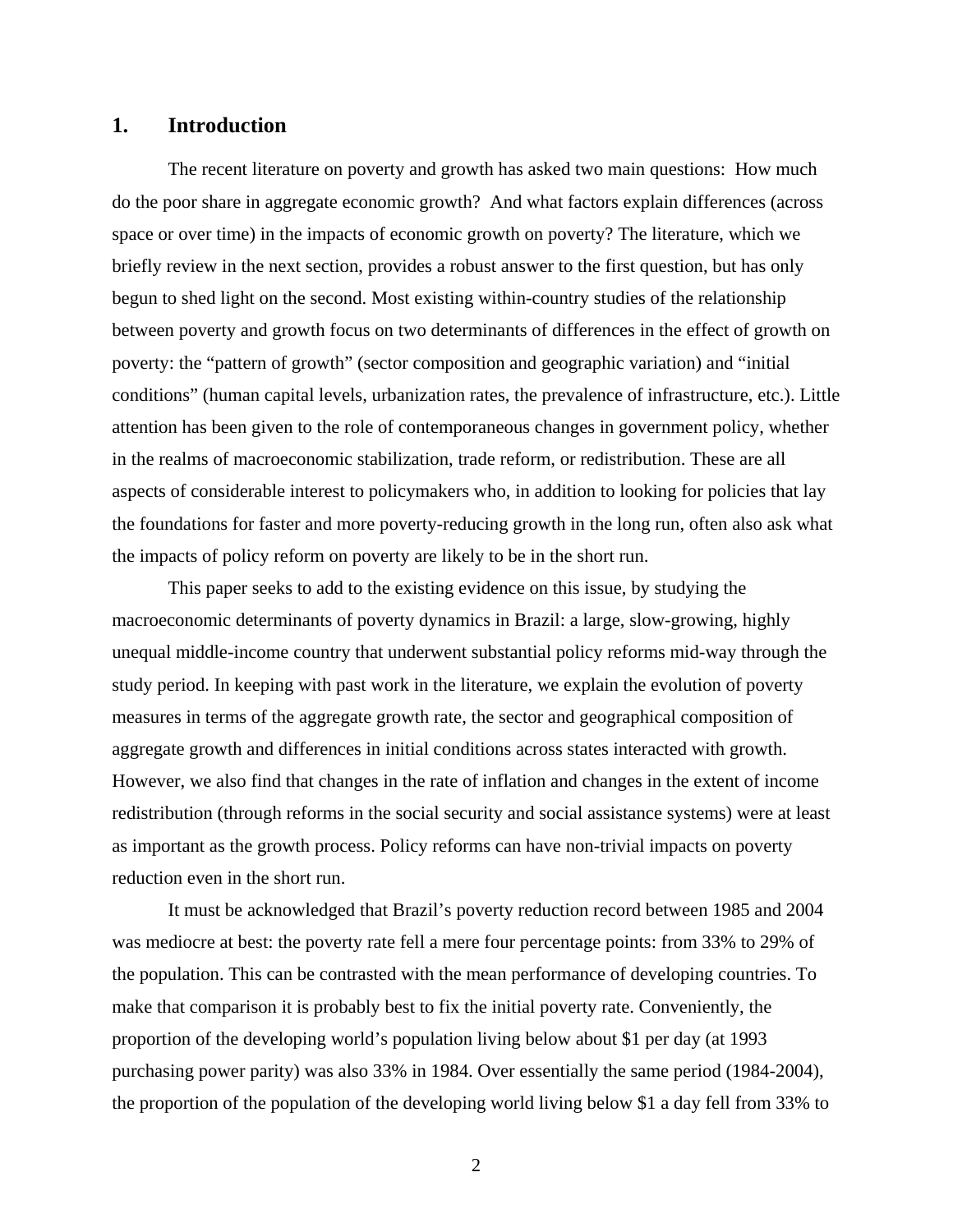18% (Chen and Ravallion, [2](#page-4-0)007).<sup>2</sup> Brazil's disappointing record in poverty reduction was due both to very low growth rates, and to a low growth elasticity of poverty reduction. Annual growth in per capita GDP averaged just under 0.5% over this period, while the average growth elasticity of poverty reduction was  $-1.09$ ; just over half the norm for developing countries.<sup>[3](#page-4-1)</sup>

In this paper, we do not address the question of why Brazil's growth rate was so low. Although this is a matter of first-order importance for poverty reduction, it has been discussed elsewhere and is not our object here.<sup>[4](#page-4-2)</sup> We focus, instead, on the second piece of the puzzle, and seek to shed light on why Brazil's growth *elasticity* of poverty reduction was also so disappointingly low. This is not a second-order issue either: had Brazil had the world's average elasticity, even the low growth rates in GDP per capita over 1985-2004 would have reduced the poverty rate from 33% to 23%; a ten percentage-point reduction, instead of the four points actually observed. While there are reasons to be cautious about this calculation, it is at least suggestive.<sup>[5](#page-4-3)</sup>

The paper tries to help understand why this elasticity was so low. One explanation concerns the role played by the pattern of growth—notably its sector composition—in determining the pace of poverty reduction and how this has changed over time with changes in the overall policy regime. As indicated, we also analyze the influence of different initial conditions at the state level. Brazil is of special interest for this enquiry given the diversity found in both the policy environment (over time) and initial conditions (over space). Intertemporally comparable household survey data exist for Brazil since 1976, on a quasi-annual basis. GDP growth data disaggregated by sector and state are available since 1985. Combining the two sources of data with information on initial conditions from the 1970 Census, we model poverty dynamics in Brazil at state level over the period 1985-2004.

We find that growth in the services sector was substantially more poverty-reducing than growth in either agriculture or industry, echoing the findings of Ravallion and Datt (1996) for

<span id="page-4-0"></span><sup>&</sup>lt;sup>2</sup> Note that the figure for Brazil uses its national poverty line, which is more than \$1 a day. In 1985, 8% of Brazil's population lived below \$1 a day, which fell to 7% by 2004. However, the comparison made in the text is still of interest given that the initial poverty rate is the same.

<span id="page-4-1"></span><sup>&</sup>lt;sup>3</sup> Using cross-country comparisons for developing economies, Ravallion (2001) estimates an elasticity of poverty incidence (based on the "\$1 a day" poverty line) to growth in mean household incomes of -2.1. This was computed using an instrumental variable approach exactly analogous to the one used to estimate the Brazilian figure. See Table A2 in Appendix II for details.

<span id="page-4-2"></span><sup>&</sup>lt;sup>4</sup> See, e.g. Bacha and Bonelli (2001) and Ferreira and Rossi (2003).

<span id="page-4-3"></span> $<sup>5</sup>$  It is not clear that the elasticity can be changed independently of the growth rate. It should also be noted that the</sup> international "\$1 a day" poverty line is lower than Brazil's own poverty line.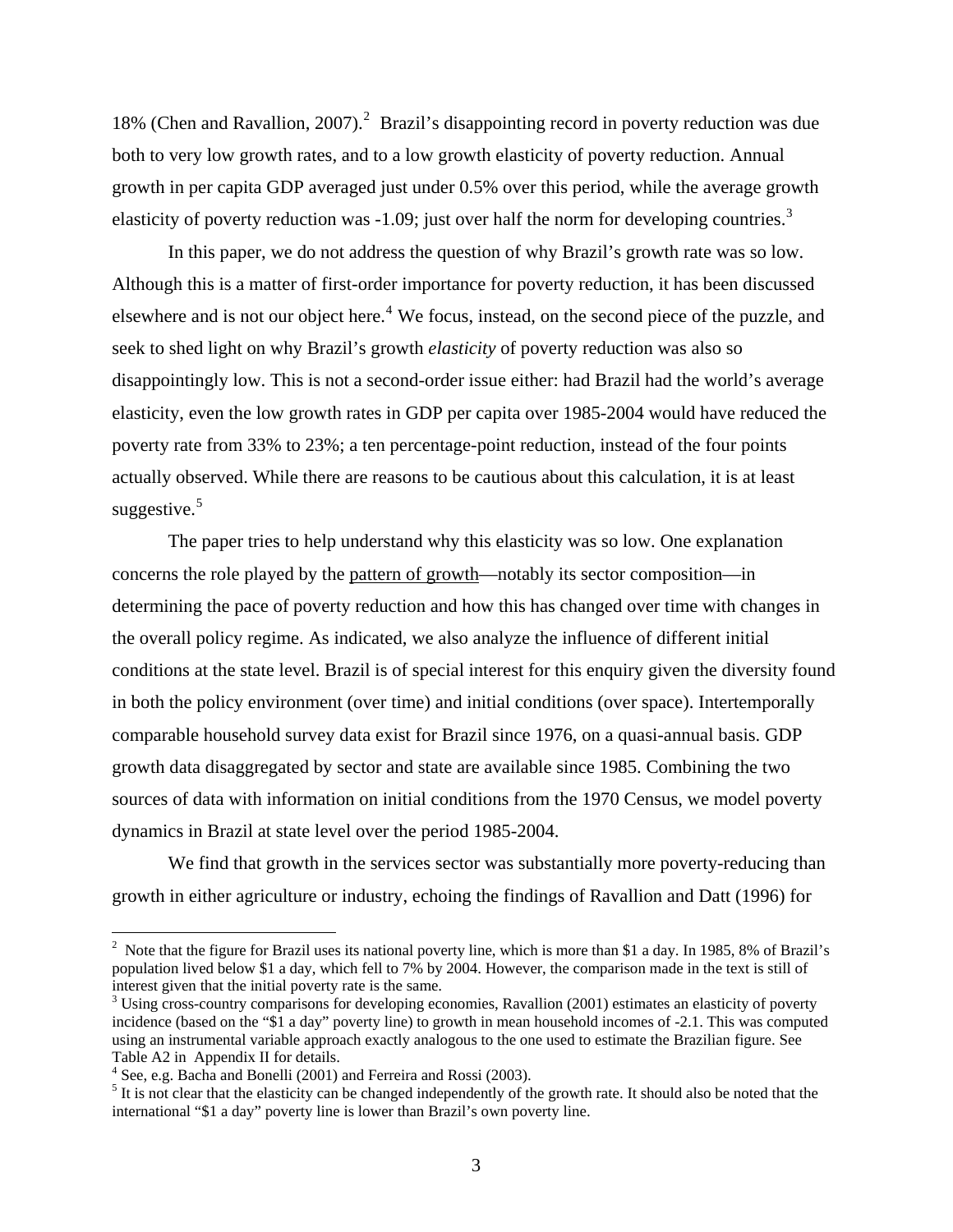India. While the poverty impact of agricultural and service sector growth did not vary significantly across states, the impact of industrial growth did vary appreciably (similarly to the findings of Ravallion and Datt, 2002, also for India). Elasticities were significantly higher in states where health conditions (as proxied by lower initial infant mortality rates) were initially more favorable. Higher elasticities were also found in states with higher initial levels of political participation (as measured by union membership rates in relation to the labor force), suggesting that worker empowerment may have played a role in translating manufacturing growth into poverty reduction.<sup>[6](#page-5-0)</sup>

But our results are also consistent with the view that the contemporaneous policy environment plays an important role in three ways: by affecting the sectoral composition of growth, by affecting the sensitivity of poverty to growth in each sector and, finally, by changing macroeconomic conditions and the redistributive role of the State. The sectoral pattern of growth changed markedly after the change in policy regime around 1994, when Brazil successfully stabilized prices and concluded a process of trade liberalization that favored sectors producing tradable goods. Aggregate growth became a more important factor against poverty, outweighing the poverty-increasing effect of the changing composition of growth (away from the service sector). This was helped by the fact that agricultural and industrial growth became relatively more poverty-reducing after the reforms. Another two important consequences of policy reforms were price stabilization and changes in social policy. With the Real Plan of 1994, Brazil ended almost two decades of sustained hyperinflation which, as we show, was not distribution neutral. In addition, the reform period included a progressive reform of the social security and social assistance systems, which we show had an independent pro-poor redistributive effect on poverty, helping to compensate for generally weak economic growth.

The paper is organized as follows. The following section reviews the recent literature on growth and poverty in other countries, while section 3 provides more detailed background information on changes in poverty and economic reforms in Brazil over the study period. Section 4 describes our data while Section 5 presents the econometric analysis and results. Section 6 concludes.

 $\overline{a}$ 

<span id="page-5-0"></span><sup>&</sup>lt;sup>6</sup> The view that initial political inequalities may have been more important for subsequent development paths than economic inequality is advocated by Acemoglu et al. (2007).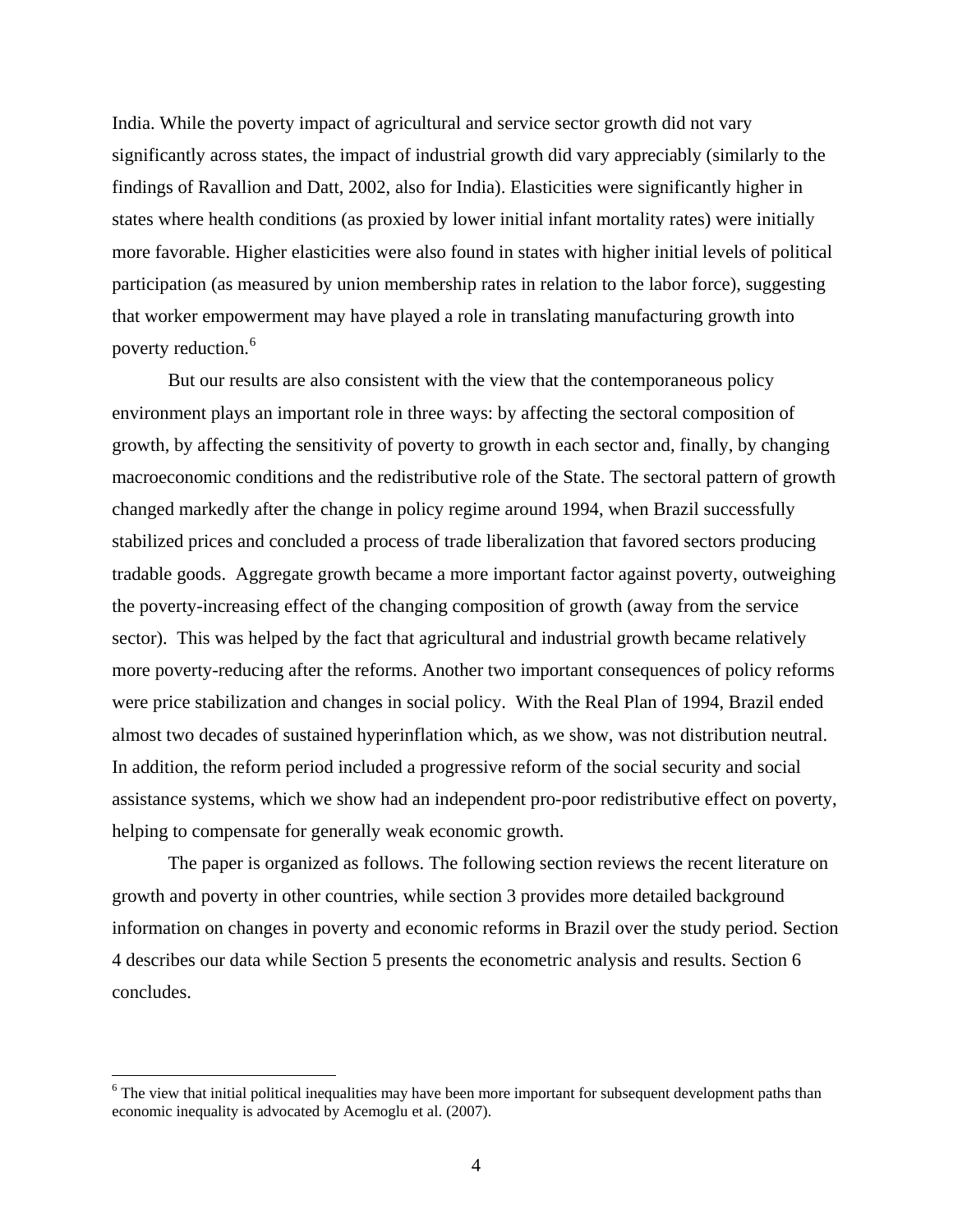### **2. Background on the literature**

1

The literature has found that growth in average income is correlated with reductions in the incidence and depth of poverty. Looking at 67 countries, Ravallion and Chen (1997) find that inequality changes were uncorrelated with growth rates between 1981 and 1994, implying that poverty declines were strongly correlated with growth in mean incomes. They estimated that the elasticity of poverty incidence (at the "\$1-a-day" line) to mean household income was about -3. Ravallion (2001) finds a lower elasticity of -2.1, when an econometric correction is made for measurement errors in surveys.<sup>[7](#page-6-0)</sup> Dollar and Kraay (2002) also find that "growth is good for the poor:" in a sample of 92 countries, over four decades, the mean incomes of the poorest 20% of the population grew on average at the same rate as overall mean incomes.

Although the poor generally benefit from a growing economy, there is (of course) variation around the average benefits. The share of the variance in poverty changes that is accounted for by the variation in growth rates depends quite heavily on the sample and on the decomposition method used, with a wide range of  $R^2$ 's reported for regressions of the proportionate rate of poverty reduction on the growth rate of mean income. An early estimate with observations for only 16 countries indicated that 64% of the variance in proportionate rates of poverty reduction across countries could be explained by differences in rates of economic growth (Ravallion, 1995). Using a larger sample, World Bank (2005) finds that 52% of the variance is accountable to growth alone. Using analysis of variance and a range of poverty measures, Kraay (2006) finds shares ranging between 46% and 70% for all spells, and between 71% and 97% when only longer spells are considered. $8$ 

 So economic growth is strongly associated with poverty reduction and accounts for a large share of the variance in performance against poverty. But the impact of a (say) one percentage point growth in mean incomes on poverty is *not* the same across countries or even in the same country in different periods. What makes some growth processes more pro-poor than

<span id="page-6-0"></span> $<sup>7</sup>$  The measurement error problem is that both the poverty measures and mean consumption or income are calculated</sup> from the same household surveys. Ravallion (2001) uses national accounts data on private consumption as the instrumental variable for the mean from the survey.

<span id="page-6-1"></span>The higher  $R^2$  found for spells of longer duration is consistent with the empirical observation of Bruno et al. (1998) that very few developing countries have experienced significant long-term trends in inequality; the inequality measure for a given country may rise (fall) for a period, but then fall (rise). This does not (of course) mean that inequality does not change, or that the changes that occur are of little consequence for poverty or social welfare more generally.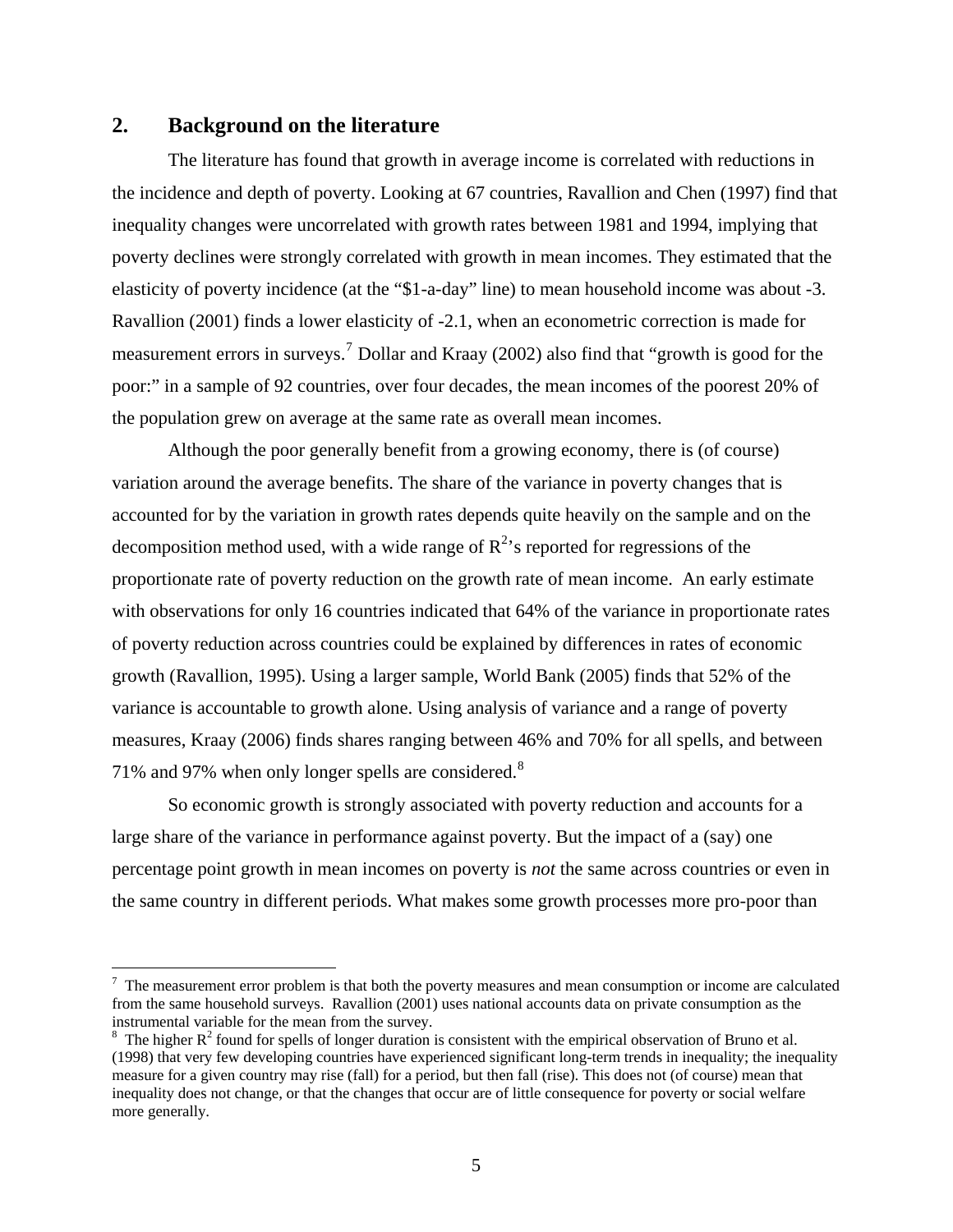others? Is the growth elasticity of poverty reduction fully determined by historical preconditions, or can policymakers influence it by current policy choices?

Intuitively, any standard measure of poverty (such as the proportion of the population living below a poverty line with constant real value) is a function of the mean and of the distribution around that mean, which can be thought of as "inequality."<sup>[9](#page-7-0)</sup> The "partial elasticity of poverty reduction to growth" can be defined as the point impact on the specific poverty measure of an increase in mean income holding inequality constant (Kakwani, 1993). At an almost mechanical level, given the shape of most empirical income distributions, (the absolute value of) the partial elasticity rises with initial mean income, and declines with initial inequality (for a given poverty line). $10$ 

It is not, however, the partial elasticity that is of greatest interest, but rather the total elasticity, defined as the total proportionate impact on poverty divided by the proportionate change in the mean.<sup>[11](#page-7-2)</sup> This does not hold inequality constant, and it is known that the way inequality changes during the growth process matters a lot to the outcomes for the poor (Ravallion, 2001). On *a priori* grounds, it is unclear how either initial inequality or the initial mean will influence the total elasticity, although there is evidence that higher initial inequality yields a lower (absolute) elasticity (Ravallion, 1997, 2007; World Bank, 2005).

But can one go further? Are there systematic characteristics of certain growth spells that make them more pro-poor? Recent research has highlighted two main sources of variation in growth incidence: the sector composition of output growth, and initial conditions related to asset distribution, urbanization, and the levels of human capital and technology available in the economy. For India, Ravallion and Datt (1996) found that growth in the agricultural and (especially) services sectors had a higher impact on poverty than manufacturing growth. Using state-level data over time for India, Ravallion and Datt (2002) found that the elasticity of poverty to non-agricultural growth varied significantly across states, and was greater in states with higher initial literacy and farm productivity, and lower landlessness and infant mortality. In the case of

<span id="page-7-0"></span><sup>&</sup>lt;sup>9</sup> More precisely, most poverty measures are fully determined by the poverty line, the mean income and the Lorenz curve of a given distribution. See Datt and Ravallion (1992) and Kakwani (1993).

<span id="page-7-1"></span> $10$  For specific income distribution functional forms, such as the lognormal, the relationship between poverty, growth and inequality holds as an identity. Assuming log-normality, the relationships implied by that identity are also borne out in the cross-country data; see Bourguignon (2003). However, that is less evident when one does not assume lognormality; the results of Ravallion (1997) are inconsistent with that assumption.

<span id="page-7-2"></span> $11$  This distinction has been a source of some confusion in the literature; for further discussion see World Bank (2005) and Ravallion (2007).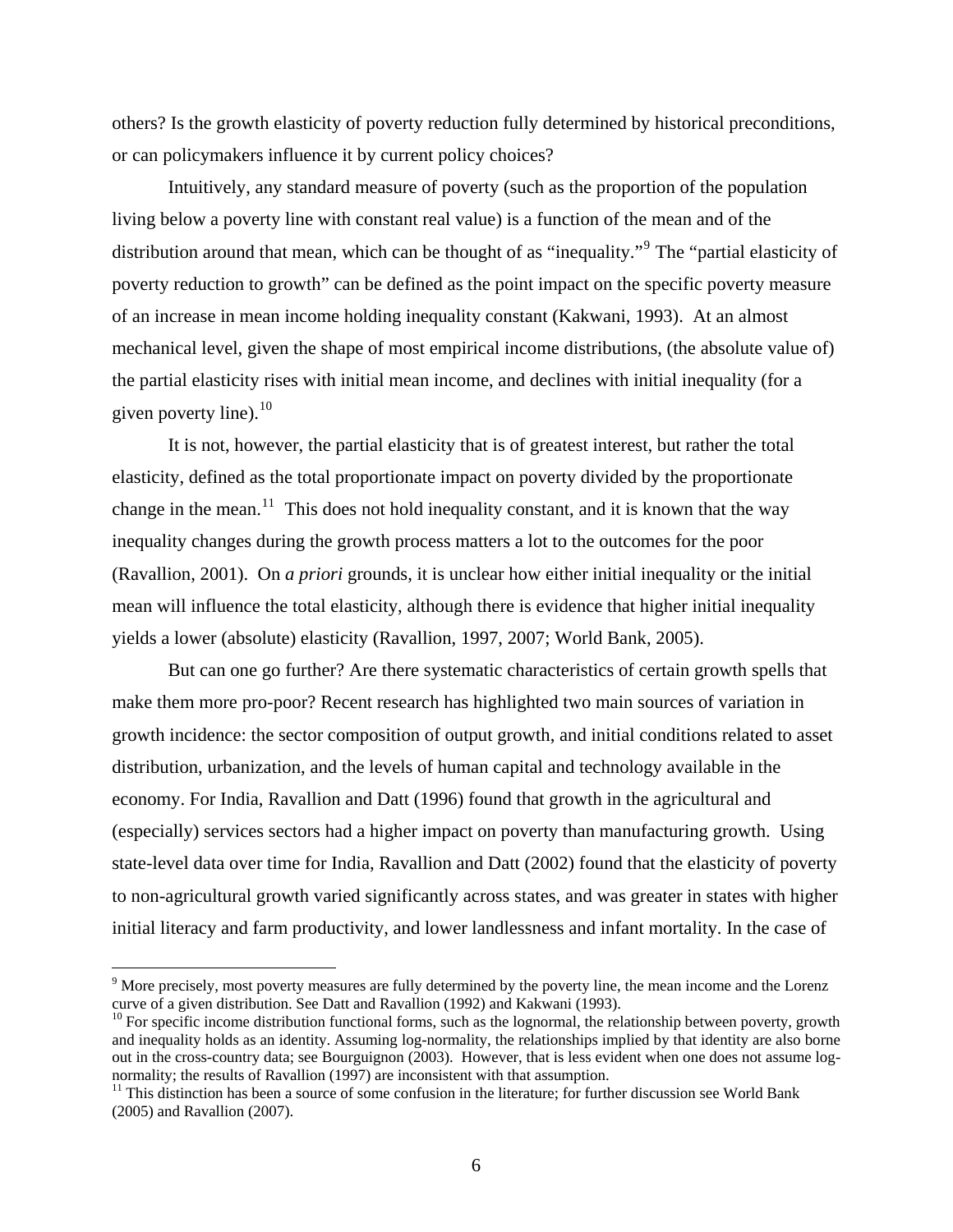<span id="page-8-0"></span>Brazil, Menezes-Filho and Vasconcellos (2007) also highlight the role of education in assuring a more pro-poor (poverty-reducing) growth process. For China, Ravallion and Chen (2007) found that agricultural growth had a far higher poverty-reducing impact than did growth in either the manufacturing or services sectors. There is also evidence of large regional differences in the impact of growth on poverty in Ghana (Aryeetey and McKay, 2007). And cross-country evidence also suggests that rates of poverty reduction depend on the sectoral composition of economic growth (Loayza and Raddatz, 2006; Christiaensen and Demery, 2007).

We add to this literature in a number of ways. Firstly, we find some common elements between Brazil and India (chiefly the importance of growth in the service sector for poverty reduction), and between Brazil and both China and India (the contribution of initial levels of human capital to future poverty reduction via the growth elasticity). Secondly, we find evidence that initial levels of political participation (through unions) is positively correlated with higher subsequent growth elasticities. Third, and perhaps most importantly, our study of Brazil allows us to explore how poverty responds to large changes in the policy regime, including the demise of inflation and the introduction of more progressive social spending policies.

### **3. Growth and poverty in Brazil, 1985-2004**

 $\overline{a}$ 

After growing rapidly in the 1970s, Brazil's economy stagnated in the 1980s, during the Latin American debt crisis. The average annual growth rate of GDP per capita from 1985 to 1992 was -0.54%. After that reasonably long period of contraction, growth in GDP per capita resumed in 1992-93, although average annual growth over the period 1992 to 2005 was a still modest 1.25%. Table 1 presents the time series for growth, the sectoral composition of output, poverty, inequality and inflation.

As the Table indicates, the period of economic stagnation in the 1980s and early 1990s was also marked by hyperinflation, as a result of accumulated fiscal deficits and an accommodating monetary policy. Through a combination of de-indexation of contracts and an exchange-rate based stabilization policy, known as the Real Plan, the government finally managed to control inflation in 1994; the inflation rate fell from 2269% in 1994 to 24% in 1995 (and kept falling to 4.3% in 1997).<sup>[12](#page-8-0)</sup> These same years marked the conclusion of a process of

 $12$  The initial stabilization of the price level in 1994 did rely on an appreciating currency and a substantial increase in the debt to GDP ratio. Nevertheless, the transition to a floating exchange rate regime and the adoption of inflation targets by the Central Bank was managed (after 1999) without a substantial resumption of inflation.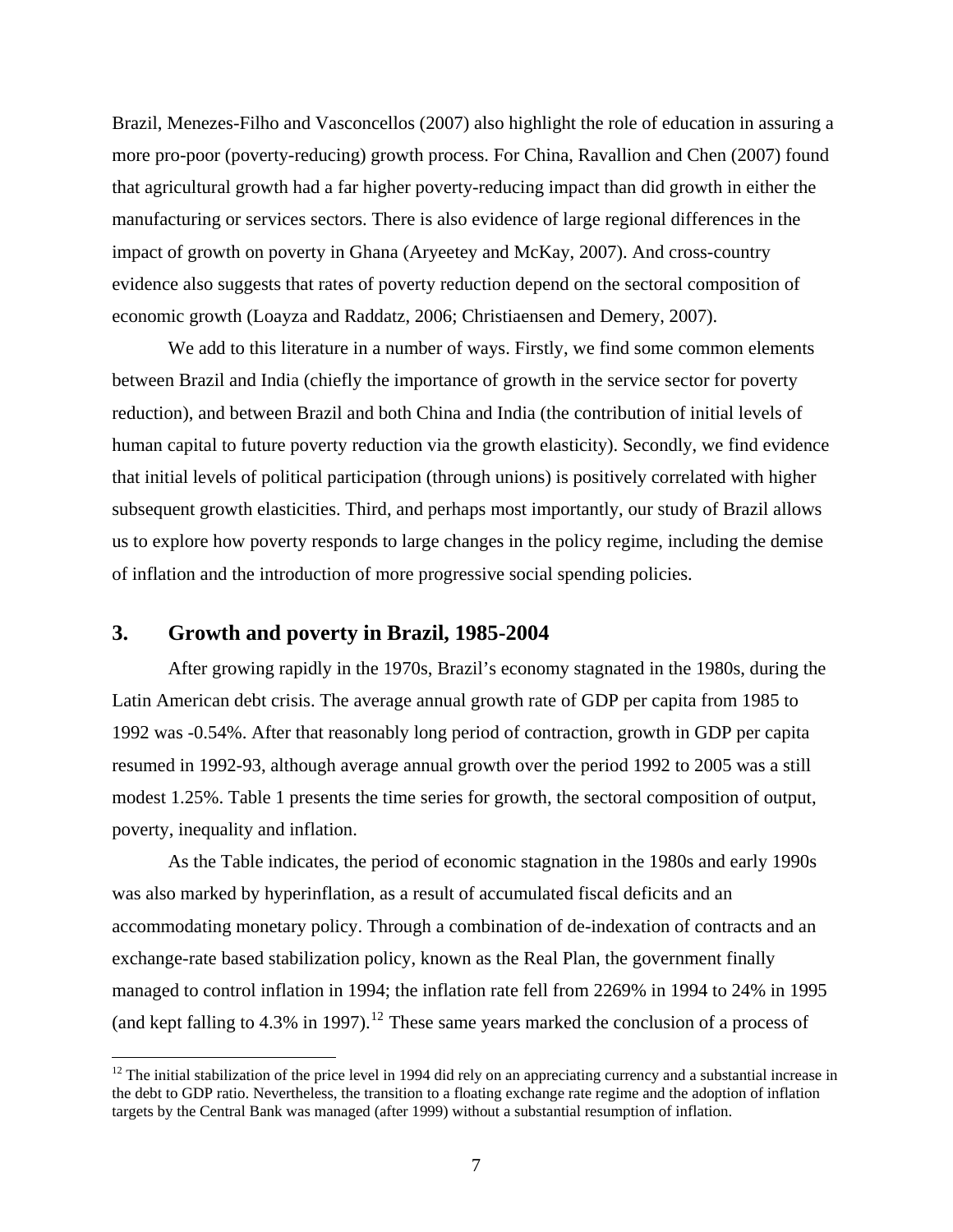<span id="page-9-0"></span>trade liberalization, which had begun with the removal of quantitative restrictions and tariff reductions in 1988.<sup>[13](#page-9-0)</sup> Average effective rates of protection fell from 56% in 1988 to 14% in 1994, before slowly edging up again (Kume et al., 2000).

The 1990s also saw a substantial expansion of Brazil's social security and social assistance systems, driven both by increases in coverage and in the average benefit levels. In the late 1980s and early 1990s, these increases were motivated to a large extent by the implementation of benefit reforms mandated by the 1988 Constitution, which extended noncontributory pension rights to former agricultural workers who became elderly or disabled (among others). As a result, the total monthly benefit bill in Brazil's rural areas rose from US\$180 million in 1991 to US\$750 million in 1998. Coverage almost doubled, and the average monthly benefit rose from US\$44 to US\$109.<sup>[14](#page-9-0)</sup> Since most minimum pensions are set at the level of the official minimum wage, benefit levels (in both urban and rural areas) also rose with the real value of that wage, which increased sharply in 1994.<sup>[15](#page-9-0)</sup> Towards the end of the decade, it program called *Bolsa Escola*, from 1999-2002, and then *Bolsa Família* from 2004 onwards (See Figure 1). $^{16}$  $^{16}$  $^{16}$ was social assistance transfers that increased and became better targeted, with the national adoption and gradual expansion of conditional cash transfer programs: first there was the

inequality. Ferreira et al. (forthcoming) note a substantial increase in the number of families that become better targeted. The same authors also note that, since 1993, falling inequality accounts about half of the decline in inequality (between 2001 and 2005) stemmed from improvements in There is evidence that this increase in social spending helped reduce poverty and report receiving transfers from the government, and point to some evidence that transfers have for between one third and one half of the decline in poverty. Barros et al. (2006) estimate that the distribution of non-labor income, associated largely with larger and better-targeted social

<sup>&</sup>lt;sup>13</sup> Kume et al. (2000) and Abreu (2004) describe and discuss Brazil's process of trade liberalization during 1988-1995 in detail. Gonzaga et al. (2006) and Ferreira et al. (2007) analyze its impact on skill differentials and wage inequality.

 $14$  See Delgado and Cardoso Jr. (2000, p.21).

<sup>&</sup>lt;sup>15</sup> See Neri (1997).

mostly pensions. Within the combined total, the share of social assistance was only around 4.5-5.5% between 2000 <sup>16</sup> Between 1985 and 1994 the Federal Social Expenditure with Social Security and Social Assistance increased from 1.3% to 5.1% of GDP. By 2004, it had reached 10% of GDP. The bulk of these expenditures are with social security, and 2003, rising to 9.5% in 2007.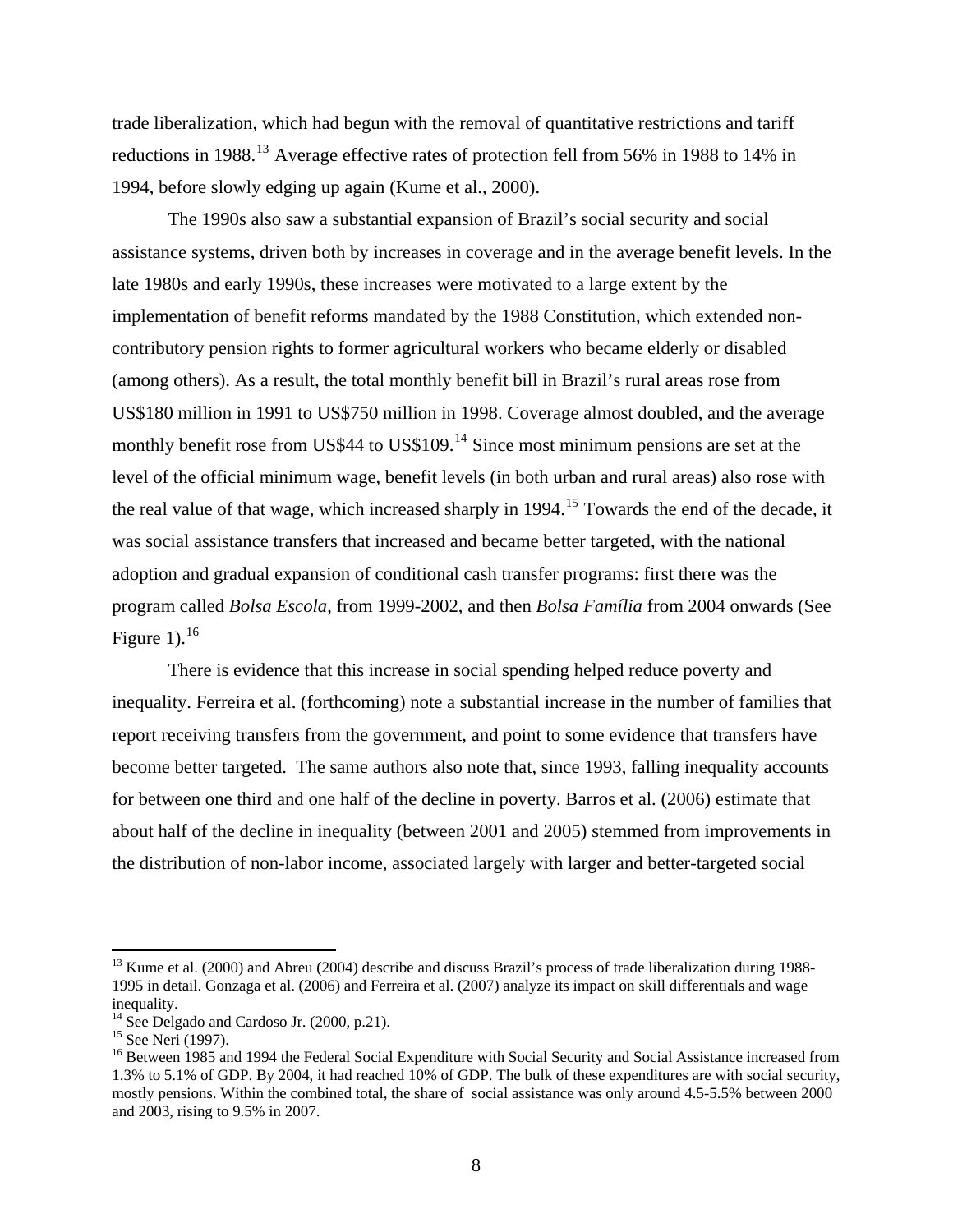<span id="page-10-0"></span>transfers.<sup>[17](#page-10-0)</sup> Soares et al (2006) also highlight the importance of the pension system changes over the period 1995-2004 for poverty and inequality reduction in Brazil.

inflation, ubiquitous trade distortions, extensive government ownership of productive enterprises became better targeted over time. As we will see, this component of the policy reforms (which did not figure among the standard recommendations of the so-called "Washington consensus") These various changes suggest a plausible division of the period under study into two sub-periods with distinct policy regimes. The first sub-period corresponds to the classical stereotype of Latin American macroeconomic populism, with persistent budget deficits, high in certain sectors and, ironically, an inefficient and poorly targeted social security system that did not reach the poor.<sup>[18](#page-10-0)</sup> The second sub-period corresponds to what critics characterize as "neoliberal reform": inflation was brought under control; fiscal balance restored; quotas were replaced by tariffs, which were then harmonized and lowered; some state-owned enterprises were privatized. In the Brazilian case, as indicated above, these policies were accompanied by a significant expansion of social security and assistance transfers, at least some of which also played a key role.

liberalization, privatization and expansion of the social security system—were implemented over Plano Real and also the year when effective rates of protection reached their lowest level. After describing our data sources in the next section, we turn to an econometric assessment of whether the growth-poverty relationship in Brazil changed between these two sub-periods. As with any binary division of a period into two, the choice of the precise cut-off point is inevitably somewhat arbitrary. Some of the policy reforms of the mid-1990s—notably trade a number of years, beginning in the late 1980s. Nevertheless, if a single year has to be chosen, 1994 was in a number of ways the obvious point of the regime change. This was the year of the

### **4. Data sources and descriptive results**

 $\overline{a}$ 

 We study the poverty impacts of economic growth in Brazil using state-level information on poverty, output by sector and a number of controls disaggregated at the state level, for a period spanning 20 years. Four main sources of data were used for this study. Firstly, the poverty statistics were computed from Brazil's national household survey (*Pesquisa Nacional por* 

<sup>&</sup>lt;sup>17</sup> Similar results are obtained from a different methodological approach by Kakwani et al. (2006).<br><sup>18</sup> Dornbusch and Edwards (1991) described "economic populism" in Latin America as a combination of policies relying on "deficit financing, generalized control, and a disregard for basic economic equilibria" (p.1).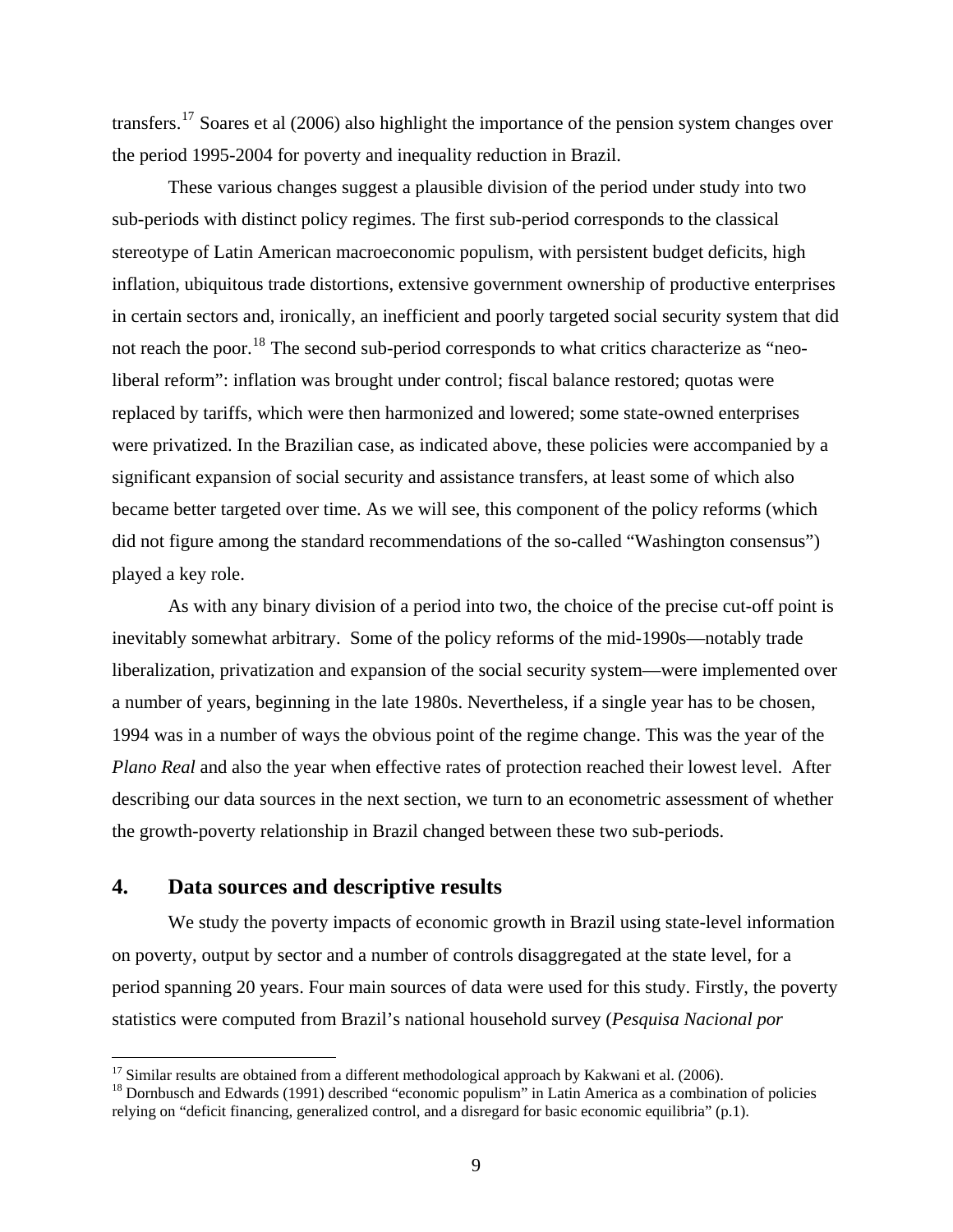<span id="page-11-0"></span>*Amostra de Domicílios*, PNAD), which is fielded quasi-annually by the National Census Burea u (*Instituto Brasileiro de Geografia e Estatística*, IBGE). The PNAD is fielded every year in September, except in Census years and in 1994. We also excluded 1986 from our sample, since poverty statistics in that year are not comparable with other years.<sup>[19](#page-11-0)</sup> This left sixteen surveys: nationally representative and representative at the level of each state, except for the rural areas of every year between 1985 and 2004, except for 1986, 1991, 1994 and 2000. The PNAD is the Northern Region (minus the state of Tocantins), which roughly corresponds to the Amazon rainforest. The excluded rural areas accounted for 2.3% of Brazil's population in the 2000 Census. Sample sizes ranged from 291,000 to 525,000 individuals over the period.

Although there are a number of caveats about the precision with which rural and informal sector incomes are captured through the PNAD questionnaire, recent comparisons between PNAD income and consumption expenditure distributions from other surveys (such as the POF and the PPV) suggest that the income distribution from the PNAD contains some noise, but substantial signal as well; see Ferreira et al. (2003) for further discussion.

individual welfare indicator.<sup>[20](#page-11-0)</sup> Incomes were deflated spatially using the Ferreira et al. (2003) from the national consumer price index (INPC/IPC) for the PNAD reference months. Incomes Poverty measures were constructed using total household per capita income as the regional price index, and temporally using the Corseuil and Foguel (2002) price deflator series are expressed in Brazilian Reais (R\$) in September 1996 prices.

index (H) and the poverty gap index (PG). The headcount index is the percentage of the populat ion living in households with income per person below the poverty line. The poverty gap We constructed two poverty measures from the PNAD surveys, namely the headcount index gives the mean distance below the poverty line as a proportion of that line (when the mean is taken over the whole population, counting the non-poor as having a zero gap).

 $\overline{a}$ 

 $19$  In the aftermath of a price freeze in early 1986 (the "Cruzado Plan"), shortages and rationing became widespread during August–November 1986. As a result, the monetary incomes deflated by official prices, which are reported in the PNAD 1986, overstate real purchasing power and welfare. While GDP grew 7.5% in 1986, the mean household income in the PNAD was 46% higher in 1986 than in 1985, implying a 40% decline in poverty. This was largely reversed by 1987, after rationing was abandoned. See Ferreira et al. (forthcoming) for a more detailed discussion.  $20$  The use of per capita income is a common but fairly extreme assumption about equivalence scales. While a

poverty in Brazil are reasonably robust to variation in the equivalence scale (see Ferreira and Litchfield, 2000). poverty profile can be sensitive to this assumption (Lanjouw and Ravallion, 1995), the aggregate dynamics of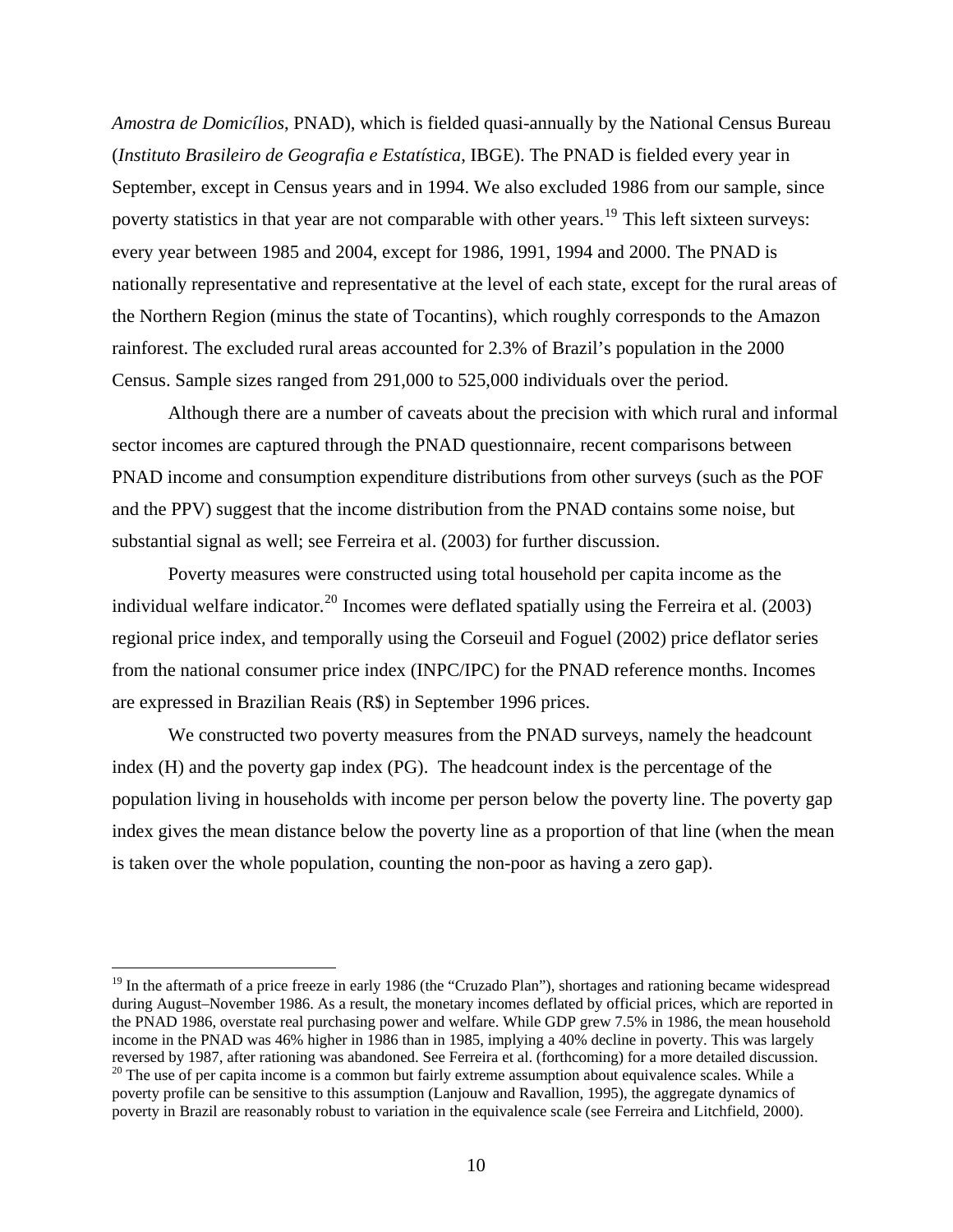<span id="page-12-0"></span>The second main data source was the *Regional Accounts Statistics*, which contains GDP levels disaggregated by state and sector, from 1985 onwards.<sup>[21](#page-12-0)</sup> Output statistics are presented in fourteen broad sectors, which we grouped into primary (largely agriculture), secondary (largely industry) and tertiary (largely services), according to the classification described in Appendix I . These state-level GDP statistic s were not spatially deflated, since the spatial price deflator used for the PNAD differentiates between rural, urban and metropolitan areas, and the GDP statistics do not provide a breakdown of output by those areas within states. They were temporally deflated using the INPC/IPC consumer price index, which was also used to deflate household incomes, as noted above. $22$ 

in the period after 1994. Figure 2 gives the evolution of the implied sector shares in GDP. The . 63% to about 53%) after that date. The other two sectors followed roughly the opposite pattern Table 2 gives growth rates for GDP and for each of its three sector components, for each year in our sample. All three sectors contributed to a slightly higher and more sustained growth most notable feature of the series in Figure 2 is that the services sector generally experienced a rising share of total GDP in the period up to about 1994, but that its share declined (from about

the State and Municipal Expenditure Accounts (Despesas Municipais e Estaduais por Função) of social security) and "investment expenditures" (including equipment, installation, real estate and infrastructure purchase and construction). A detailed classification is provided in Appendix III. Moreover, we collected data on *Federal* expenditures on Social Security and Social Assistance, When controlling for time-varying correlates of poverty reduction, we use state level public expenditure statistics, disaggregated by type. These come from our third main data source, the Treasury Department of the Ministry of Finance. We grouped a subset of the expenditure types presented there into "social expenditures" (including education, health, sanitation and to control for the rapid changes in these transfers over the period, as depicted in Figure 1. We

 $21$  The state of Tocantins (TO), which was created as a split-off from Goiás (GO) in 1992, is merged with Goiás throughout the analysis.

 $22$  Although the choice of the consumer price index for deflating both the household incomes that underlie the poverty statistics and the sectoral output series that underlie the growth statistics appears natural, it did require a validation process. The Census Bureau (IBGE) recommends that the GDP deflator, rather than the CPI, be used to deflate the GDP series. However, since the poverty statistics used as dependent variables in our main analysis are based on incomes deflated by the CPI, avoiding biases requires correcting for the ratio of the two deflators. When this is done, one can not reject the hypothesis that the resulting model is identical to a model that deflates the GDP series by the CPI directly. Details of these procedures are recorded in Appendix II.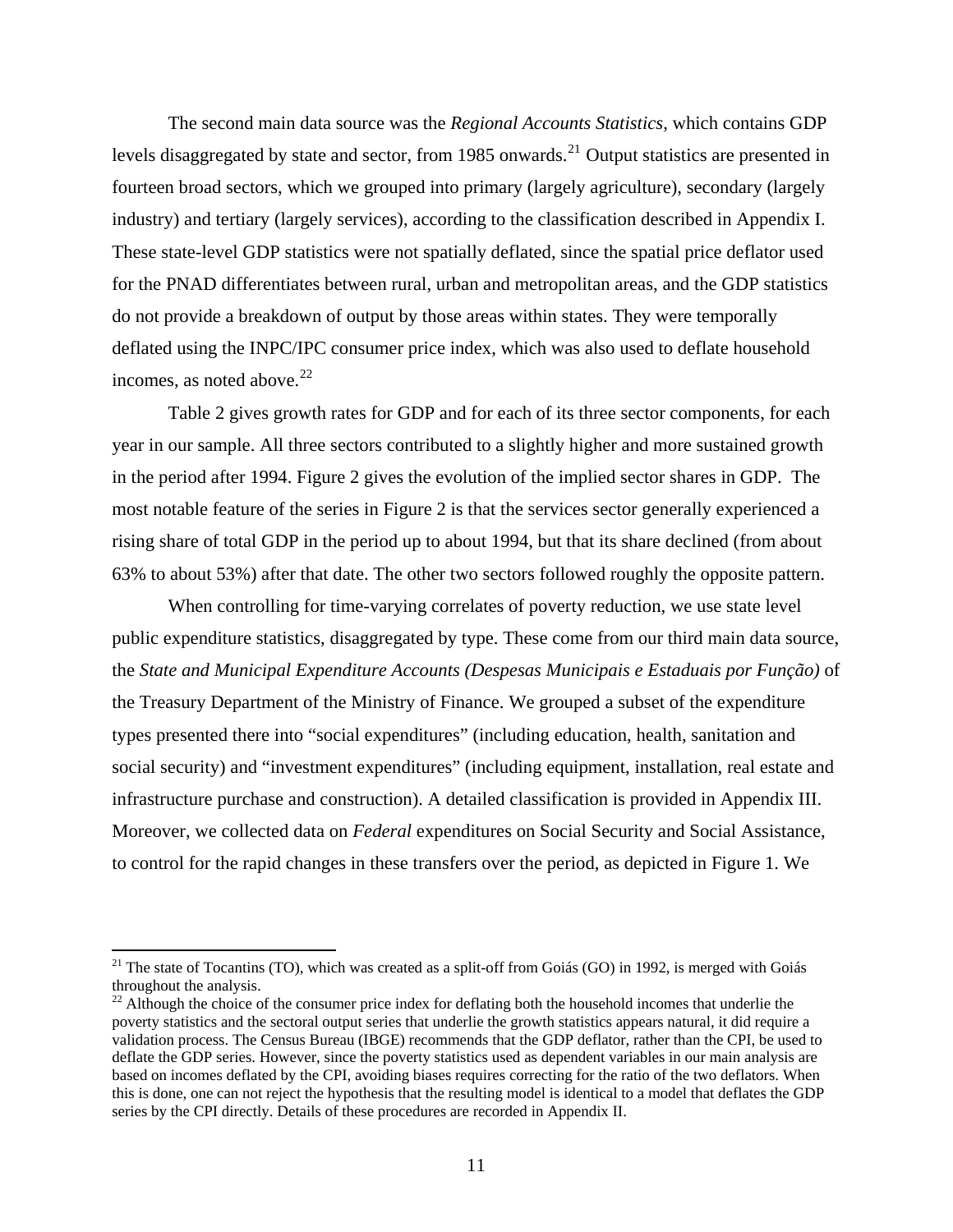also control for changes in the inflation rate, using the main IBGE consumer price index, the INPC/IPC.

published by IBGE (1972), from which we obtained state-level information on infant mortality Our fourth data source is the set of published *summary statistics of the 1970 Census*, rates, the distribution of years of schooling on the population, the prevalence of various forms of infrastructure, the rate of labor unionization, and a number of other variables of interest, all disaggregated at the state level. When using these data, the Rio de Janeiro and Guanabara states (in 1970) were combined (into present-day Rio de Janeiro, RJ).

Descriptive statistics for the main variables during the study period are presented in Table 1. These include mean household income per capita from the PNAD survey, GDP per capita effective rates of protection; and the national poverty and inequality indicators, over the 1985-2004 p eriod. We use a region-specific poverty line, designed to cover the cost of a "minimum (with alternative deflators); the participation of each sector in GDP per capita; the inflation rate; food basket" that would generate 2,288 calories per day, on the basis of the observed consumption bundles for deciles 2-5 in the Living Standards Measurement Survey (PPV) of 1995-6. This standard, which varied spatially to allow for cost of living differences, was interpreted as an "extreme" poverty line, and corresponded to R\$65.07 in 1996 prices (in the São Paulo metropolitan area). $^{23}$ 

Unsurprisingly, given the country's mediocre growth performance, poverty reduction over this twenty-year period was modest. National poverty incidence fell from 33% to 29%. Almost all of this reduction arose in rural areas, where the incidence fell from 59% to 54%. The decline in the urban headcount was less than one percentage point. Inequality, here measured by the Gini coefficient, rose between 1985 and 1989; became volatile until 1993; and then started a gradual decline which lasted to the end of the period.

### **5. Econometric analysis and results**

1

We exploit the spatial, temporal and sectoral variation in these data to shed light on the determinants of poverty dynamics in Brazil. Since we have a panel of 26 states by 16 surveys, we allow the regression coefficients to vary by state. We control for the mechanical effect of initial poverty rates by including state-level fixed effects. As always, the inclusion of fixed

 $^{23}$  See Ferreira, Lanjouw and Neri (2003) for the construction of the poverty line, and the corresponding poverty profile.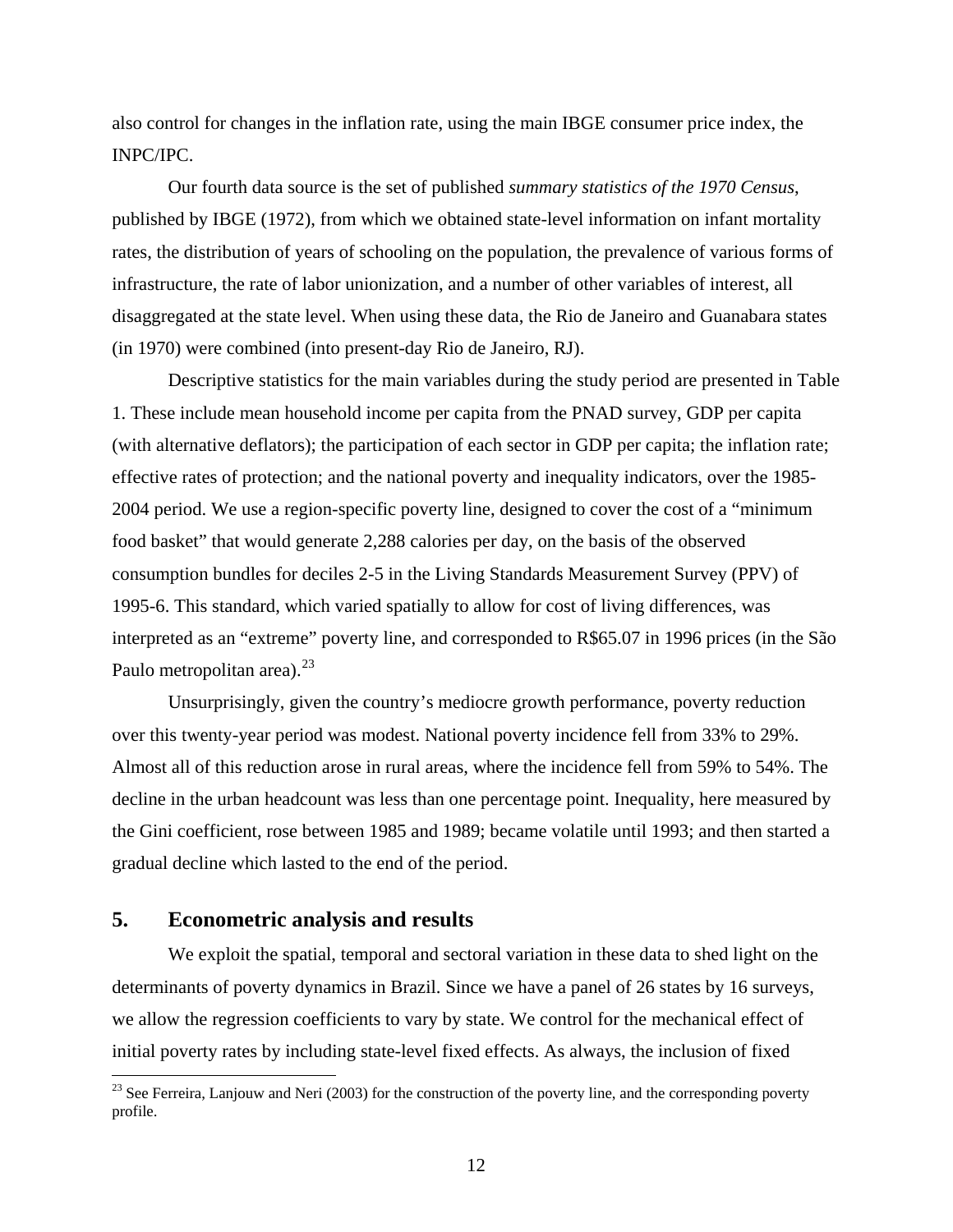effects also means that any time-invariant component of the error term which is correlated with state output will not bias the coefficients of interest. We also allow for state-specific time trends, and for differential poverty reduction effects of the growth ra te in different sectors of the economy.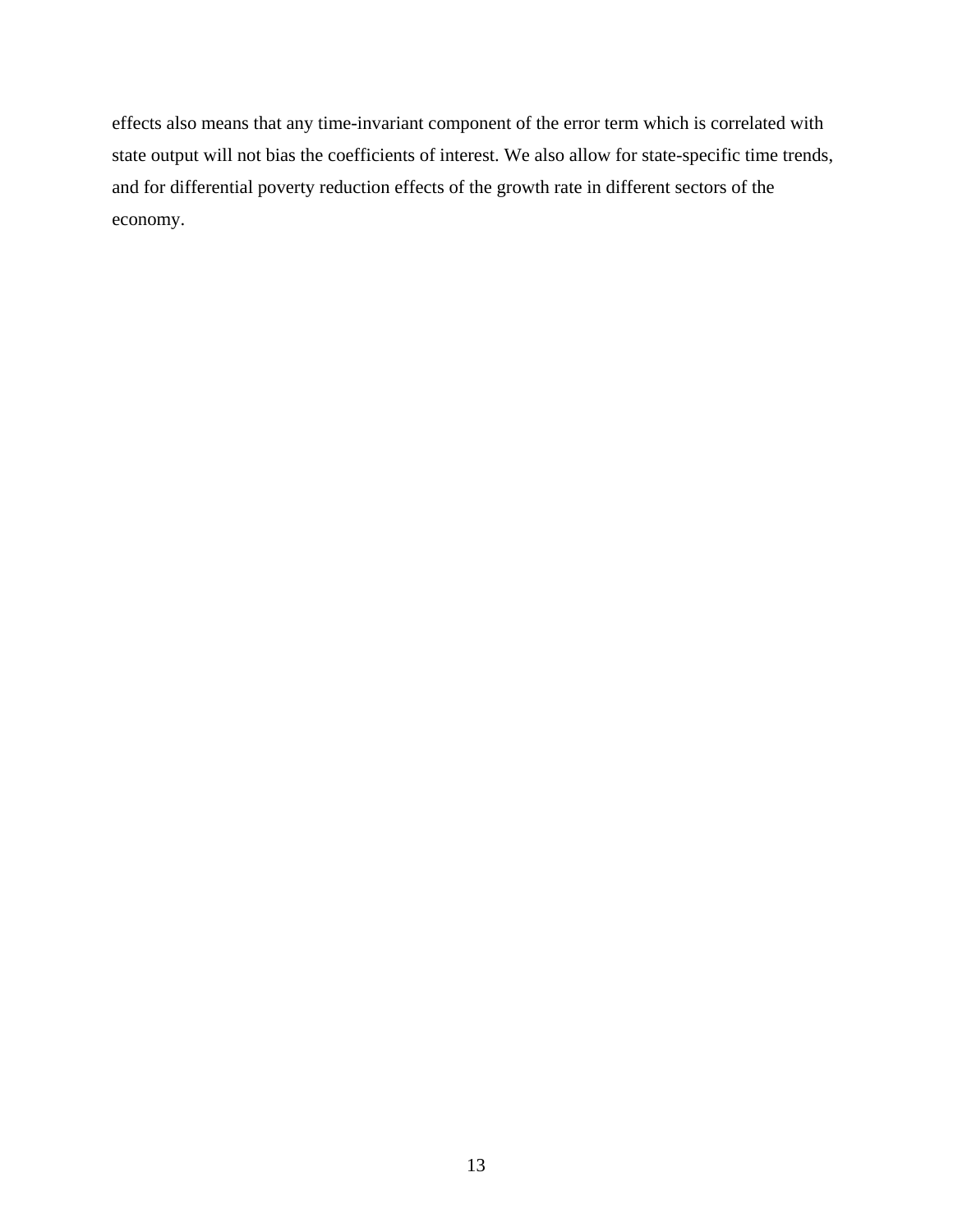### *5.1 Poverty and the sectoral composition of growth*

To motivate our specification choice, consider first the following model in levels:

$$
\ln P_{it} = \beta_i^P \ln Y_{it}^P + \beta_i^S \ln Y_{it}^S + \beta_i^T \ln Y_{it}^T + \pi_i t + \eta_i + \varepsilon_{it} \quad (i=1,...,N; t=1,...,T) \tag{1}
$$

denotes primary (agricultural) sector output; *S* denotes secondary (industrial) sector output; and *T* at year *t*. A time trend in included in the regression, and the error term includes a state fixed Here  $P_{it}$  denotes a poverty measure (either H or PG) in state *i* on year *t*. The superscript *P* denotes tertiary (services) sector output. Thus  $Y_{it}^k$  is GDP per capita for sector  $k= P, S, T$  in state *i* effect  $(\eta_i)$  as well as a time-varying component  $(\varepsilon_i)$ , which might be auto-correlated.

As written, equation (1) embodies an implausible property of constant elasticities over time. As in any developing country, one expects the composition of GDP to change over time, as economic activity switches from the primary to secondary and tertiary sectors. One cannot expect growth in a given sector to have the same proportional impact on poverty when it accounts for a small share of overall output as when it accounts for a large share (Ravallion and Datt, 1996). Similarly, the differential poverty impact of growth in one sector over another, at a given point in time, will naturally depend on the sector's size.

effect in the error term, we adopt instead a first-differences specification, in which the growth To deal with this problem in the specification of equation (1), and to eliminate the fixed rates are weighted by initial output shares (following Ravallion and Datt, 1996):

$$
\Delta \ln P_{it} = \beta_i^P s_{it-1}^P \Delta \ln Y_{it}^P + \beta_i^S s_{it-1}^S \Delta \ln Y_{it}^S + \beta_i^T s_{it-1}^T \Delta \ln Y_{it}^T + \pi_i + u_{it}
$$
(2)

where  $s_{it_{-1}}^J = Y_{j_{it_{-1}}} / Y_{it_{-1}}$  is the output share of sector *J* at the beginning of each period, and  $u_{it} = \rho(\varepsilon_{it-1} - \varepsilon_{it-2}) + v_{it} - v_{it-1}.$ <sup>[24](#page-16-0)</sup> On noting that  $\Delta \ln Y_{it} \approx \sum_{J=P,S,T} s_{it-1}^{J} \Delta$ *Jit*  $Y_{it} \equiv \sum s_{it-1}^J \Delta \ln Y$ ,,  $\ln Y_{it} \cong \sum s_{it-1}^J \Delta \ln Y_{lit}$ , it is evident that the

specification found in past literature on growth and poverty reduction in cross-sections of country data is a special case of (2) in which  $\beta_i^P = \beta_i^S = \beta_i^T$ . Thus, equation (2) allows us to test whether the (sectoral and geographic) "pattern of growth" matters, as would be implied by a rejection of the null hypothesis that  $H_0: \beta_i^P = \beta_i^S = \beta_i^T = \beta$ . Note that when the model is written *S*  $H_0: \beta_i^P = \beta_i^S = \beta_i^T = \beta$ . Note that when the model is w in the form of (2), rather than (1), the regression coefficients can no longer be interpreted as

 $\overline{a}$ 

 $24$  We allowed the auto-correlation coefficient to vary so as to take into account the presence of missing years (1986, 1991, 1994, 2000). The results are almost identical with and without that correction, and we present those with a constant ρ.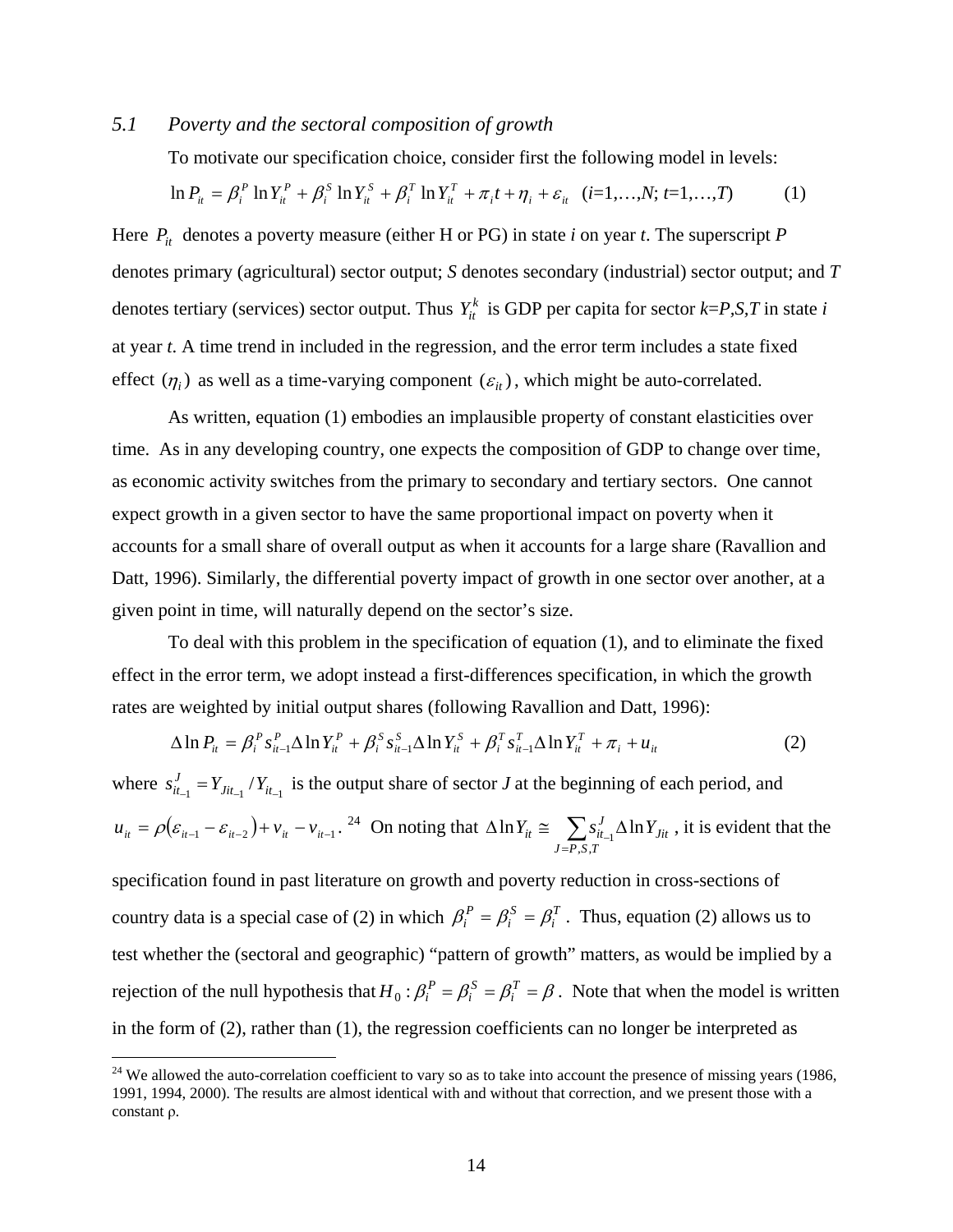<span id="page-16-0"></span>estimates of the elasticities, which are given by the products of the regression coefficients an d the output shares.

To capture the pattern of growth as comprehensively as possible, equation (2) was initially estimated in its most flexible form, with no pooling restrictions, which is equivalent to running a separate regression for each state, except for a com mon residual variance restriction. The null hypothesis that the pattern of growth does not matter is easily rejected at the 1% level (the specific test statistics are reported on Table 3). The data are consistent, however, with some both specifications. We could not reject the null that the autocorrelation coefficient  $\rho$  is constant degree of pooling. At the 5% confidence level, we could not reject the hypothesis that the coefficients for primary and tertiary sector outputs were constant across states in both the H and PG regressions. The hypothesis that the time trend is constant across states was also rejected in across states in both specifications.

Once these pooling restrictions are imposed, the results in Table 3 were obtained. We find that growth in the output of the tertiary (services) sector had the greatest impact on poverty, measured both by incidence and by depth, with coefficients considerably greater than for growth except that Bahia replaces Minas Gerais. Half of the significant coefficients for H and PG were in agriculture.<sup>25</sup> The latter are, in fact, not significantly different from zero for H, suggesting that agricultural growth had, on average, no significant impact on poverty incidence in Brazil during 1985-2004. For PG, the coefficient on agricultural growth was ¼ of that for tertiary sector growth. The coefficient on industrial growth varies considerably across states (with point estimates ranging from 2.50 in Maranhão to -26.22 in the Distrito Federal for H and ranging from 15.64 in Rio de Janeiro to -23.25 in the Distrito Federal for PG), but it was only significant for eight states (Amazonas, Ceará, Maranhão, Piauí, Minas Gerais, São Paulo, Distrito Federal and Goiás) for H. It was also significant for eight states for PG: the list is the same as for H, positive (i.e. had the "wrong" sign) and all of them were quite substantial.

### 5.2 Determinants of the distributional effects

 $\overline{a}$ 

varying correlates, it is possible that our estimates are biased by the presence of omitted poverty Although the first-differences specification controls for any time-invariant omitted variables, and the (potentially) state-specific time trend controls for strongly trended timedeterminants that vary non-linearly over time. In particular, there may well be distributional

 $25$  Note that we report the estimated coefficients, not their product with sector shares of GDP per capita.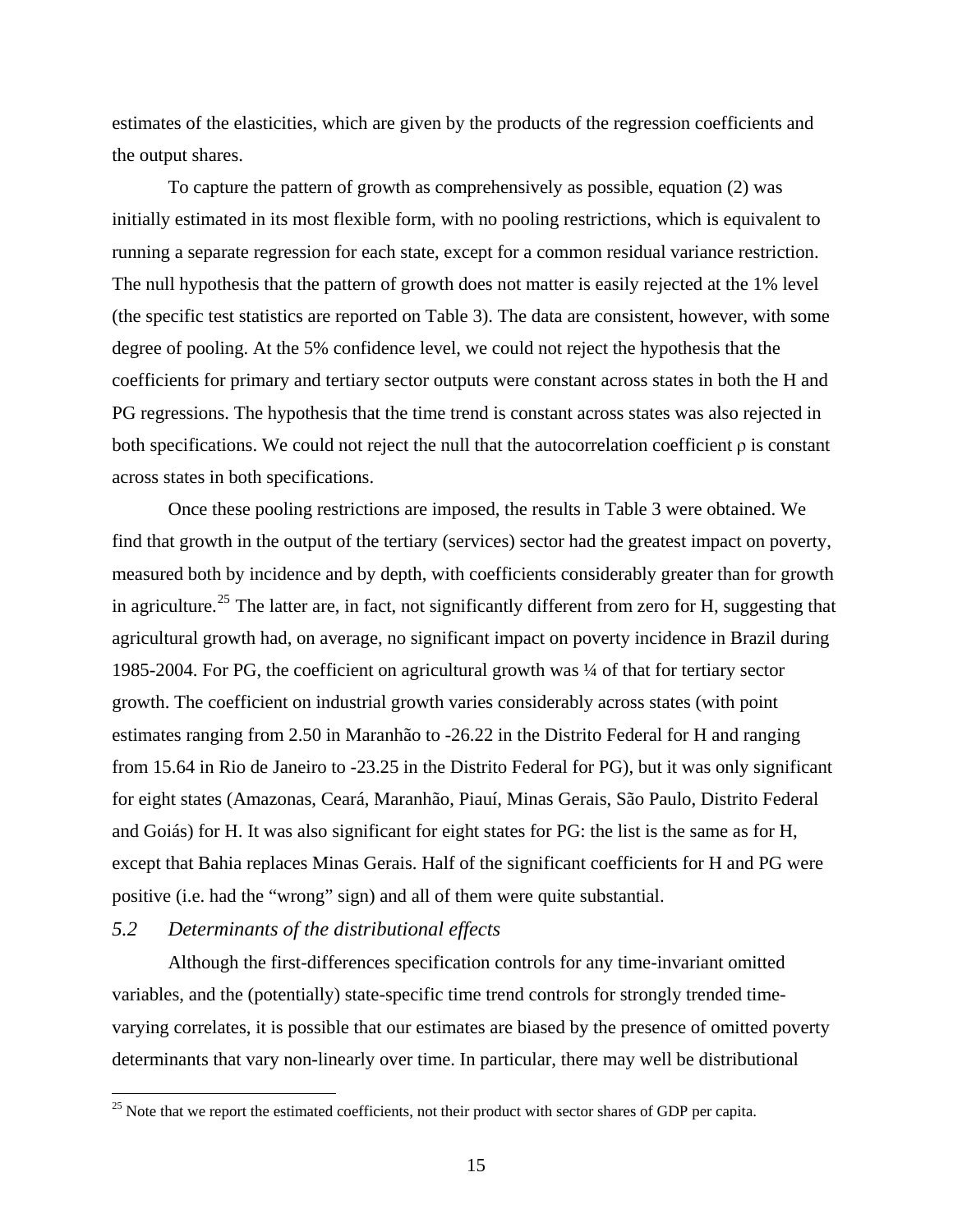effects that are correlated with growth. One likely candidate is changes in state-level public expenditures which may directly affect the welfare and income generating capacity of th e poor. Two other time-varying poverty determinants (that do not vary across states) are Federal social security (and social assistance) expenditures; and the rate of inflation, which is a regressive tax and also distorts investment decisions in a number of ways.

State and municipal government spending is a mixed category. We choose to omit interest payments and administrative cost rubrics, and include only items classified as "social expenditures" or "investment expenditures". The Appendix (section III) lists the specific lineitems that are grouped under these headings. In addition, we include a dummy variable for years prior to 1994 (and interactions), in order to capture the effect of the various reforms undertaken or completed around that time, as discussed in Section 3.

Once these variables are added to the model, the specification in (2) changes to:

$$
\Delta \ln P_{it} = \beta_{iB}^P s_{it-1}^P (1 - I_t) \Delta \ln Y_{it}^P + \beta_{iB}^S s_{it-1}^S (1 - I_t) \Delta \ln Y_{it}^S + \beta_{iB}^T s_{it-1}^T (1 - I_t) \Delta \ln Y_{it}^T +
$$
  
+  $\beta_{iA}^P s_{it-1}^P I_t \Delta \ln Y_{it}^P + \beta_{iA}^S s_{it-1}^S I_t \Delta \ln Y_{it}^S + \beta_{iA}^T s_{it-1}^T I_t \Delta \ln Y_{it}^T +$   
+  $\gamma_1 \Delta \ln SOC_{it-1} + \gamma_2 \Delta \ln INV_{it-1} + \gamma_3 \Delta \ln SSA_{it-1} + \gamma_4 \Delta^2 \ln CPI_t + \pi_i + \gamma_5 I_t + u_{it}$  (3)

subscripts  $B$  and  $A$  on the coefficients respectively denote "before" and "after" 1994. The three public sp ending variables are "state social expenditures" (*SOC*), "state investment spending" where  $I_t$  is a dummy variable that takes the value 1 if the year is pre-1994. Correspondingly, the (*INV*) and "federal social security and social assistance" (*SSA*). The rate of growth in the consumer price index (*ΔlnCPI*) is our measure of inflation. Since inflation came to an abrupt halt in 1994, a linear specification has a poor fit, and we interpret the pre-1994 dummy as part of the inflation term. Note that the impacts of the public spending variables, the inflation rate and the change in the policy environment in equation (3) can all be interpreted as distributional effects on poverty, given that the regression controls for the growth effect. The terms in the sectorspecific growth rates embody both a purely growth effect and a distributional effect associated with the pattern of growth.

In this case, in addition to testing whether the coefficient estimates across states are significantly As before, we test a number of pooling restriction hypotheses on the fully flexible model. different for each of the three sectors, we also test the individual null hypotheses of constant coefficients before and after 1994. As in Table 3, we could not reject constant coefficients with respect to tertiary sector output for either poverty measure, whether across states or time.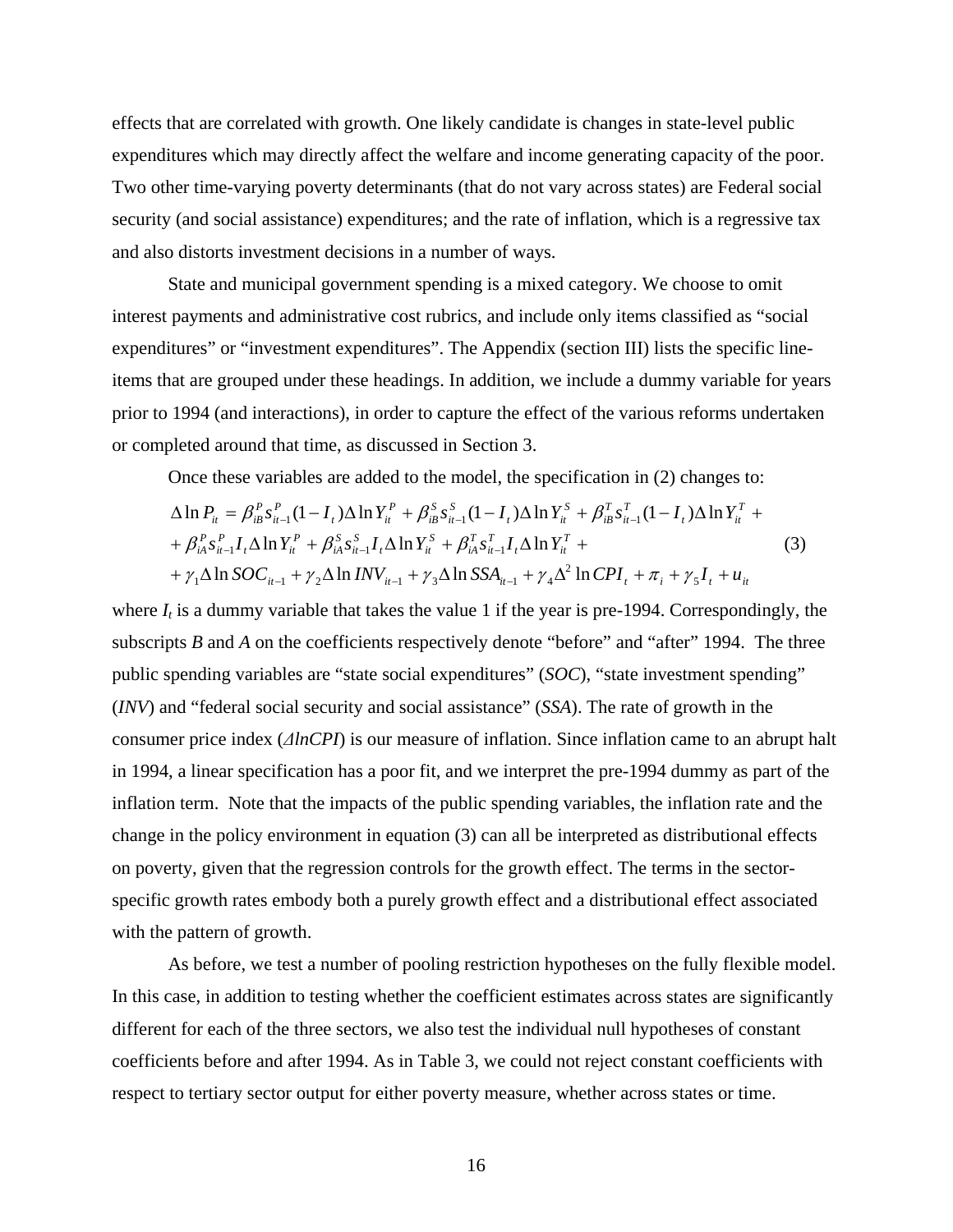Industrial sector coefficients varied by state, but not over time; while primary sector coefficients varied before and after 1994, but not by state. Then, equation (3) collapses to the more parsimonious specification:

$$
\Delta \ln P_{it} = \beta_B^P s_{it-1}^P (1 - I_t) \Delta \ln Y_{it}^P + \beta_A^P s_{it-1}^P I_t \Delta \ln Y_{it}^P + \sum_i \beta_i^S s_{it-1}^S \Delta \ln Y_{it}^S + \beta^T s_{it-1}^T \Delta \ln Y_{it}^T +
$$
  
+  $\gamma_1 \Delta \ln SOC_{it-1} + \gamma_2 \Delta \ln INV_{it-1} + \gamma_3 \Delta \ln SSA_{it-1} + \gamma_4 \Delta^2 \ln CPL_t + \pi_i + \gamma_5 I_t + u_{it}$  (4)

The results are presented in Table 4. The poverty impact of service sector growth remain s significantly negative, constant across states, and the largest in absolute value (both for the estimate before and after 1994. For the headcount, the agricultural coefficient was positive headcount and for the poverty gap). There is a notable change in the agricultural coefficient before the reforms—implying that growth in the sector was associated with increases in poverty—but shifted to a negative coefficient post-1994, albeit insignificant in both cases. For the poverty gap, the coefficient of agricultural sector varies from a statistically insignificant and small n egative coefficient pre-1994, to a significantly negative estimate post-1994. These results inflation, which is positive and significant for both poverty measures (implying an independent are particularly interesting in light of the fact that we separately control for the impact of additive poverty-increasing effect).

spending actually had a statistically significant and powerfully poverty-reducing impact in both We also control for Federal spending in social security and social assistance, which was much higher in the second sub-period (Figure 1), and whose growth is known to have been particularly intensive in rural areas (see the discussion in Section 3). Federal social assistance periods, although it was somewhat higher in the second period. This result is consistent with other accounts in the literature about recent poverty dynamics in Brazil, including by Barros et al. (2006), Ferreira et al. (forthcoming) and Soares et al. (2006). The resilience of the changes in the  $\beta^P$  coefficient to these various controls suggests that the greater sensitivity of poverty with respect to agricultural growth after 1994 is really picking up an effect that operates through market incomes in the primary sector, and which can thus be well described as a change in the incidence of growth in Brazil.

State social spending (SOC) had an adverse distributional effect on poverty (interpretable as a regressive incidence), although only statistically significant at the 5% level for PG. State investment spending had no significant effect. By contrast, social security and assistance (SSA)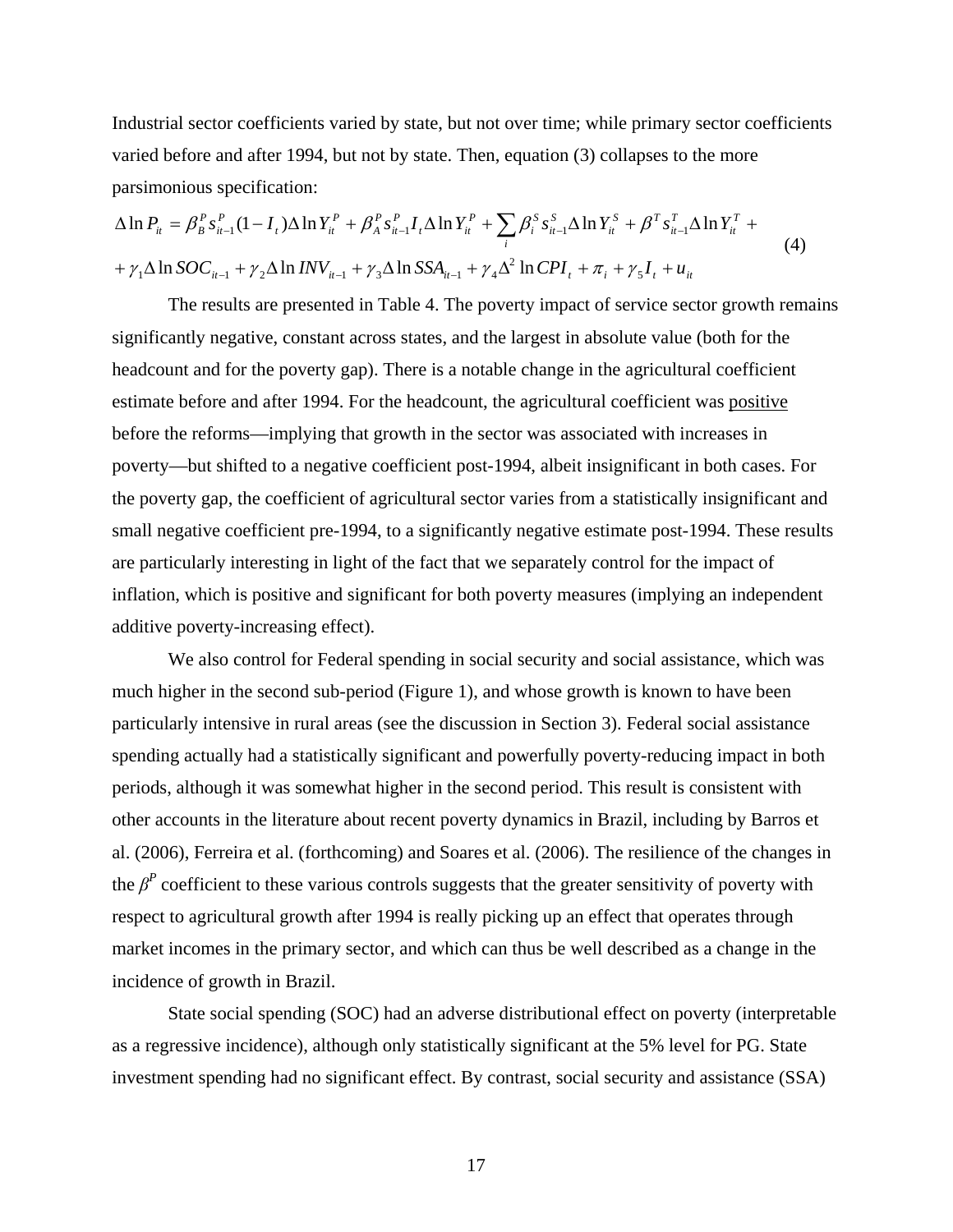spending by the Federal government had a significant poverty-reducing distributional effect. Recall that the regressions in Table 4 include state-specific trends (state fixed effects in the change s in log poverty measures). We also estimated the same regressions without the statespecific trends. The results were quite similar to those in Table 4.

Because we reject the pooling hypothesis across states for the coefficient on industrial output growth in both regressions, it is somewhat difficult to gauge the magnitude of the 1994 adjusted elasticity ( $\beta_i^J s_{i-1}^J$ ) across states with the appropriate weights, Figures 3a and 3b help visualize the evolution of the poverty responses to growth in each sector over time. Although growth rate in the other two sectors, the difference has been slightly reduced over time, and this break in the sector-specific coefficients in Brazil from Table 4. By aggregating the GDP-share  $\beta_i^J s_{it-1}^J$ ) across states wit each 1% growth in the service sector still reduces both H and PG by much more than the same reduction is more pronounced for PG than for H.

The temporal pattern can be seen in the growth incidence curves (GIC). The GIC gives the rate of growth at each percentile of the distribution (ranked by income per person). <sup>26</sup> Figure 4 gives the GIC for the whole period (1985-2004), and for each sub-period.<sup>27</sup> Not only was average annual growth clearly higher in 1993-2004 than during 1985-1993, but its incidence was quite different. The incomes of the poor fell faster than those of the rich in the first sub-period (causing inequality to increase, and reducing the growth elasticity of poverty), and rose faster in the second sub-period, causing inequality to fall and increasing the growth elasticity of poverty.

Figure 4 makes it clear that the pattern of poverty reduction in Brazil was very different period than in the first (when it had actually been negative). Second, after 1994 growth became more effective in reducing poverty across all three sectors. (Although this may have been offset by a "composition" effect: growth becam e slower in services, which has the highest growth elasticity of poverty reduction.). Third, inflation was poverty-increasing in both periods, but we know that the rate of inflation was much lower in the second sub-period. Fourth, social security between the periods 1985-1993 and 1993-2004. The results reported in Table 4 suggest four candidate explanations for these differences: First, growth was somewhat higher in the second

 $\overline{a}$ 

 $26$  The GIC is obtained by calculating growth rates on the date-specific quantile functions (obtained by inverting the cumulative distribution function); see Ravallion and Chen (2003). If the GIC is normalized by the growth rate in the mean then one obtains a curve giving the (total) elasticity to growth at each level of income; for further discussion see Essama-Nssah and Lambert (2006).<br><sup>27</sup> Since the PNAD survey was not carried out in 1994, we use 1993 as the watershed year in this figure.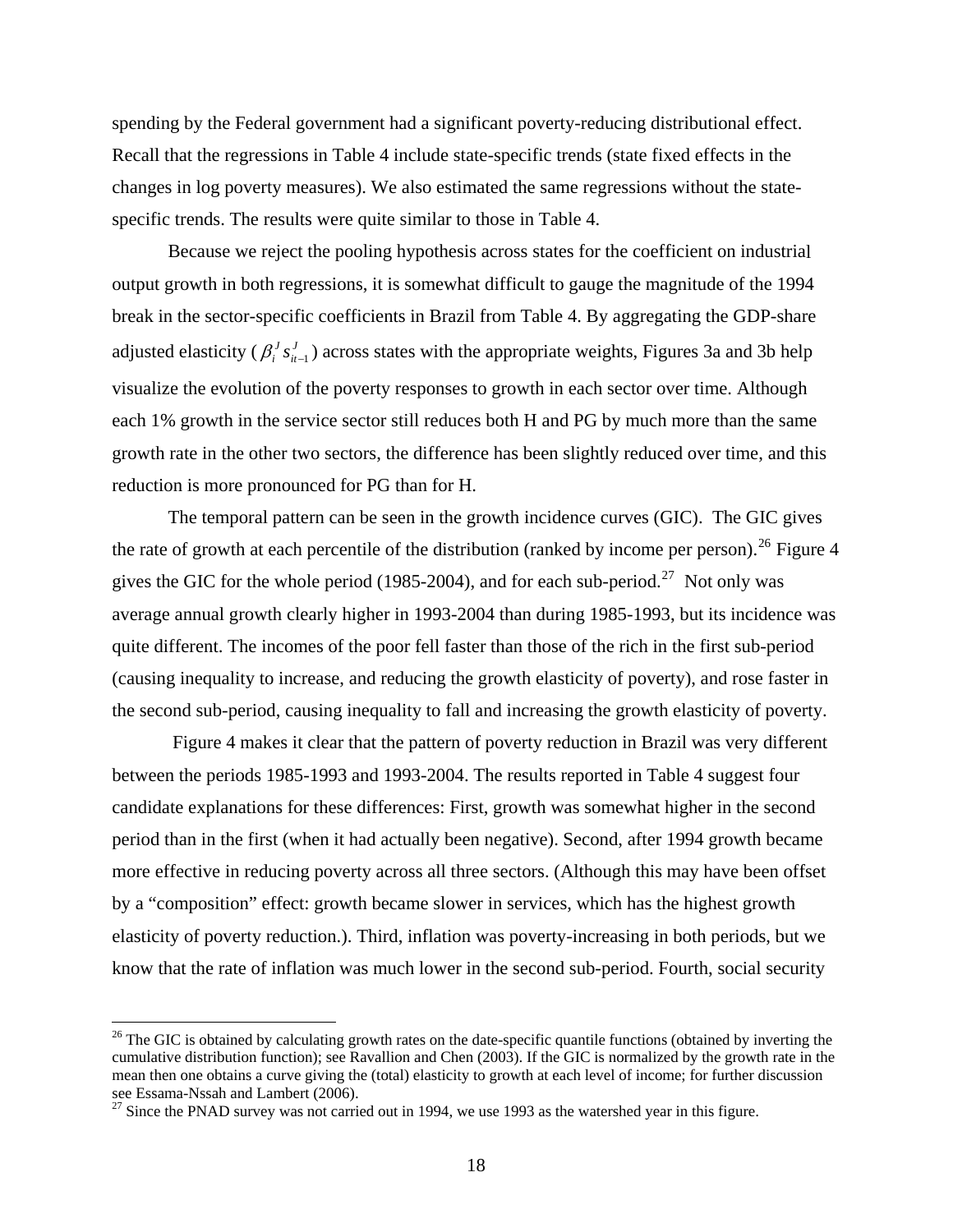and soc ial assistance transfers were poverty-reducing in both periods. Although transfer levels began rising in the first period, they continued to grow substantially in the second.

depend not only on the magnitude of the coefficients (or of the elasticities, in the case of sectoral holding each right-hand-side variable constant at a time, we decompose average poverty changes in each period into its various components. Since the final effects of each of these candidate factors on Brazil's poverty dynamics outputs), but also on changes in the levels of the independent variables, the next subsection presents a decomposition of the observed poverty changes that is based on equation (4). By

### *5.3 Decomposition of the rate of poverty reduction*

When the rate of poverty reduction is given by equation (4) one can decompose its mean  $(E(\Delta \ln P_{it}))$  into a pure growth component, a component due to the sectoral composition of growth and components due to other factors and the state-specific trends. The pure growth component is defined as:

$$
G = E[(\beta_B^P s_{i t-1}^P (1 - I_t) + \beta_A^P s_{i t-1}^P I_t + \sum_i \beta_i^S s_{i t-1}^S + \beta^T s_{i t-1}^T)\Delta \ln Y_{it}]
$$
\n(5)

This is the contribution to poverty reduction of a (hypothetical) balanced growth process in which  $\Delta \ln Y_i^P = \Delta \ln Y_i^S = \Delta \ln Y_i^T = \Delta \ln Y_i$ *it S it*  $\Delta \ln Y_i^P = \Delta \ln Y_i^S = \Delta \ln Y_i^T = \Delta \ln Y_i$ . The sectoral component of the mean rate of poverty reducti on is given by:

$$
S = E[\beta_B^P s_{it-1}^P (1 - I_t)(\Delta \ln Y_{it}^P - \Delta \ln Y_{it}) + \beta_A^P s_{it-1}^P I_t \Delta \ln Y_{it}^P (\Delta \ln Y_{it}^P - \Delta \ln Y_{it}) + \sum_i \beta_i^S s_{it-1}^S (\Delta \ln Y_{it}^S - \Delta \ln Y_{it}) + \beta^T s_{it-1}^T (\Delta \ln Y_{it}^T - \Delta \ln Y_{it})]
$$
(6)

This term can be interpreted as the contribution to changes in poverty of changes in the sectoral composition of output, during the growth process. The contribution of Federal social assistance is simply  $\gamma_3 E(\Delta \ln SSA_{i\tau-1})$ , while the contribution of inflation is given by:

$$
INF = \gamma_4 \Delta^2 \ln CPI_t + \gamma_5 I_t \tag{7}
$$

Changes in the level and composition of state-level public spending contribute:

$$
SPS \equiv \gamma_1 \Delta \ln SOC_{it-1} + \gamma_2 \Delta \ln INV_{it-1}
$$
 (8)

The contribution of the state time trends is simply  $E(\pi_i)$ . It is readily verified that:

$$
E(\Delta \ln P_{it}) = G + S + INF + SPS + \gamma_3 E(\Delta \ln SSA_{it-1}) + E(\pi_i)
$$
\n
$$
(9)
$$

(given that  $E(u_{it}) = 0$ ).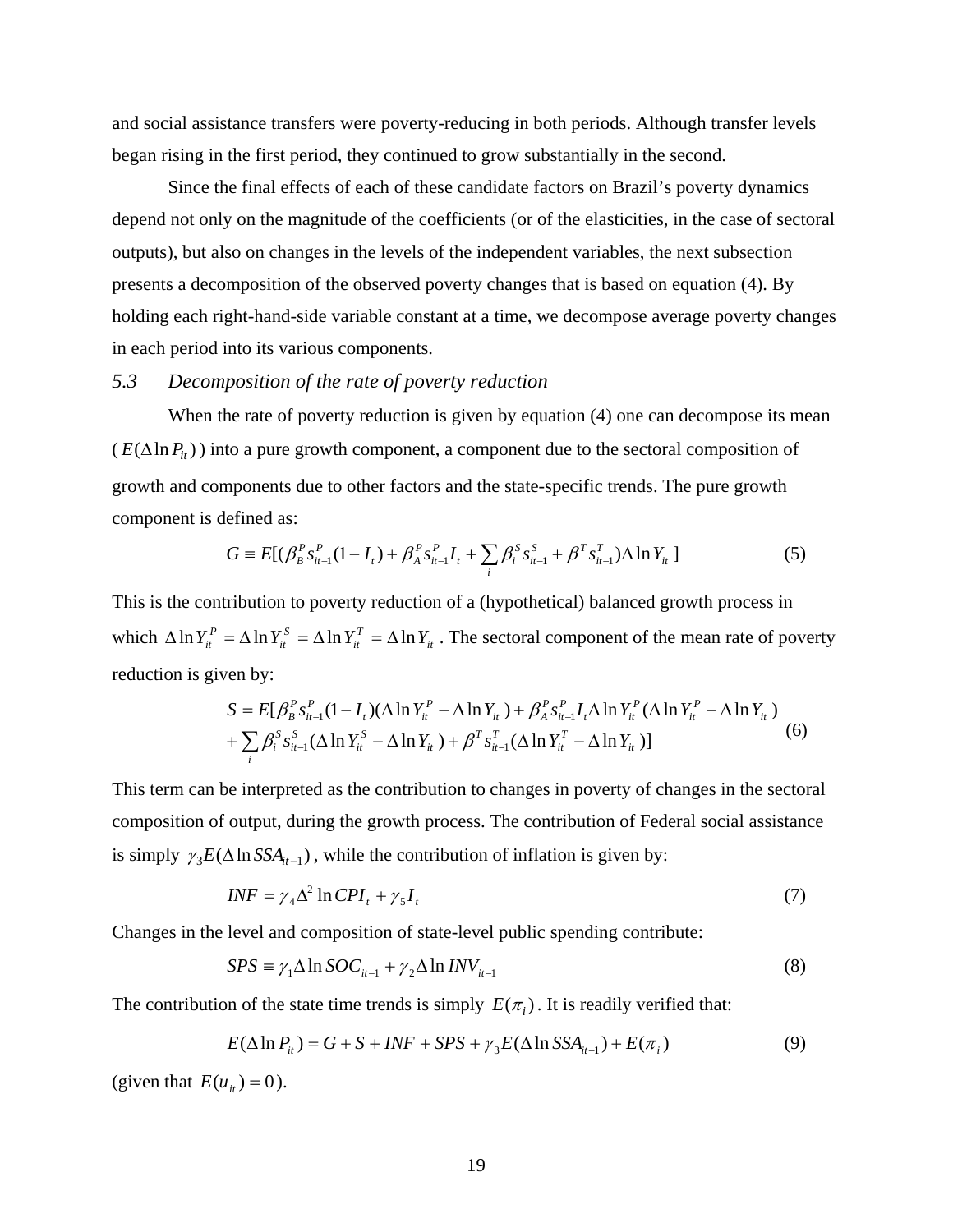Table 5 gives the decomposition in (9) for both the period as a whole and for the two subperiods: before and after 1994. Poverty rose during 1985-1993, driven by a negative growth rate (which shows up through the pure growth component) and by high rates of inflation. Risin g social security and social assistance, particularly after 1988, helped offset the effects of stagflation, but only in part. The net result was an average rate of increase in poverty incidence of 4.2% per annum; and an average rate of increase in the poverty gap of 5.9% per annum, in the first sub-period.

The trend reversed in the period after 1994, for which we see that the pure growth component became poverty reducing. However, since both the growth rates and the elasticity of poverty with respect to growth remained unimpressive, the overall contribution of the balanced growth component was modest, at around 1% per year. The sectoral component remained very small, but became slightly more poverty-increasing, reflecting a decline in the importance of the services sector (the most poverty-re ducing sector) in GDP; see Figure 2. Federal social assistance expenditures continued to make substantial contributions to poverty reduction in this second period (similar in magnitude to the contribution of economic growth). The effect of inflation, which had been a strong driver of rising poverty before 1994, became very small (and negative), as one would have expected from the dramatic reduction in the inflation rate.

reflects a positive coefficient (see Table 4), which suggests the need to re-appraise the contrib ution of sub-national social expenditures to poverty reduction in Brazil. In the case of State (and municipal) level public spending, which had been unimportant prior to the reforms, became moderately poverty-increasing. In the case of state-level social spending, this investment expenditures, the coefficient was negative, so it is likely that the contribution to poverty arises from a reduction in the level (or a deterioration in the composition) of these investments over the period. Unexplained state-specific effects were poverty-reducing, and rather large in the PG decomposition.

When the period is taken as a whole, only Federal social security and social assistance (and un explained state-specific effects) turn out to have had a substantially poverty reducing state-level public spending, and the growth effects. The poverty-reducing nature of state-specific effects reflects the geographical composition of growth, and is consistent with the evidence on effect, which was generally offset by high inflation, changes in the level and composition of state-level convergence in Brazil during this period; see, for example, Ferreira (2000).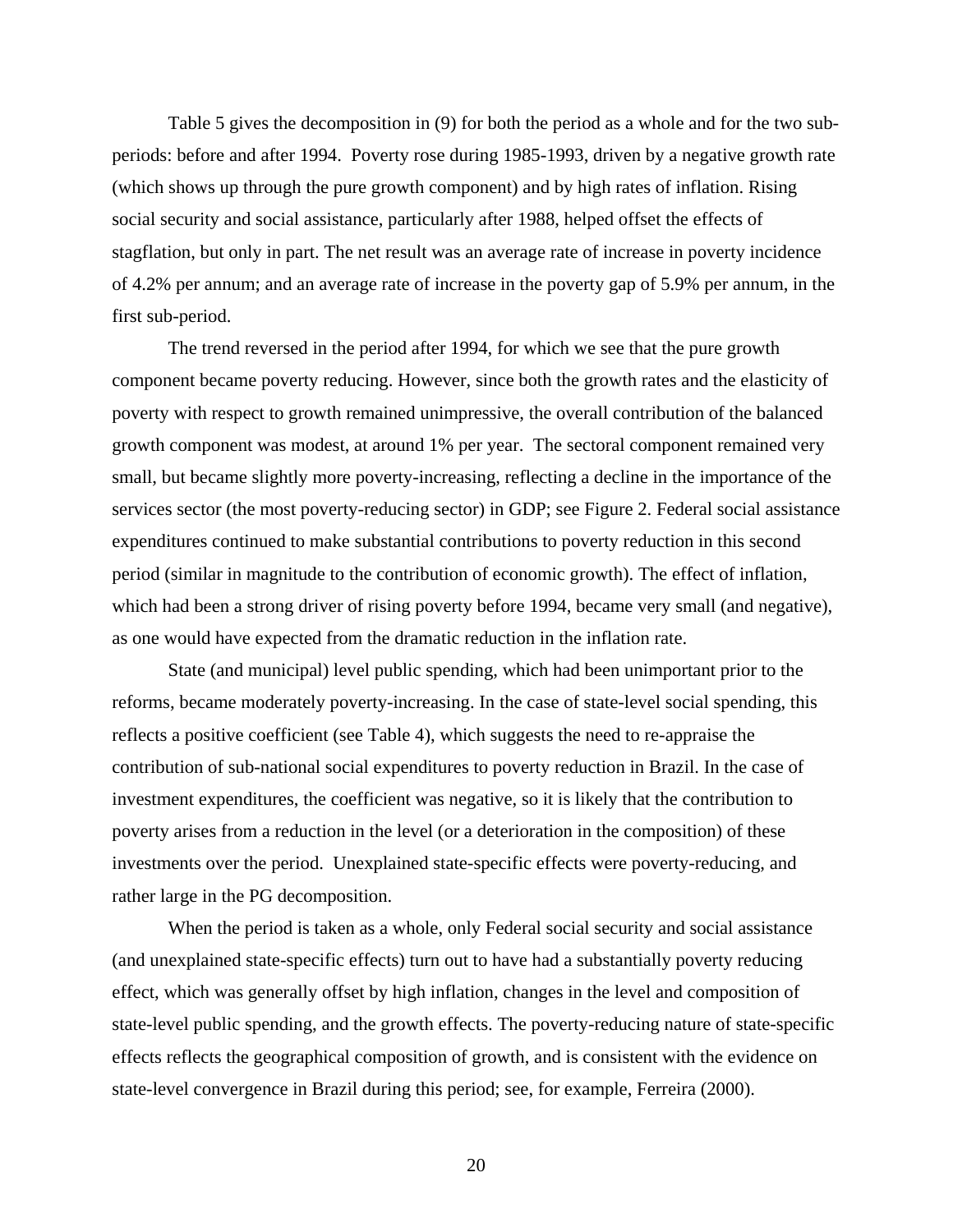The results of the above decomposition, as presented in Table 5, relate to the average rat e of poverty reduction. We can also calculate the implied trajectories for the levels of the poverty measures by partialing out the observed changes over time in each of the key explanatory variables. We do this by fixing the initial (1987) poverty measure.<sup>28</sup> Figure 5 gives the trajectory implied by closing off the growth effects. In one of the series, the pure growth effect is set to zero at all dates, but everything else (including the sectoral pattern of growth) is left unchanged. The resulting trajectory describes a counterfactual poverty dynamic, which through out the period, but all other variables in equation (4) were unchanged. Another series in Figure 5 gives the implied trajectory when only the sectoral component of growth is set to zero. grows at the actually observed aggregate growth rate, but with no sectoral differences. A third corresponds to the changes that would have occurred if Brazil's growth had been exactly zero This case corresponds to the counterfactual of perfectly balanced growth, where the economy series gives the combined effect.

We see clearly that a zero pure growth effect would have meant appreciably lower poverty measures in the early 1990s (given th at this was a period of aggregate economic contraction), but made little difference in later years. The sectoral effect worked in the opposite directio n, given that the pattern of growth was pro-poor, notably in the earlier period. For example, in 1992 and 1993 the pro-poor sectoral composition of growth had brought the poverty rate down by about 2% points, as compared to a balanced growth scenario at the same aggregate rates.

However, these growth effects had largely "washed out" by the end of the study period. With zero growth in all sectors (and hence in the aggregate as well) over the entire period, the poverty headcount index would have been 28% in 2004, only slightly lower than the observed value of 29%. Growth in Brazil has thus had only a very small overall impact on poverty, reflecti ng primarily the lack of sustained growth, but also the low growth elasticity of poverty reduction.

Turning to Figure 6, we see two other notable features. Firstly, a stable price level (zero 2% points lower in 2004 than that actually observed. Secondly, the increases in Federal social inflation) would have meant lower poverty measures over the period, with a poverty rate about

 $\overline{a}$ 

 $28$  Our data set begins in 1985. The use of two lags to construct the inflation variable implies that the decomposition must st art in 1987.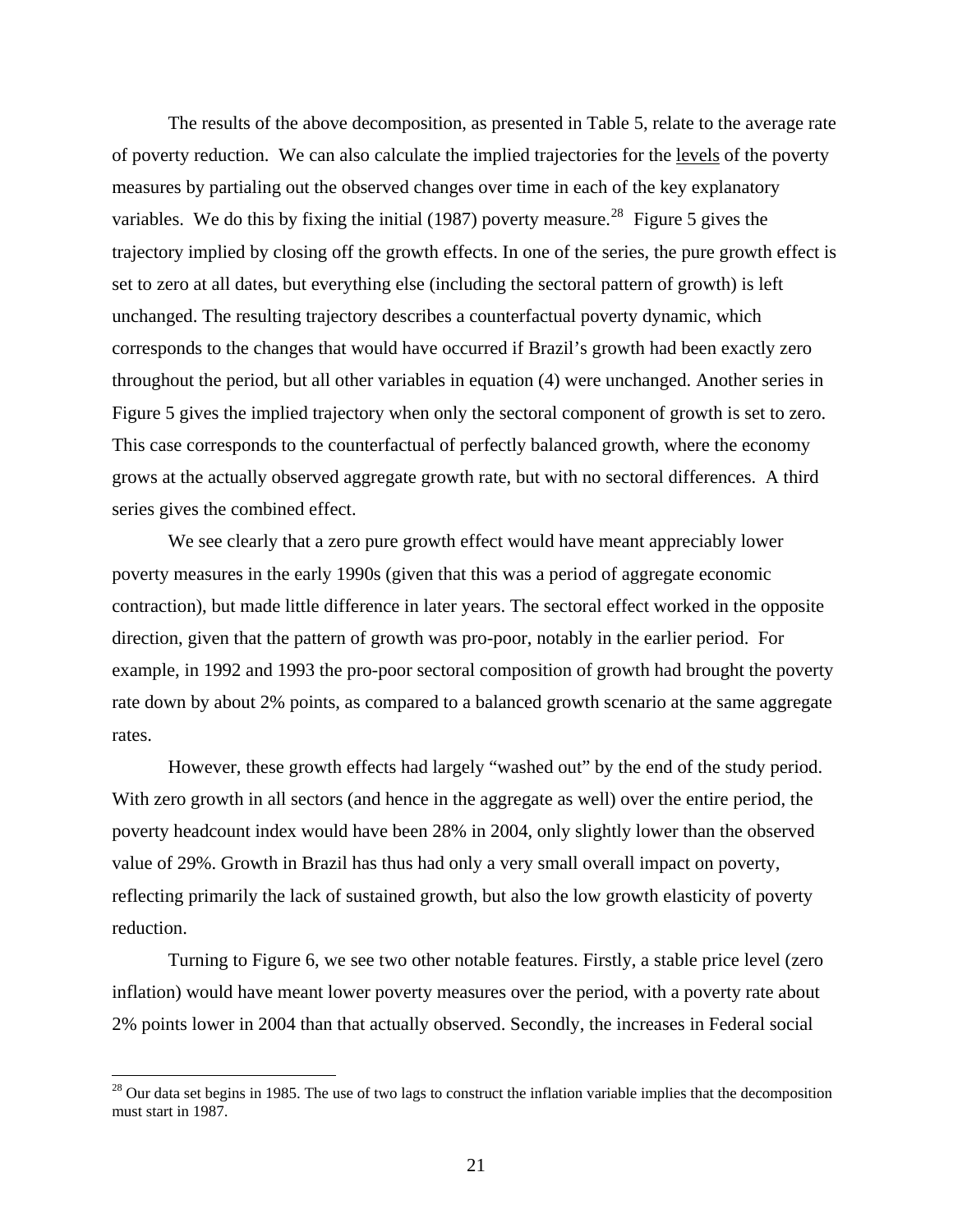assistance spending brought the poverty rate down appreciably. Without the increases in social assistance, the poverty rate by the end of the period would have been 5% points higher than that actually observed (34% versus 29%). The cumulative effect of changes in the rate of inflatio n on poverty over this period, as well as the cumulative effect of the expansion in social security and social assistance—both of which reflect deliberate policy decisions taken by successive governments—were larger in magnitude than the effects of changes in the level and compositio n of economic growth, as depicted in Figure 5.

### *5.4 On the role played by state-level initial conditions*

Lastly, we investigate whether the responsiveness of poverty to sector-specific growth inflation, as well as the broader policy regime change around 1994 are robust to that dependence. estimated as a linear function of a set of state dummy variables—with the coefficients of the depends on initial conditions, and whether our results on the importance of transfers and We do this by replacing the state-specific  $\beta_i^j$  coefficients in (4)—which were previously following function on a set of initial characteristics of the state:

$$
\beta_i^J = \beta^J + \sum_k \beta_k^J \ln X_k^{70}
$$
\n(10)

negative coefficient for initial GDP per capita but the effect of initial inequality is insignificant inflation remains positive (poverty increasing) and significant; federal social security and assistance remains negative and significant, but state-level public social spending becomes insignificant. For PG, the only result that does not survive is a negative and significant We start by restricting our initial conditions to state-level GDP per capita and a measure of household income inequality (the Theil index) in 1970. As shown in Table 6, we find a for both H and PG regression.<sup>29</sup> For H, other results are largely maintained: the impact of agricultural elasticity post 1994, but the direction of the change remains as before.

Restricting the model with initial conditions to initial output and inequality levels is not terribly informative, however. In the next step, we replace these variables by what we hypothesize to be their likely determinants, notably the initial levels of human capital, initial infrastructure prevalence or access to public services, and variables related to the distribution of political power and voice at a local level. In Table 7, we replace 1970 per capita GDP and

 $29$  The income measures used to compute the Theil indices are from the 1970 Census, and thus measured with even greater error than in standard household surveys. The lack of significance might reflect this greater measurement error.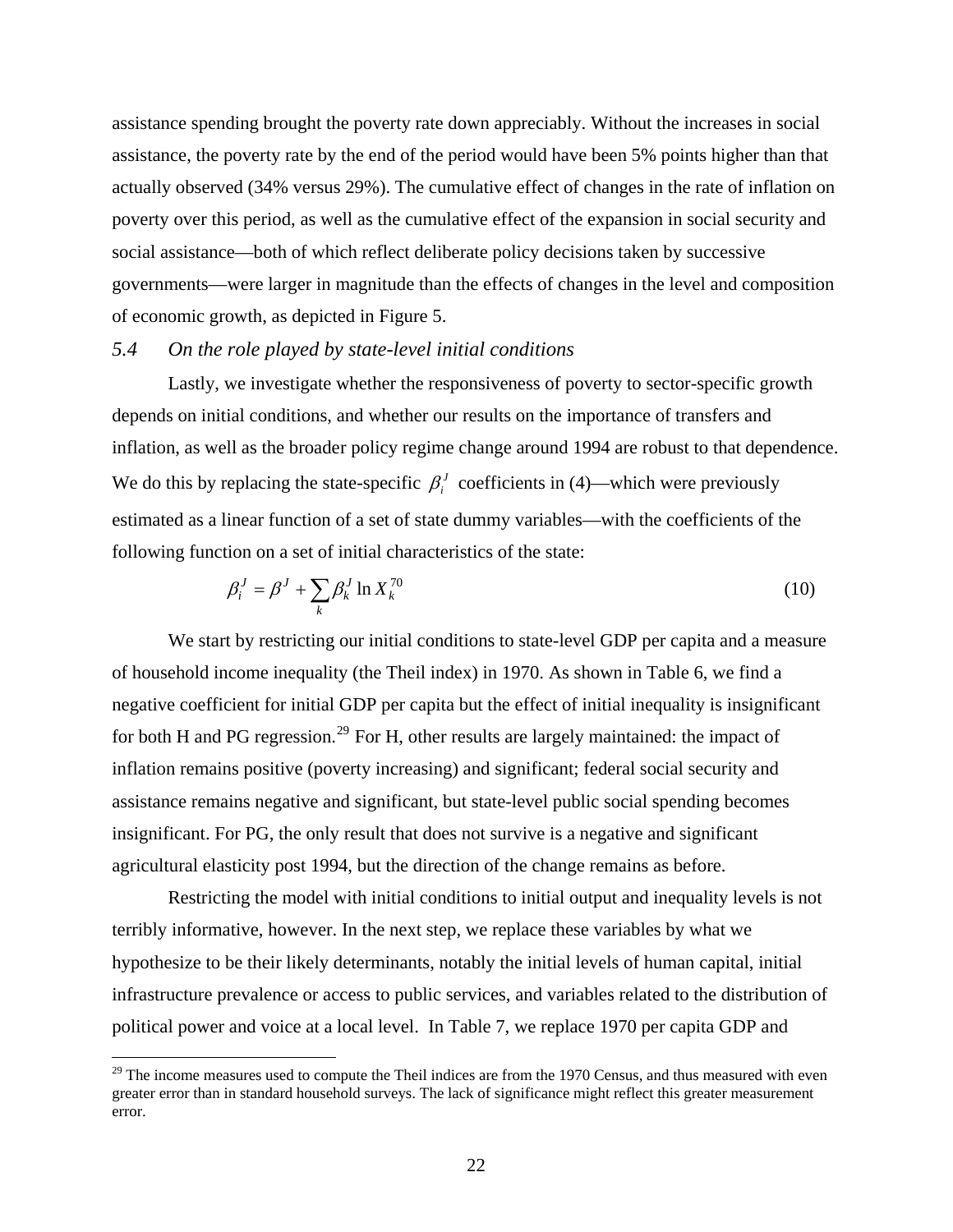inequality with a measure of the level of human capital (the average education of adult population in 1970, measured in years of schooling), an (inverse) measure of health conditions in the stat e (infant mortality rate in 1970) and a measure of "local empowerment" (the rate of in each state, including paved road extension and railway lengths, were also included, but were exogeneity rather plausible. Table 8 gives the values of the initial conditions at state level. unionization within the manufacturing sector). Measures of initial physical infrastructure stocks insignificant in all specifications and were dropped. All of these variables come from the 1970 Census, and are thus measured fifteen years prior to the beginning of our study period, making

of the changes around 1994 is roughly as before. Growth in the tertiary (services) sector remains more effective in reducing poverty than growth in either agriculture or manufacturing, in both sub-periods. The coefficient on agricultural growth in explaining changes in the headcount index poverty-increasing) after 1994. The coefficient on inflation remains positive, large, and statistic ally significant. The coefficient on federal social security and social assistance transfers As reported in Table 7, the coefficients on two out of the three initial conditions are significant, and all three have the expected signs in the headcount regression. A larger proportion of the population with at least some schooling, a lower rate of infant mortality and greater unionization (initially) were all associated with a greater subsequent elasticity of poverty reduction to industrial growth. For the poverty gap equation, only the unionization rate is significant (with the expected sign) but the other two variables have the expected sign. The effect is insignificant in both sub-periods, but the point estimate still falls (i.e. growth becomes less remains negative (i.e poverty-reducing) and statistically significant in both periods.

### **6. Conclusions**

pattern of growth, and the limited initial ability of the poor to participate in, and to benefit from, that growth, have all helped attenuate the pace of poverty reduction, even when moderate growth was achieved. There were marked differences in the poverty-reducing effect of growth across different sectors, with growth in the services sector being consistently more pro-poor than either agriculture or industry. The lower growth rates in the services sector after 1994 (compared to the Brazil's disappointingly low rate of poverty reduction over the last two decades was not only due to its low rate of economic growth. It also reflected a low growth elasticity of poverty reduction, consistent with the country's high level of inequality. The sectoral and geographic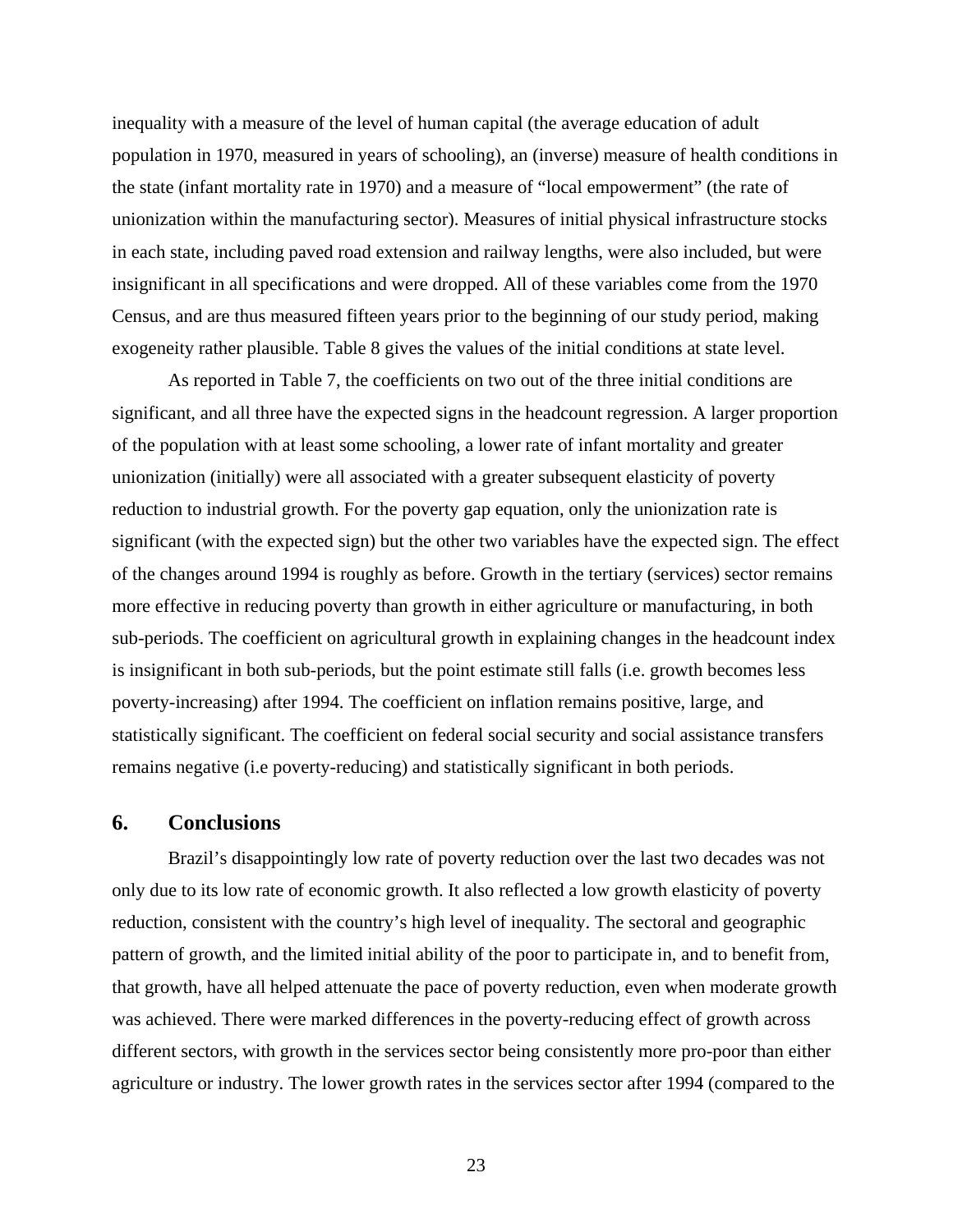period prior to 1994) had a (small) negative effect on the rate of poverty reduction, despite a small improvement in the elasticity of poverty with respect to agricultural growth.

However, higher overall growth rates after 1994 more than offset this composition effect, and wh at little poverty reduction has occurred in Brazil in the study period has taken place since 1994. While slightly higher growth after 1994 did contribute to poverty reduction, the rate of growth and its composition were not sufficient to make a major dent on poverty. Quantitatively larger effects came from the substantial reduction in inflation rates and from the expansion in social security and social assistance spending by the federal government.

The poverty-reducing effect of growth in the industrial sector varied markedly across states. Some of this variation was associated with differences in initial conditions in health and in empowerment levels (and possibly also in education). Growth was more pro-poor between 1985 and 2004 in states where, in 1970, infant mortality was lower and workers were more likely to precision, our results are at least consistent with the view that investment in human capital today membership would appear to be consistent with theories of development that emphasize the role of political equity and empowerment. belong to a trade union. While we have not been able to estimate these effects with much will contribute to lower poverty tomorrow, not only through the expected impact on growth rates, but also by increasing the poverty-reducing power of growth. The finding that the sensitivity of poverty to manufacturing growth appears to rise with initial rates of union

The gains to Brazil's poor from economic growth were also affected by contemporaneous changes in government policies. One of our most robust findings concerns the role of Federal transfers—through rising social security and social assistance payments—in lowering both the poverty headcount and the poverty gap. Increases in social security and social assistance—under reforms that substantially increased the benefits to poor households—helped reduce poverty at given growth rates across sectors. In the absence of these transfer policies, and given the poor performance in terms of economic growth, we estimate that the poverty rate in Brazil would have been about 5% points higher in 2004. Federal social assistance more than compensated for overall effects of economic contraction and macroeconomic instability.

It should be noted that poverty rates appear to have declined more rapidly in Brazil during 2005 and 2006 (Barros et al., 2006), reflecting both an increase in the rate of economic growth and a continued decline in inequality, which is partly due to the ongoing expansion in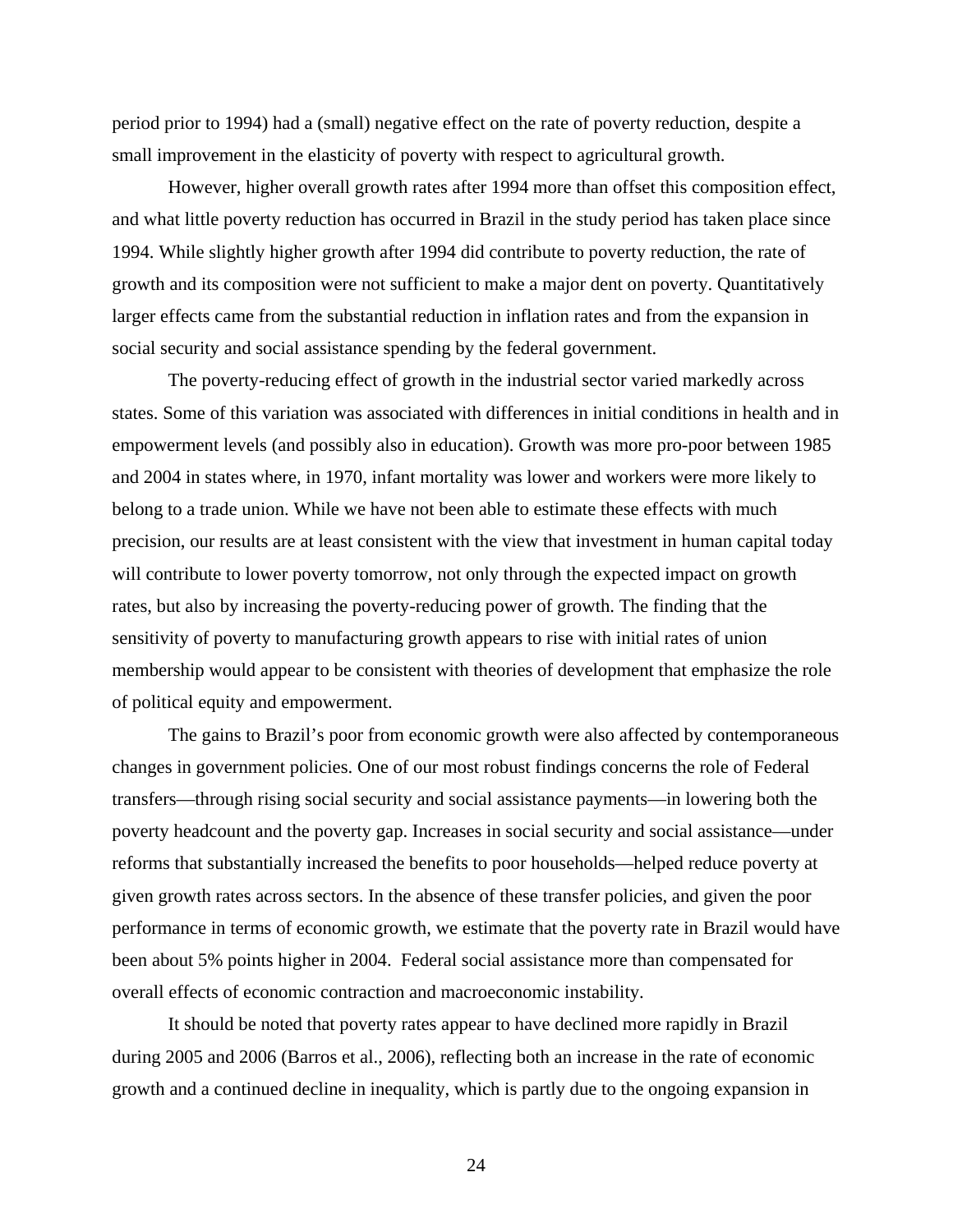social assistance. When GDP data disaggregated by state and sector becomes available for these years, it will be interesting to investigate whether the growth elasticities of poverty have also changed.

between 1985 and 2004 reinforces the importance of attaining higher rates of economic growth. difference to the extent of poverty. Changes in the sectoral composition of output during these two decades had a statistically significant effect, but were not quantitatively important. Do these findings generate any policy lessons, whether for Brazil as it goes forward, or for other countries? The relatively limited role of economic growth in reducing Brazilian poverty Even with Brazil's low growth elasticity, more "normal" growth rates could have made a big

Perhaps the two broadest lessons from the Brazilian experience are as follows. Firstly, important role in sustaining poverty reduction during a period of economic stagnation and, specific case of taming hyperinflation, are likely to make a substantial contribution to contemporaneous reductions in poverty, even when that is not the primary objective. In the long run, sustained poverty reduction requires sustained economic growth. In the short-run, distributionally-aware public policy can make important contributions to poverty reduction. when a country can afford it, a well-designed expansion in social protection can play an secondly, that sensible macroeconomic and trade policies may not hurt the poor and, in the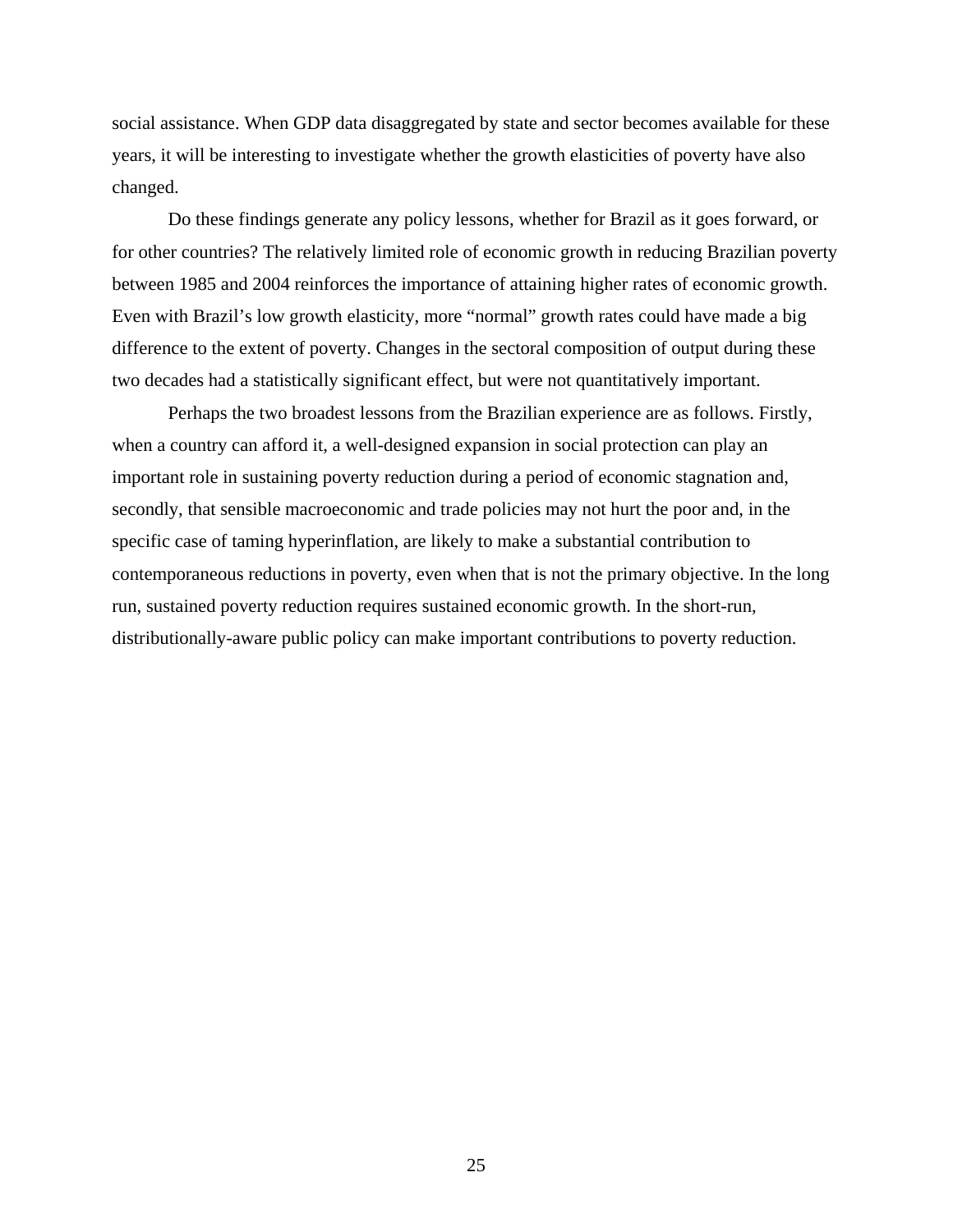### **Appendix**

### **I. Classification of economic activities**

The classification of output categories into sectors in this paper follows Brazil's National Classification of Economic Activity Tables (Classificação Nacional de Atividades Econômicas -CNAE). Table A1 below summarizes the one-digit level headings of the CNAE.<sup>30</sup>

In the Regional Account Statistics, GDP data is presented in fourteen sub-sectors, based on Table A1. We grouped these fourteen sub-sectors into three broad sectors: **Primary sector** 

1. Agriculture, livestock production, extractive agriculture and forestry (CNAE section A). Secondary sector

- 2. Mining industry (section B of CNAE).
- 3. Manufacturing industry (section C of CNAE).
- 4. Construction industry (section F of CNAE).
- 5. Electricity, gas and water provider industries (sections D and E of CNAE).

### Tertiary sector

- 6. Domestic service (section T of CNAE).
- 7. Collective, social and individual services not provided by public administration (sections  $M$ , N, R, S and U of CNAE).
- 8. Financial institution (section K of CNAE).
- 9. Real state institution (section L of CNAE).
- 10. Public administration (section O of CNAE).
- 11. Education and health (sections P and Q of CNAE).
- 12. Lodging and food (section I of CNAE).
- 13. Commerce (section G of CNAE).
- 14. Transport and communications (sections H and J of CNAE).

### **II. Regional accounts**

1

Brazil's Census Bureau (IBGE) publishes GDP series disaggregated at the state level since 1985. At present, however, there is a discrepancy between the Regional Account Statistics, and the aggregated *National Accounts*. This arises because a 2006 update of the aggregated *National Accounts*, setting 2000 as the new reference year, has not yet been applied to the information arising from the National Accounts. Regional Accounts.<sup>31</sup> This should have no impact on our analysis, since the we do not use any

<sup>30</sup> The CNAE is produced by the *Secretaria da Receita Federal* (within the Ministry of Finance), in consultation with IBGE. This latest version of the Table was published in the *Diário Oficial da União - Resoluções IBGE/CONCLA n° 01* on September 4<sup>th</sup>, 2006 and in Resoluções IBGE/CONCLA n° 02, on December 15<sup>th</sup>, 2006.

<sup>&</sup>lt;sup>31</sup> In the 2006 update of the aggregate National Accounts, IBGE has: (a) updated weights of each economic activity within the GDP; (b) reorganized the main source of data; and (c) changed concepts, algorithm and the reference framework. The main change, which is aimed to bring Brazilian National Accounts statistics in line with international best practice, is to adopt a "mobile-base price deflator", which uses the previous year as the reference period for quantities. The Annual Industrial Survey (PIA), Annual Services Survey (PIS), Annual Commerce Survey and Annual Construction Survey are now used as the basis for measuring current value contributions for the GDP. The 2002/03 Expenditure Survey (POF) becomes the main reference for family consumption. And Income Tax Data collected by the government is used to complement and construct d ata from enterprises. Unfortunately this new methodology has not yet been applied retrospectively to the *Regional Accounts Statistics.*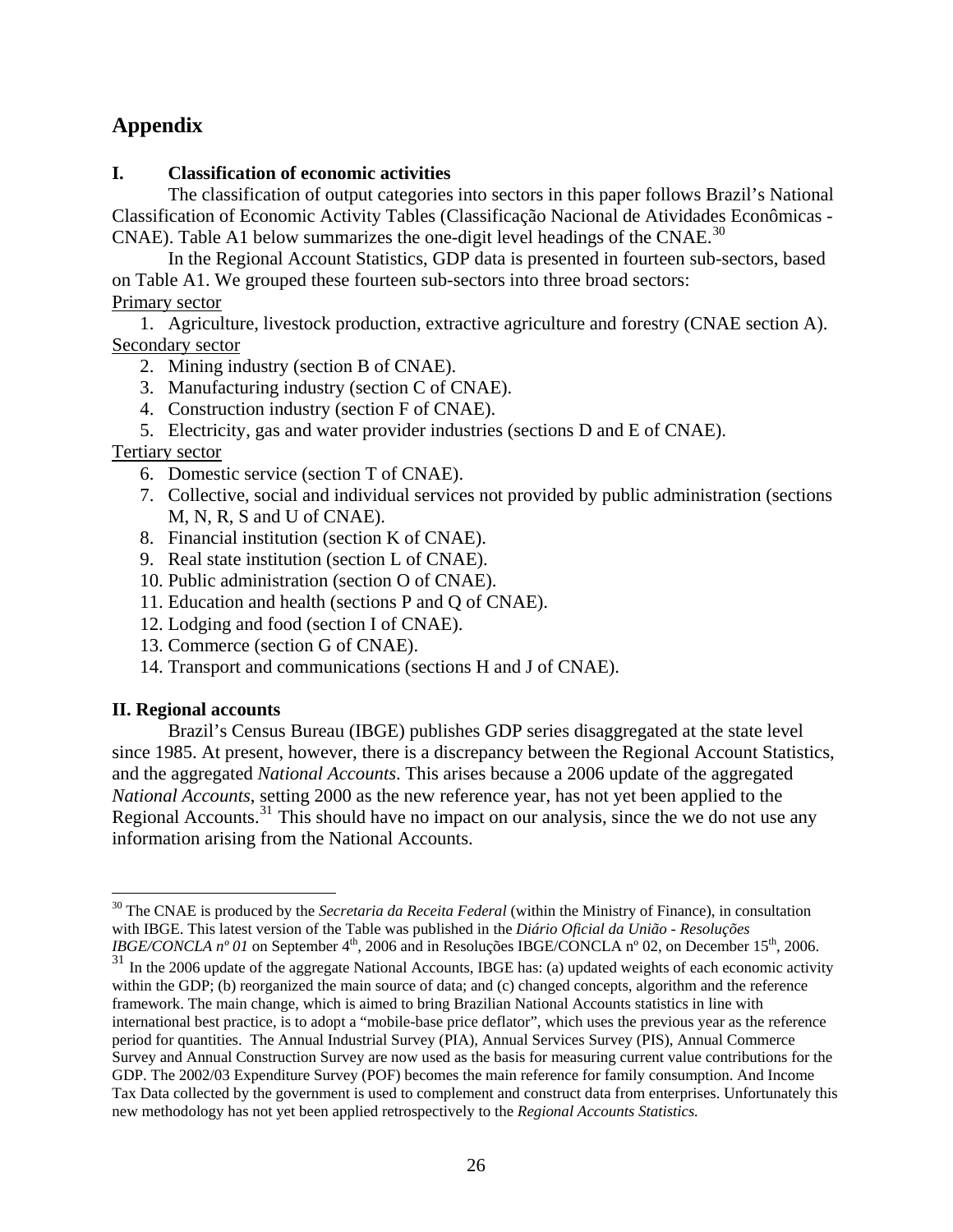|                |                                                             | <b>Divisions</b> | Groups         | Classes      | SubClasses   |
|----------------|-------------------------------------------------------------|------------------|----------------|--------------|--------------|
|                | Agriculture, Livestock                                      |                  |                |              |              |
| $A - 01$ 03    | production, Extractive agriculture<br>and Forestry          | 3                | 12             | 34           | 122          |
| $B - 05$ 09    | Mining Industry                                             | 5                | 8              | 16           | 45           |
| $C - 10.33$    | Manufacturing Industry                                      | 24               | 103            | 258          | 410          |
| $D - 35$       | <b>Electricity and Gas Industry</b>                         | $\mathbf{1}$     | 3              | 6            | $\tau$       |
| $E - 36.39$    | Water and Sewer Industry                                    | 4                | 6              | 11           | 14           |
| $F - 41$ 43    | <b>Construction Industry</b>                                | 3                | 9              | 21           | 47           |
| $G - 45$ 47    | Commerce and Auto/Motor<br>repair shops                     | 3                | 22             | 95           | 222          |
| $H - 49$ . 53  | Transport, storage and mail<br>services                     | 5                | 19             | 34           | 67           |
| $I - 55$ $.56$ | Lodging and Food                                            | $\overline{2}$   | $\overline{4}$ | 5            | 15           |
| $J - 5863$     | Communication                                               | 6                | 14             | 32           | 44           |
| $K - 64$ 66    | <b>Financial activities</b>                                 | 3                | 16             | 37           | 63           |
| $L - 68$       | Real state activities                                       | $\mathbf{1}$     | $\overline{2}$ | 3            | 5            |
| $M - 69$ 75    | Professional, Scientific and<br><b>Technical activities</b> | 7                | 14             | 19           | 39           |
| $N - 77$ 82    | Administrative activities                                   | 6                | 19             | 34           | 53           |
| $O - 84$       | <b>Public Administration</b>                                | $\mathbf{1}$     | 3              | 9            | 9            |
| $P - 85$       | Education                                                   | 1                | 6              | 14           | 23           |
| $Q - 8688$     | Health and social services                                  | 3                | 11             | 13           | 52           |
| $R - 90.93$    | Arts, sports and recreation                                 | $\overline{4}$   | 5              | 13           | 28           |
| $S - 94 - 96$  | Other services                                              | 3                | $\overline{7}$ | 16           | 34           |
| $T - 97$       | Domestic services                                           | 1                | 1              | $\mathbf{1}$ | $\mathbf{1}$ |
| $U - 99$       | <b>International Organization</b>                           | 1                | 1              | $\mathbf{1}$ | $\mathbf{1}$ |

#### **Table A1: CNAE 2.0**

Source:http://www.ibge.gov.br/concla/pub/revisao2007/PropCNAE20/CNAE20\_Subclasses\_EstruturaDetalhada.zip

 Brazil's Census Bureau recommends that the GDP deflator, rather than the consumer price index (INPC/IPC), be used to deflate national (or regional) accounts data. Indeed, as Figure A1 (panel A) indicates, the choice of deflator affects the national GDP series substantively, prior to 1994. This reflects the large difference observed between the Consumer Price Index (CPI) and GDP deflators around this time, though in normal times (and in other countries) they are generally not so different. Essentially, the main difference is that the new GDP deflator does not rely on a fixed basket of goods and services as does CPI. Changes in consumption patterns or the introduction of new goods and services are automatically reflected in the new GDP deflator, measuring changes in both prices and the composition of the basket. The evolution of the ratio of the GDP deflator to the CPI presented in panel B of Figure A1 implies that CPI-deflated GDP would underestimate the "true" (GDP deflator-based) series.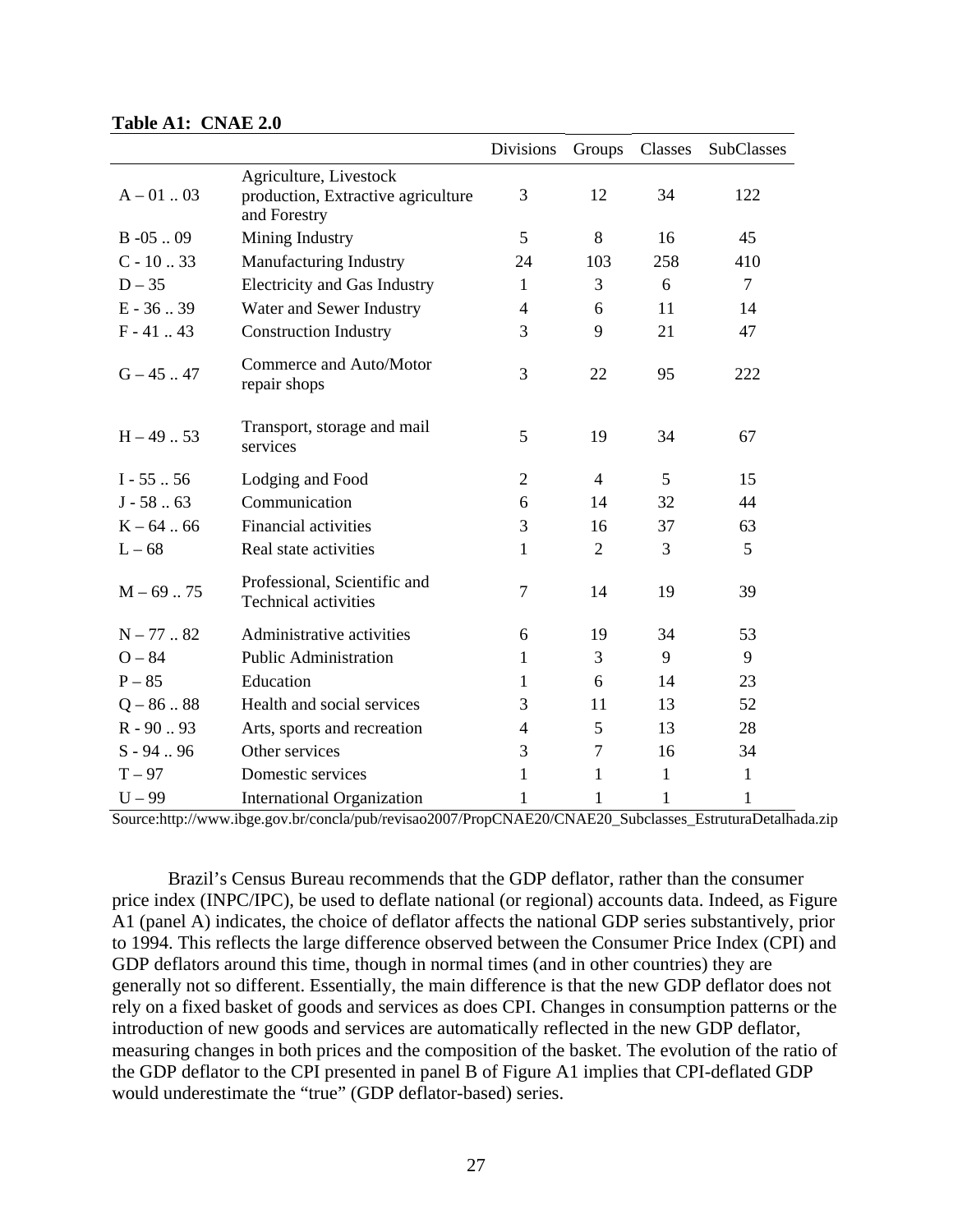|                                                                                                                   | Headcount index |      |       |         | Poverty gap index |       |             |      |       |         |      |       |
|-------------------------------------------------------------------------------------------------------------------|-----------------|------|-------|---------|-------------------|-------|-------------|------|-------|---------|------|-------|
|                                                                                                                   |                 | s.e. |       |         | s.e.              |       |             | s.e. |       |         | s.e. |       |
| (1) $\ln(H_t) = \alpha + \beta \ln(\mu_{\text{CPIt}}) + \varepsilon_t$                                            | $-0.66$         | 0.18 | $***$ |         |                   |       | $-0.82$     | 0.24 | $***$ |         |      |       |
| (2) $\ln(H_t) = \alpha + \beta \ln(Y_{\text{CPIt}}) + \varepsilon_t$                                              | $-0.43$         | 0.07 | $***$ |         |                   |       | $-0.58$     | 0.08 | $***$ |         |      |       |
| (3) $\ln(H_t) = \alpha + \beta \ln(Y_{GDPIt}) + \varepsilon_t$                                                    | $-1.35$         | 0.26 | $***$ |         |                   |       | $-1.67$     | 0.35 | $***$ |         |      |       |
| (4) $\ln(H_t) = \alpha + \beta \ln(Y_{GDPIt}) + \gamma R_t + \varepsilon_t$                                       | $-0.28$         | 0.32 |       | $-0.39$ | 0.10              | $***$ | $-0.07$     | 0.36 |       | $-0.59$ | 0.11 | $***$ |
| $H_0$ : $\beta = \gamma$                                                                                          | $F(1,13)=$      | 0.08 |       |         |                   |       | $F(1,13)=$  | 1.32 |       |         |      |       |
|                                                                                                                   | $p$ -value=     | 0.78 |       |         |                   |       | $p$ -value= | 0.27 |       |         |      |       |
| (5) $\ln(H_t) = \alpha + \beta \ln(\mu_{\text{CPIt}}) + \varepsilon_t$<br>(using $ln(Y_{\text{CPIt}})$ as the IV) | $-1.09$         | 0.29 | $***$ |         |                   |       | $-1.46$     | 0.40 | $***$ |         |      |       |

#### **Table A2: Growth elasticity of poverty reduction at the aggregate level**

Note:  $\overline{R} = \ln(\text{GDP}_{\text{def}}/\text{CPI}_{\text{def}})$ ; Source: Table 1 data and author's calculation.



Figure A1b: Evolution of CPI and GDP deflator: 1979-2006, (Sept 1996=100)



In order to test for the effect of using different deflators in our elasticity estimations, we regressed the poverty headcount on three different measures of "average output". Since the GDP deflator is only available for the national aggregate, these regressions use the pooled model, with no state variation. The results are reported in Table A2. The first line reports the regression on mean household income per capita, from the PNAD household surveys. It is a less than ideal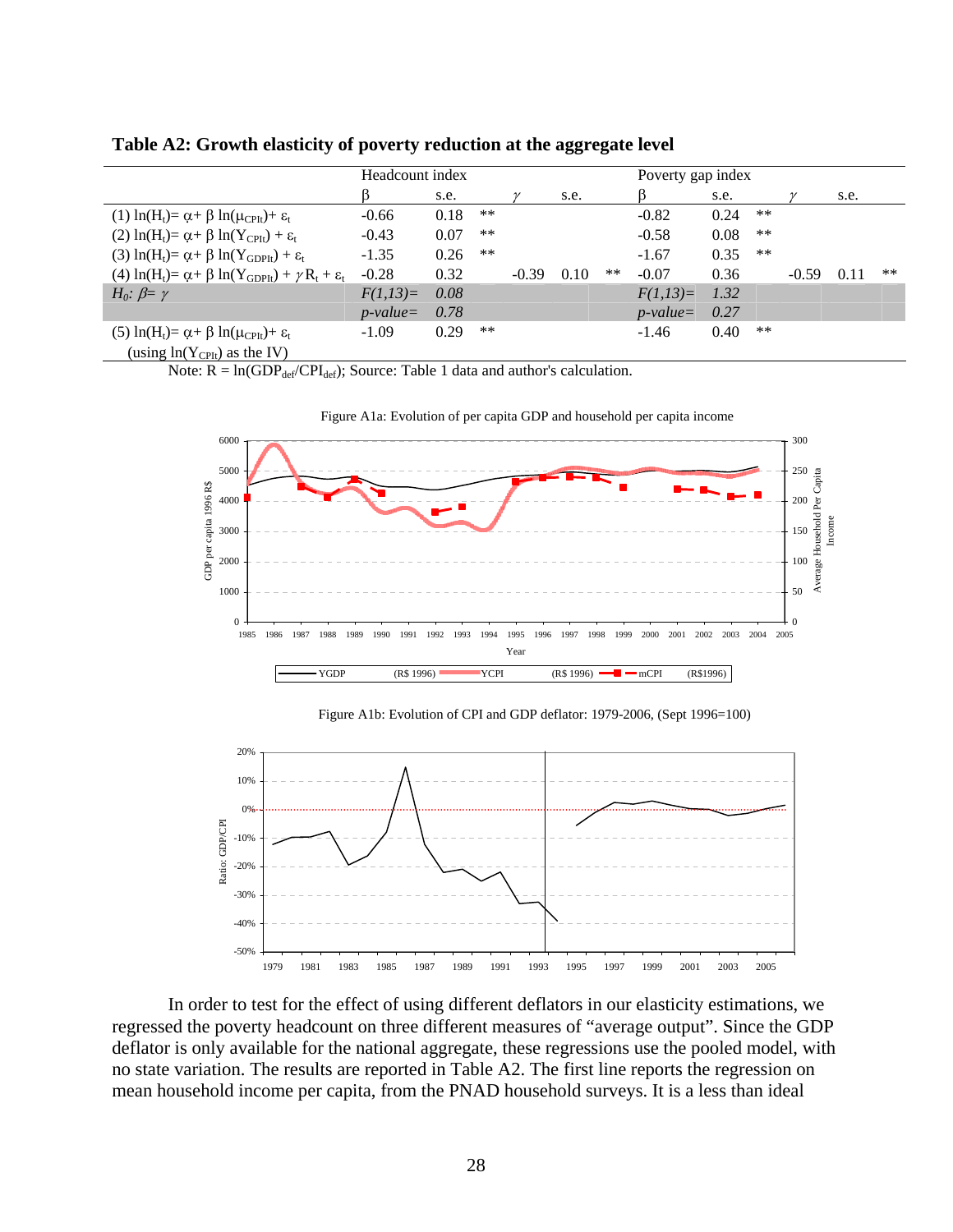measure, since measurement error in the dependent and independent variables are likely to be correlated. The second (third) line regresses poverty on GDP from the national accounts, deflated by the CPI (GDP deflator). It is evident that the choice of deflator has a large effect on the estimated elasticity.

also be a source of bias in the estimated coefficient (if the ratio is temporally correlated with hypothesis that the complete model is well-represented by Model 2 (using the CPI deflator).<sup>32</sup> Since the hypothesis can not be rejected, we use the CPI as our deflator for the Regional GDP However, the use of different deflators on the dependent and independent variables might poverty). To control for that, the log ratio of the deflators is included in line 4. Testing the null hypothesis that the two parameters in this specification are identical corresponds to testing the statistics throughout the paper.

For an estimate of the aggregate national growth elasticity of poverty reduction, however, the preferred specification is that reported on line 5, where the CPI-deflated national GDP is used as an instrument for the mean income from the survey (Ravallion, 2001).

### **III. State and municipality expenditures statistics at state level**

For these data the main source of information is the IPEADATA website (www.ipeadata.gov.br), which provides state-level expenditure data from the Treasury Department of the Ministry of Finance.

Social expenditures (SOC) comprise:

 $\overline{a}$ 

- 1. All expenditures of State and Municipality governments for Health and Sanitation purposes, on the basis of the municipality identification from IBGE. Includes expenditures on maintenance and development of the health and sanitation system.
- 2. All expenditures of State and Municipality governments for Education or Culture purposes, on the basis of the municipality identification from IBGE. Includes expenditures on maintenance and development of the educational system.
- the basis of the municipality identification from IBGE. 3. All expenditures of State and Municipality governments for Social Security purposes, on

Investment expenditures (INV) comprises all expenditure of State or Municipality government for the acquisition or capital property considered, and classified, as common use o f the people. Besides, they must integrate the state or municipal public patrimony. It includes all investments, financial inversions and transferences of capital.

Social security and social assistance (SSA) comprises all expenditure of Federal government for the payment of individual pensions, insurance, social assistance and transfers to municipalities related to social programs, including *Bolsa Familia* and the *Beneficio de Prestacao Continuada (BPC).*

 $32$  Note that the coefficients reported in line (2) of Table A2 differ from those reported in Section 5, under the restriction that  $\beta_i^P = \beta_i^S = \beta_i^T = \beta$ . The reason is that, even under the pooling restriction, the state-level regression does not adjust for changes in the relative weight of each state in national GDP over time.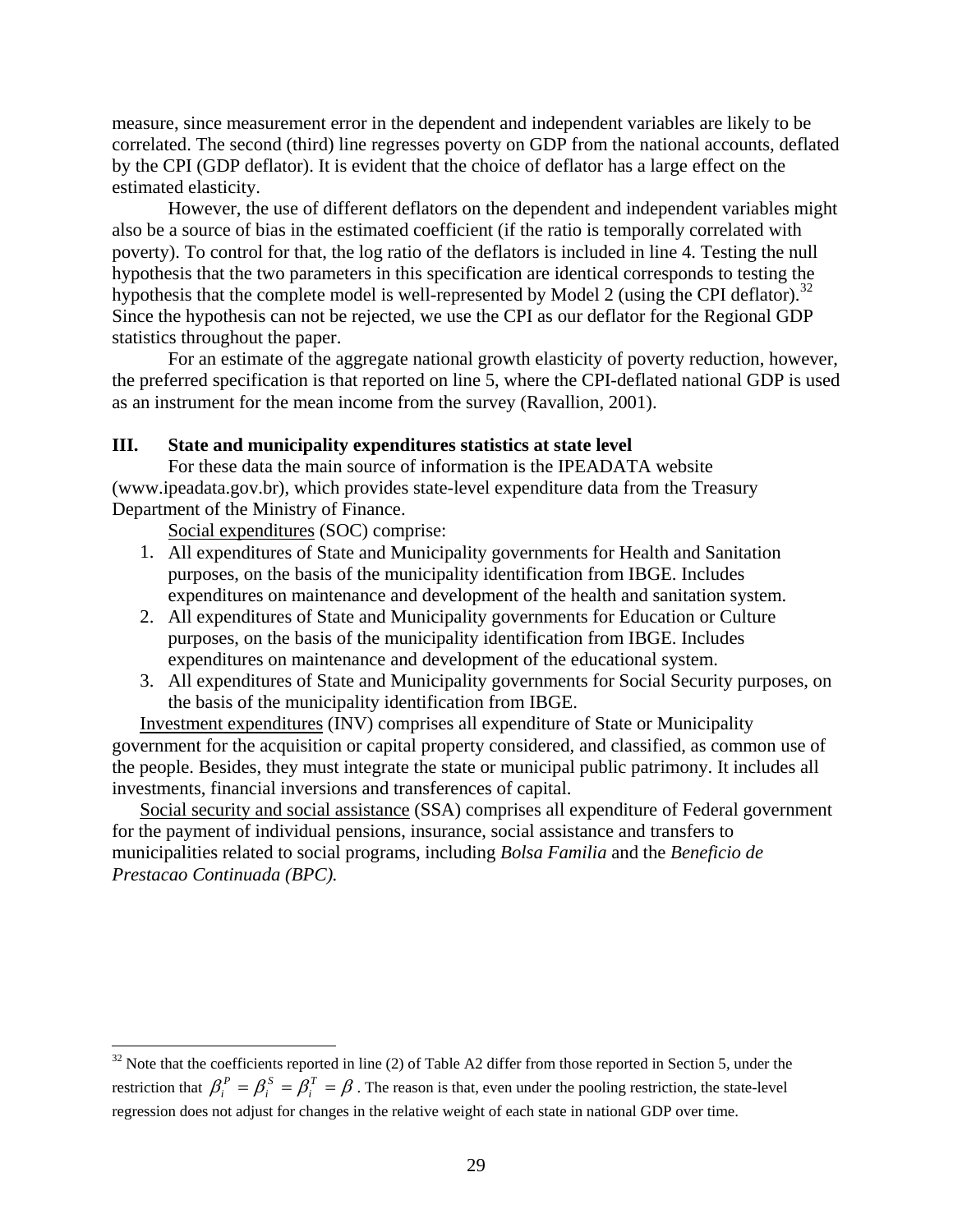### **References**

Abreu, Marcelo de Paiva (2004): "Trade Liberalization and the Political Economy of Protection in Brazil since 1987", INTAL-ITD Working Paper –SITI- 08B, Inter-American Development Bank, Washington, DC.

and Political Inequality in Development: The Case of Cundinamarca, Colombia". NBER Acemoglu, Daron, Maria A. Bautista, Pablo Querubin and James Robinson (2007): ""Economic Working Paper No. W13208.

Aryeetey, Ernest and Andrew McKay (2007): "Ghana: The challenge of translating sustained growth into poverty reduction", Ch. 6 in Timothy Besley and Louise Cord (eds.) *Delivering on the Promise of Pro-Poor Growth*. Washington DC: Palgrave Macmillan and the World Bank.

Bacha, Edmar and Regis Bonelli (2001): "Crescimento Economico no Brasil: o que nos diz o registro de longo prazo?", IPEA mimeo, Rio de Janeiro.

Barros, Ricardo Paes, Mirela de Carvalho, Samuel Franco and Rosane Mendonça (2006): "Determinantes Imediatos da Queda da Desigualdade de Renda Brasileira", Chapter 12 in Barros, Foguel and Ulyssea (eds. 2006).

Barros, Ricardo Paes, Miguel Foguel and Gabriel Ulyssea (eds. 2006): *Desigualdade de Renda no Brasil: uma analise da queda recente*. Rio de Janeiro: IPEA.

Bourguignon, François (2003): "The Growth Elasticity of Poverty Reduction: Explaining Heterogeneity across Countries and Time-periods." In T. Eichler and S. Turnovsky, eds., *Growth and Inequality*. Cambridge, Mass.: MIT Press.

Bruno, Michael, Martin Ravallion and Lyn Squire (1998): "Equity and Growth in Developing Countries: Old and New Perspectives on the Policy Issues," in *Income Distribution and High-Quality Growth* (edited by Vito Tanzi and Ke-young Chu), Cambridge, Mass: MIT Press.

obtidas a partir de algumas pesquisas domiciliares do IBGE", IPEA Discussion Paper #897, Rio Corseuil, Carlos Henrique and Miguel Foguel (2002): "Uma Sugestão de deflatores para rendas de Janeiro.

Chen, Shaohua and Martin Ravallion (2007): "Absolute Poverty Measures for the Developing World," Proceedings of the National Academy of Sciences, 104(43): 16757-62.

Reduction in Africa, Washington DC: World Bank. Christiaensen, Luc and Lionel Demery (2007): *Down to Earth: Agriculture and Poverty* 

Datt, Gaurav and Ravallion, Martin (1992): "Growth and Redistribution Components of Changes in Poverty Measures: A Decomposition with Applications to Brazil and India in the 1980s," Journal of Development Economics, 38, 275-295.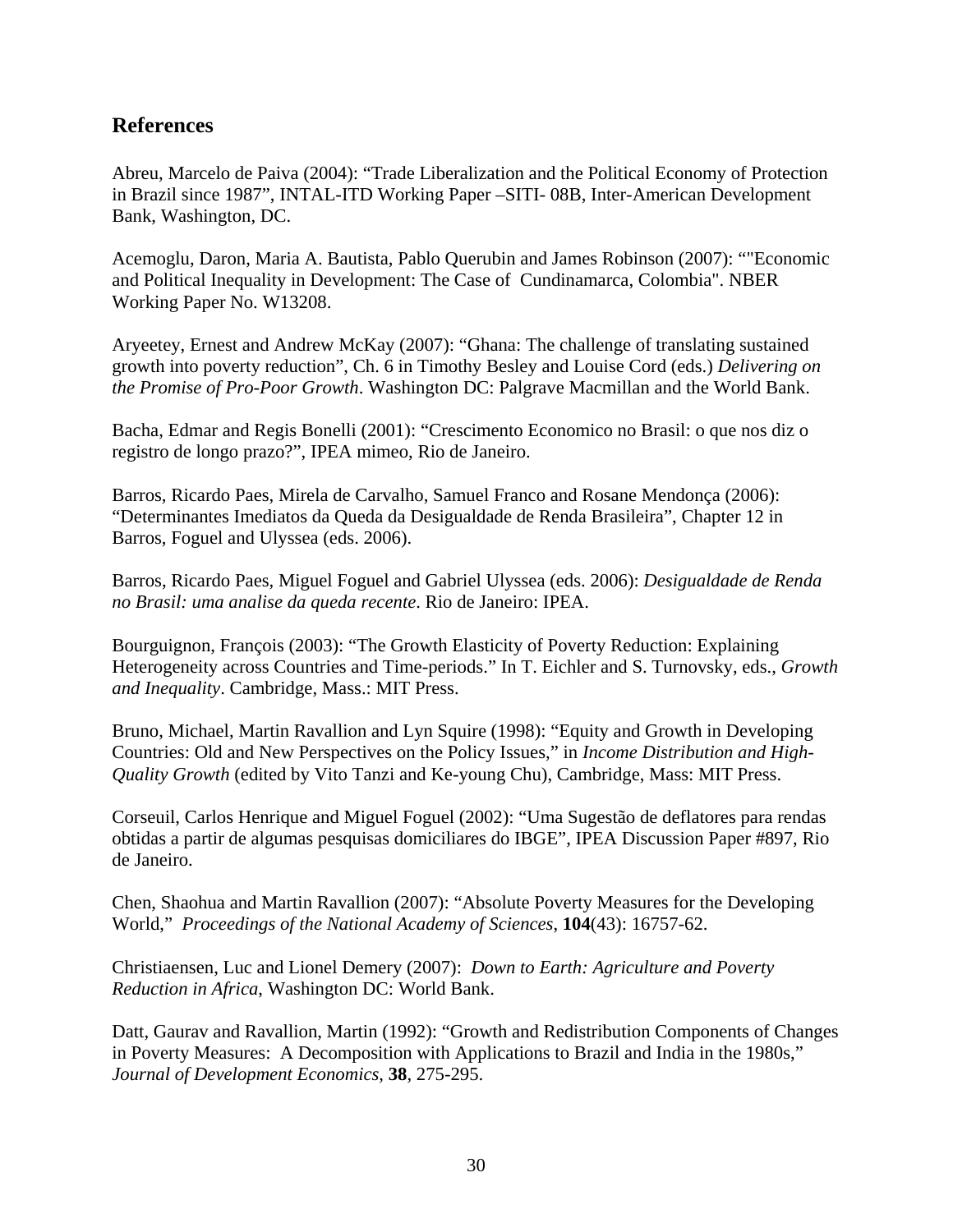Delgado, Guilherme and José Celso Cardoso Jr. (2000): A Universalização de Direitos Sociais no Brasil: a previdência rural nos anos 90. Rio de Janeiro: IPEA.

Dollar, David and Kraay, Aart (2002): "Growth is Good for the Poor," *Journal of Economic Growth*, **7**(3): 195-225.

Latin America. Chicago: The University of Chicago Press. Dornbusch, Rudiger and Sebastian Edwards (eds.) (1991): *The Macroeconomics of Populism in* 

Within an Elasticity Framework," mimeo, World Bank and University of Oregon. Essama-Nssah, B. and Peter J. Lambert, (2006): "Measuring the Pro-Poorness of Income Growth

Ferreira, Afonso (2000): "Convergence in Brazil: recent trends and long-run prospects", *Applied Economics* **32**: 479-489.

Ferreira, Francisco, Peter Lanjouw and Marcelo Neri (2003): "A robust poverty profile for Brazil using multiple data sources", *Revista Brasileira de Economia* **57**(1): 59-92.

Ferreira, Francisco, Phillippe Leite and Julie Litchfield (forthcoming): "The Rise and Fall of Brazilian Inequality: 1981-2004", *Macroeconomic Dynamics*.

Ferreira, Francisco, Phillippe Leite and Matthew Wai-Poi (2007): "Trade Liberalization, Employment Flows, and Wage Inequality in Brazil", World Bank Policy Research Working Paper #4108, Washington, DC.

Brasil: 1981-1995", Ch. 2 in Ricardo Henriques (ed.), *Desigualdade e Pobreza no Brasil*, Rio de Janeiro: IPEA. Ferreira, Francisco and Julie Litchfield (2000): "Desigualdade, pobreza e bem-estar social no

Liberalization and Productivity Growth". *International Economic Review* 44 (4): 1383-1405. Ferreira, Pedro Cavalcanti and José Luiz Rossi (2003): "New Evidence from Brazil on Trade

Gonzaga, Gustavo, Naércio Menezes-Filho and Cristina Terra (2006): "Trade Liberalization and the Evolution of Skill Earnings Differentials in Brazil", *Journal of International Economics* **68**(2): 345-367.

Instituto Brasileiro de Geografia e Estatística (IBGE, 1972): Censo Demográfico do Brasil, *1970.* Rio de Janeiro: IBGE.

Kakwani, Nanak (1993): "Poverty and Economic Growth with Application to Côte D'Ivoire," *Review of Income and Wealth* **39**, 121-139.

Kakwani, Nanak, Marcelo Neri and Hyun Son (2006): "Desigualdade e Crescimento: ingredientes trabalhistas", Chapter 13 in Barros, Foguel and Ulyssea (eds. 2006).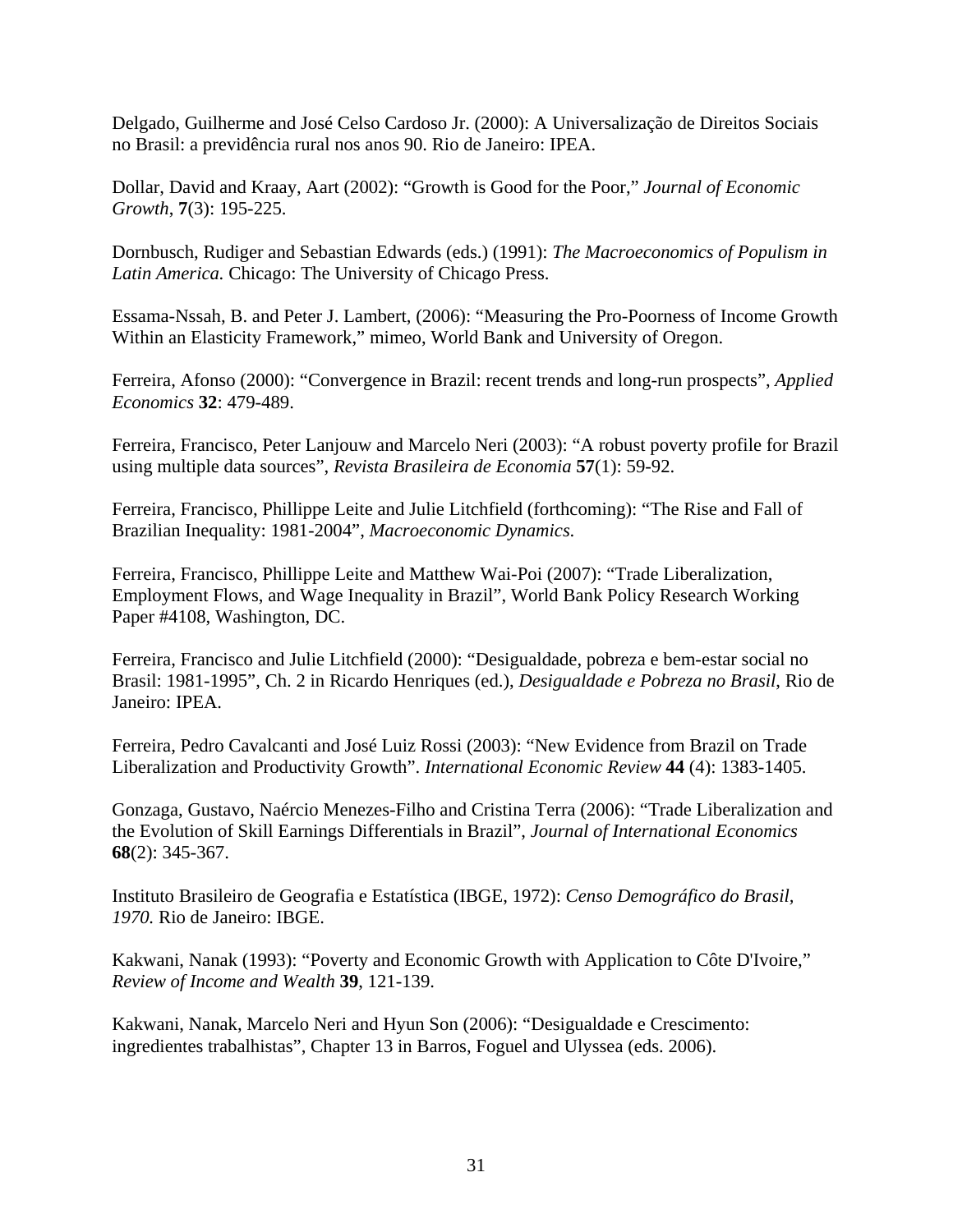Kraay, Aart (2006): "When is Growth Pro-Poor? Evidence from a Panel of Countries," *Journal of Development Economics* **80**: 198-227.

Kume, Honório, Guida Piani and Carlos Frederico de Souza (2000): "A política brasileira de importação no período 1987-98: descrição e avaliação". IPEA, Rio de Janeiro, unpublished.

Lanjouw, Peter and Martin Ravallion (1995): "Poverty and Household Size", *Economic Journal* **105** (433):1415-34.

Loayza, Norman and Claudio Raddatz (2006): "The Composition of Growth matters to Poverty Reduction," mimeo, Development Research Group, World Bank.

Menezes-Filho, Naércio and Lígia Vasconcellos (2007): "Human capital, inequality and pro-poor growth in Brazil", Ch.9 in Timothy Besley and Louise Cord (eds.) Delivering on the Promise of Pro-Poor Growth. Washington DC: Palgrave Macmillan and the World Bank.

Neri, Marcelo (1997): "O Reajuste do Salário Mínimo de Maio de 1995", Anais do XIX Encontro Brasileiro de Econometria. Rio de Janeiro: Sociedade Brasileira de Econometria.

Ravallion, Martin (1995): "Growth and Poverty: Evidence for Developing Countries in the 1980s," *Economics Letters*, **48**, 411-417.

\_\_\_\_\_\_\_\_\_\_\_\_\_\_ (1997): "Can High Inequality Developing Countries Escape Absolute Poverty?" *Economics Letters*, **56**, 51-57.

\_\_\_\_\_\_\_\_\_\_\_\_\_\_ (2001): "Growth, Inequality and Poverty: Looking Beyond Averages," *World Development*, **29**(11), 1803-1815.

\_\_\_\_\_\_\_\_\_\_\_\_\_\_\_(2007): "Inequality is Bad for the Poor," in *Inequality and Poverty Re-Examined*, edited by John Micklewright and Steven Jenkins, Oxford: Oxford University Press.

Ravallion, Martin and Shaohua Chen (1997): "What Can New Survey Data Tell Us about Recent Changes in Distribution and Poverty?" *World Bank Economic Review*, **11**(2), 357-82.

\_\_\_\_\_\_\_\_\_\_\_\_\_\_\_and \_\_\_\_\_\_\_\_\_\_\_\_ (2003): "Measuring Pro-Poor Growth," *Economics Letters*,**78**(1): 93-99.

and \_\_\_\_\_\_\_\_\_\_\_ (2007): "China's (Uneven) progress Against Poverty," *Journal of Development Economics*, **82**(1): 1-42.

Ravallion, Martin and Gaurav Datt (1996): "How Important to India's Poor is the Sectoral Composition of Economic Growth?", *World Bank Economic Review*, **10**: 1-26.

and (2002): "Why Has Economic Growth Been More Pro-Poor in Some States of India than Others?" *Journal of Development Economics*, **68**, 381-400.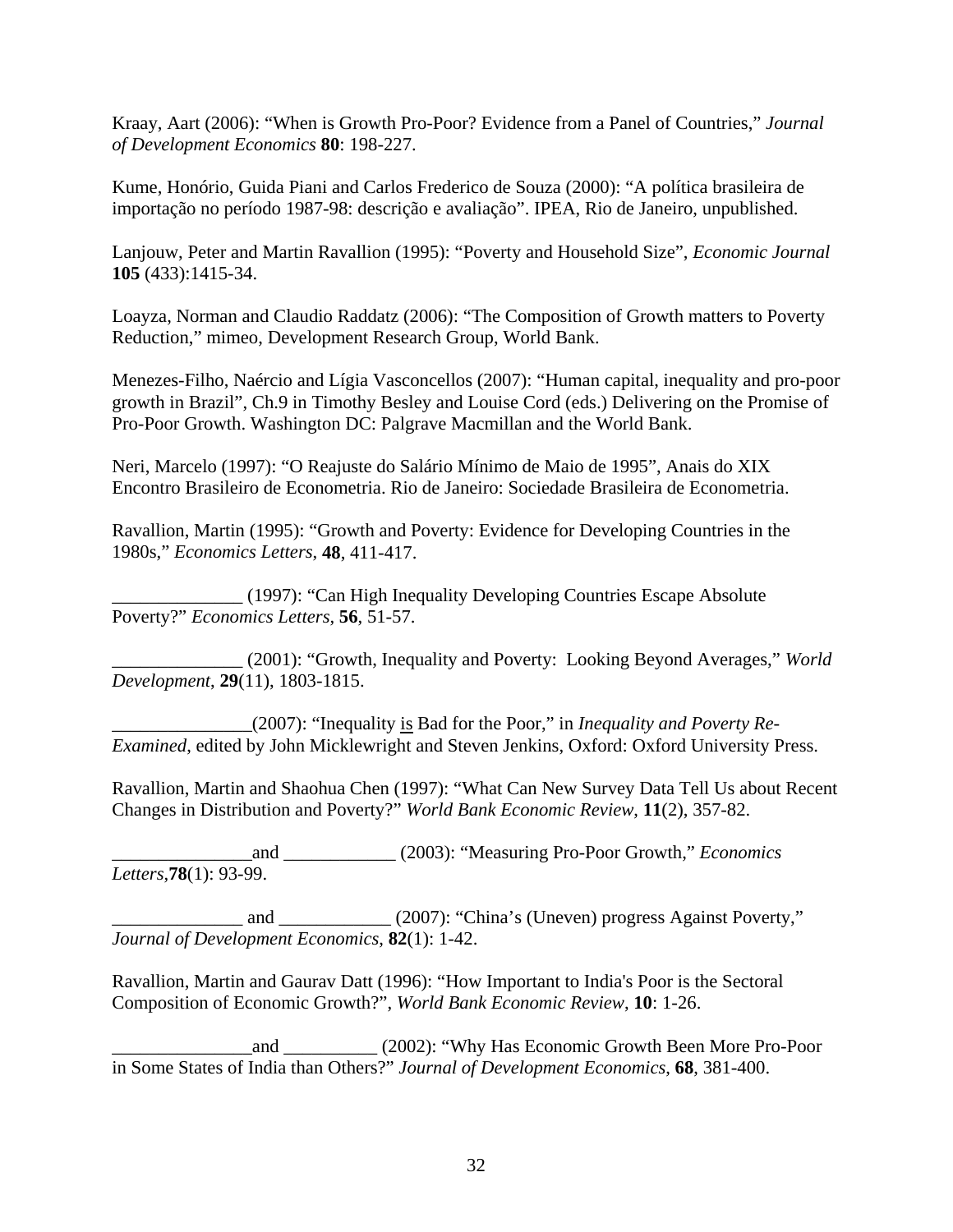Soares, Fabio V., Sergei Soares, Marcelo Medeiros and Rafael G. Osório (2006): "Cash Transfer Programmes in Brazil: Impacts on Inequality and Poverty," International Poverty Centre Working Paper # 21.

(2005): *World Development Report: Equity and Development*, New York: Oxford University Press.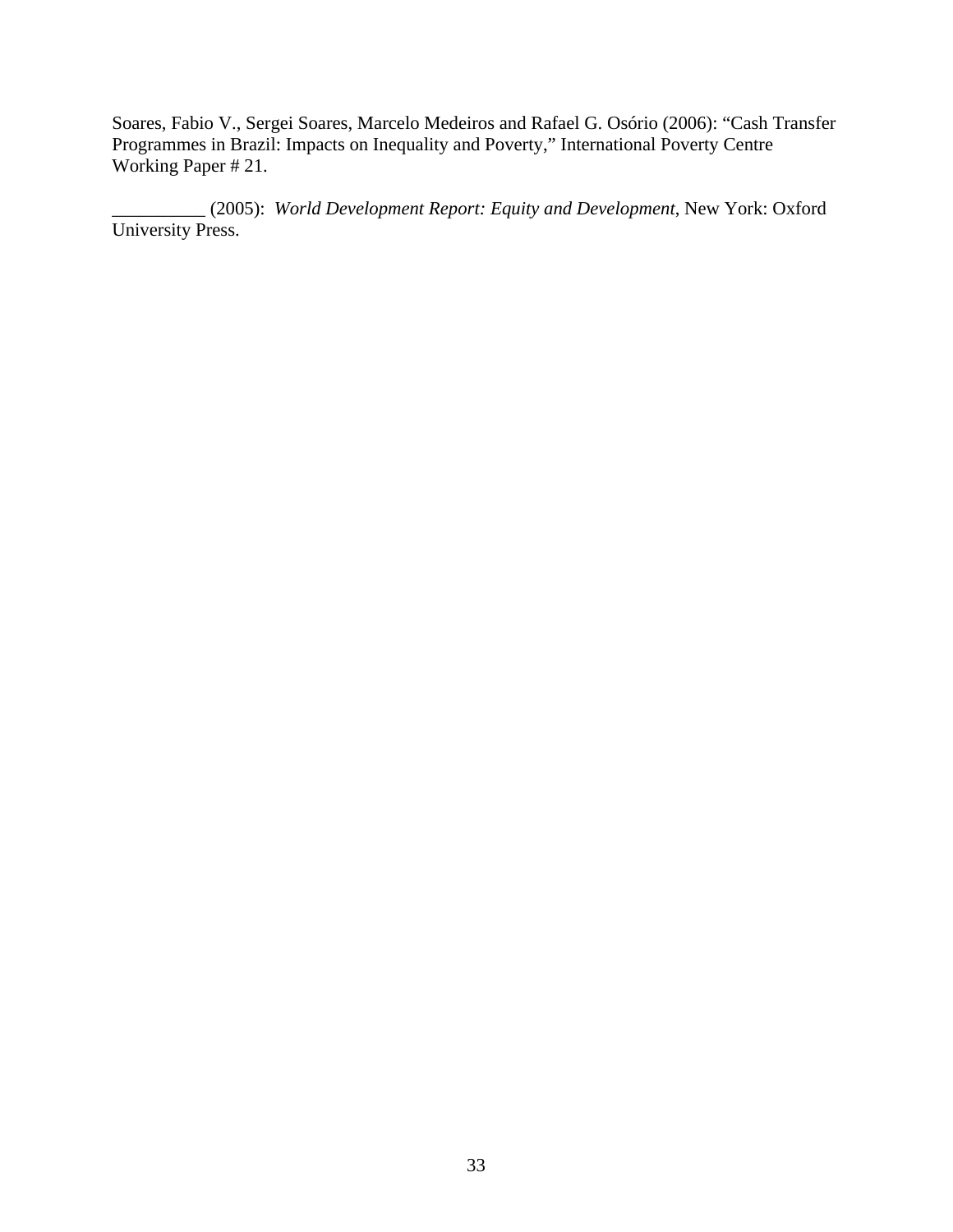| Headcount index (%) |                      |       |                          | Poverty              |                              |                         |                             |      | Contribution of each sector to $Y_{GDP}$ (%) |          |                |                                                   |
|---------------------|----------------------|-------|--------------------------|----------------------|------------------------------|-------------------------|-----------------------------|------|----------------------------------------------|----------|----------------|---------------------------------------------------|
| Year                | Total                | Urban | Rural                    | gap<br>index<br>(% ) | $\mu_{\rm CPL}$<br>(R\$1996) | $Y_{GDP}$<br>(R\$ 1996) | $Y_{\rm CPI}$<br>(R\$ 1996) |      | Secondary                                    | Tertiary | Gini<br>index  | Inflation <sub>CPI</sub><br>$(\frac{9}{6}$ /year) |
| 1985                | 32.96                | 22.94 | 59.12                    | 13.91                | 206.68                       | 4,518.71                | 4,561.20                    | 11.2 | 43.8                                         | 45.0     | 0.589          | 187.57                                            |
| 1986                | $\ddot{\phantom{1}}$ |       |                          |                      | $\blacksquare$               | 4,756.49                | 5,869.49                    | 11.5 | 45.8                                         | 42.6     | $\blacksquare$ | 104                                               |
| 1987                | 30.98                | 20.73 | 58.37                    | 13.30                | 224.41                       | 4,825.91                | 4,625.62                    | 9.9  | 42.9                                         | 47.1     | 0.592          | 257.19                                            |
| 1988                | 35.54                | 25.21 | 62.75                    | 16.17                | 206.59                       | 4,729.94                | 4,235.02                    | 9.5  | 44.3                                         | 46.1     | 0.609          | 499.96                                            |
| 1989                | 33.54                | 24.42 | 58.91                    | 15.12                | 236.52                       | 4,788.45                | 4,425.19                    | 9.1  | 40.7                                         | 50.2     | 0.625          | 863.46                                            |
| 1990                | 34.59                | 24.80 | 62.05                    | 15.76                | 212.53                       | 4,499.06                | 3,641.18                    | 7.9  | 40.2                                         | 51.9     | 0.604          | 2783.7                                            |
| 1991                | $\blacksquare$       |       | $\overline{\phantom{a}}$ |                      | $\blacksquare$               | 4,469.20                | 3,775.78                    | 7.3  | 38.3                                         | 54.5     | $\blacksquare$ | 317.03                                            |
| 1992                | 35.01                | 27.29 | 61.15                    | 16.47                | 182.32                       | 4,372.97                | 3,176.45                    | 6.5  | 38.1                                         | 55.3     | 0.573          | 884.51                                            |
| 1993                | 35.55                | 28.38 | 60.15                    | 16.56                | 190.69                       | 4,515.66                | 3,303.66                    | 6.6  | 37.0                                         | 56.4     | 0.595          | 1378.37                                           |
| 1994                |                      |       |                          |                      |                              | 4,705.24                | 3,091.53                    | 9.7  | 39.0                                         | 51.3     | $\omega$       | 2268.68                                           |
| 1995                | 29.84                | 22.68 | 56.55                    | 12.94                | 232.28                       | 4,828.54                | 4,513.08                    | 8.5  | 37.3                                         | 54.2     | 0.591          | 24.07                                             |
| 1996                | 29.34                | 22.36 | 55.65                    | 13.31                | 238.47                       | 4,881.68                | 4,806.07                    | 8.1  | 37.6                                         | 54.3     | 0.591          | 12.96                                             |
| 1997                | 29.39                | 22.32 | 56.01                    | 13.03                | 239.94                       | 4,965.74                | 5,096.35                    | 7.6  | 37.9                                         | 54.5     | 0.593          | 4.28                                              |
| 1998                | 28.53                | 21.56 | 54.68                    | 12.59                | 238.59                       | 4,898.35                | 5,035.40                    | 7.9  | 36.8                                         | 55.3     | 0.591          | 3.49                                              |
| 1999                | 30.22                | 23.68 | 54.91                    | 13.13                | 223.26                       | 4,863.65                | 4,907.38                    | 7.8  | 38.1                                         | 54.1     | 0.585          | 5.57                                              |
| 2000                | $\blacksquare$       |       | $\blacksquare$           |                      | $\overline{\phantom{a}}$     | 5,000.84                | 5,076.47                    | 7.4  | 40.3                                         | 52.2     | $\blacksquare$ | 6.54                                              |
| 2001                | 30.54                | 25.67 | 55.30                    | 13.78                | 219.93                       | 4,992.26                | 4,931.13                    | 8.3  | 40.2                                         | 51.5     | 0.586          | 6.85                                              |
| 2002                | 30.37                | 25.58 | 54.87                    | 13.00                | 218.48                       | 5,014.49                | 4,925.38                    | 9.5  | 40.1                                         | 50.3     | 0.580          | 8.68                                              |
| 2003                | 31.08                | 26.61 | 54.02                    | 13.72                | 207.20                       | 4,968.74                | 4,826.42                    | 10.3 | 42.3                                         | 47.4     | 0.575          | 16.56                                             |
| 2004                | 29.21                | 24.20 | 54.03                    | 12.72                | 209.85                       | 5,139.34                | 5,035.42                    | 9.5  | 44.0                                         | 46.6     | 0.564          | 5.78                                              |

### **Table 1: Descriptive statistics for Brazil, 1985-2004**

Source: Author's Calculation using IpeaData time series and PNAD's.  $\mu_{\text{CPI}}$  denotes mean per capita household income from the PNAD survey.  $Y_{\text{GDP}}$  is gross domestic product deflated by the GDP deflator.  $Y_{CPI}$  is gross domestic product deflated by the consumer price index.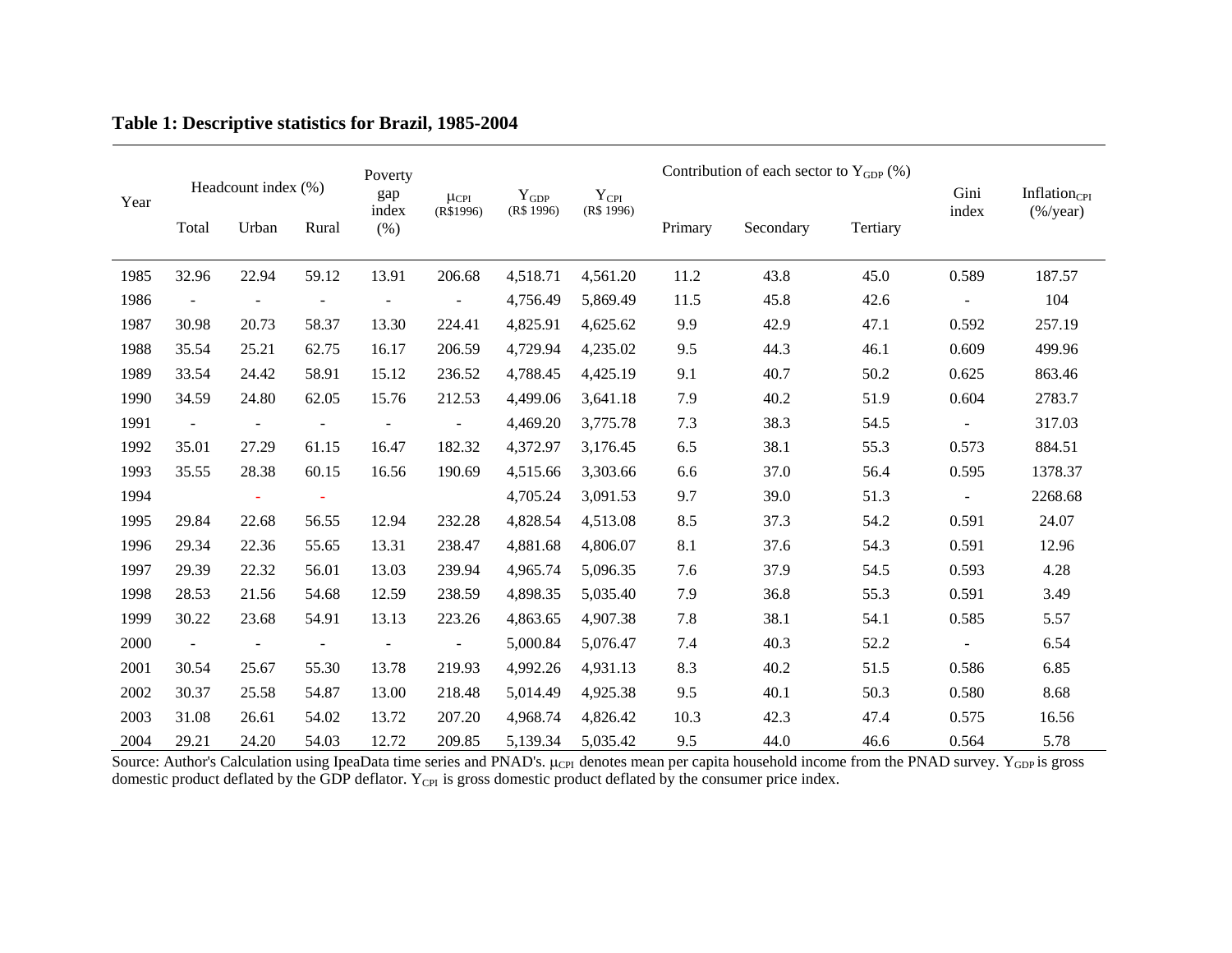|      | DIUMIŅ 1700 SVVT     |                             |                               |                              |
|------|----------------------|-----------------------------|-------------------------------|------------------------------|
| Year | <b>GDP</b><br>Growth | Primary<br>Sector<br>Growth | Secondary<br>Sector<br>Growth | Tertiary<br>Sector<br>Growth |
| 1987 | 2.6%                 | $-0.6%$                     | $-1.1%$                       | 4.4%                         |
| 1988 | $-8.7%$              | $-1.5%$                     | $-1.8%$                       | $-5.4%$                      |
| 1989 | 17.6%                | 0.6%                        | 1.2%                          | 15.9%                        |
| 1990 | $-26.3%$             | $-5.5%$                     | $-8.9\%$                      | $-11.8%$                     |
| 1991 | $-2.1%$              | $-0.7\%$                    | 0.0%                          | $-1.4%$                      |
| 1992 | $-11.1%$             | $-1.7%$                     | $-2.4%$                       | $-7.1%$                      |
| 1993 | 9.7%                 | 1.1%                        | 3.1%                          | 5.6%                         |
| 1995 | 7.9%                 | 2.8%                        | 3.3%                          | 1.9%                         |
| 1996 | 6.7%                 | 0.3%                        | 2.4%                          | 3.9%                         |
| 1997 | 5.6%                 | $-0.4%$                     | 1.9%                          | 4.1%                         |
| 1998 | $-0.1%$              | $-0.1%$                     | $-0.8%$                       | 0.8%                         |
| 1999 | $-4.2\%$             | 0.2%                        | 0.0%                          | $-4.4%$                      |
| 2000 | 4.5%                 | 0.2%                        | 2.5%                          | 1.8%                         |
| 2001 | $-2.0\%$             | 0.0%                        | 0.5%                          | $-2.5%$                      |
| 2002 | 2.6%                 | 1.4%                        | 0.8%                          | 0.4%                         |
| 2003 | $-2.2%$              | 0.9%                        | 1.1%                          | $-4.2%$                      |
| 2004 | 4.5%                 | $-0.3%$                     | 2.7%                          | 2.1%                         |

**Table 2: National GDP growth rates by sector: Brazil, 1985-2004**

Source: Author's Calculation from the National Accounts data reported in Table 1.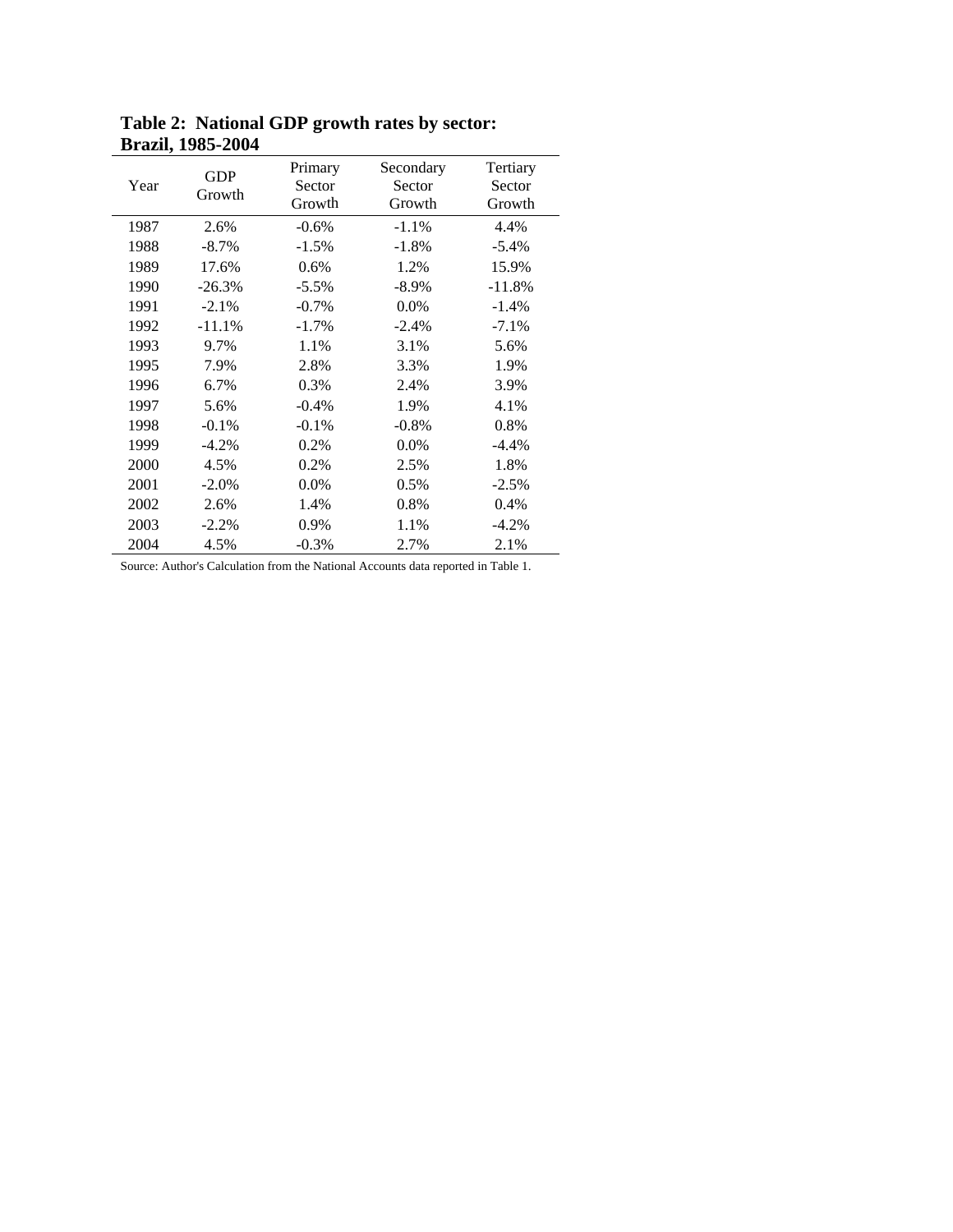| Coeff<br><b>Regressions</b><br>Coeff<br>Se<br>se<br>*<br>0.09<br>0.14<br>Real Agricultural Sector Output<br>$-0.25$<br>$-0.02$<br>ki<br>Real Industrial Sector Output<br>$\mathbf{k_i}$<br>$**$<br>$**$<br>0.08<br>0.12<br><b>Real Tertiary Sector Output</b><br>$-0.75$<br>$-0.99$<br>State specific time trend<br>yes<br>yes<br>$\mathbf{k_i}$<br>$\mathbf{k_i}$<br>Coeff<br>Coeff<br>Se<br>se<br>2.23<br>1.63<br>North<br>$-1.74$<br>$-1.85$<br>Acre<br>2.62<br>2.39<br>0.42<br>1.88<br>Amapá<br>*<br>0.74<br>0.56<br>$-0.94$<br>Amazonas<br>$-1.40$<br>0.88<br>0.55<br>Pará<br>$-0.57$<br>$-1.06$<br>0.95<br>1.27<br>Rondônia<br>$-1.28$<br>$-1.24$<br>5.32<br>5.51<br>Roraima<br>$-8.44$<br>$-8.66$<br>0.36<br>0.67<br>Northeast<br>Alagoas<br>$-0.26$<br>$-0.27$<br>* |
|-----------------------------------------------------------------------------------------------------------------------------------------------------------------------------------------------------------------------------------------------------------------------------------------------------------------------------------------------------------------------------------------------------------------------------------------------------------------------------------------------------------------------------------------------------------------------------------------------------------------------------------------------------------------------------------------------------------------------------------------------------------------------------|
|                                                                                                                                                                                                                                                                                                                                                                                                                                                                                                                                                                                                                                                                                                                                                                             |
|                                                                                                                                                                                                                                                                                                                                                                                                                                                                                                                                                                                                                                                                                                                                                                             |
|                                                                                                                                                                                                                                                                                                                                                                                                                                                                                                                                                                                                                                                                                                                                                                             |
|                                                                                                                                                                                                                                                                                                                                                                                                                                                                                                                                                                                                                                                                                                                                                                             |
|                                                                                                                                                                                                                                                                                                                                                                                                                                                                                                                                                                                                                                                                                                                                                                             |
|                                                                                                                                                                                                                                                                                                                                                                                                                                                                                                                                                                                                                                                                                                                                                                             |
|                                                                                                                                                                                                                                                                                                                                                                                                                                                                                                                                                                                                                                                                                                                                                                             |
|                                                                                                                                                                                                                                                                                                                                                                                                                                                                                                                                                                                                                                                                                                                                                                             |
|                                                                                                                                                                                                                                                                                                                                                                                                                                                                                                                                                                                                                                                                                                                                                                             |
|                                                                                                                                                                                                                                                                                                                                                                                                                                                                                                                                                                                                                                                                                                                                                                             |
|                                                                                                                                                                                                                                                                                                                                                                                                                                                                                                                                                                                                                                                                                                                                                                             |
|                                                                                                                                                                                                                                                                                                                                                                                                                                                                                                                                                                                                                                                                                                                                                                             |
|                                                                                                                                                                                                                                                                                                                                                                                                                                                                                                                                                                                                                                                                                                                                                                             |
|                                                                                                                                                                                                                                                                                                                                                                                                                                                                                                                                                                                                                                                                                                                                                                             |
| 0.19<br>0.34<br>Bahia<br>$-0.23$<br>$-0.60$                                                                                                                                                                                                                                                                                                                                                                                                                                                                                                                                                                                                                                                                                                                                 |
| **<br>**<br>0.17<br>0.32<br>Ceará<br>0.56<br>0.62                                                                                                                                                                                                                                                                                                                                                                                                                                                                                                                                                                                                                                                                                                                           |
| **<br>$**$<br>0.87<br>1.55<br>Maranhão<br>2.50<br>4.11                                                                                                                                                                                                                                                                                                                                                                                                                                                                                                                                                                                                                                                                                                                      |
| 0.76<br>0.47<br>Paraíba<br>0.52<br>$-0.09$                                                                                                                                                                                                                                                                                                                                                                                                                                                                                                                                                                                                                                                                                                                                  |
| 0.22<br>0.46<br>$-0.08$<br>Pernambuco<br>$-0.63$                                                                                                                                                                                                                                                                                                                                                                                                                                                                                                                                                                                                                                                                                                                            |
| $**$<br>**<br>0.39<br>0.60<br>Piauí<br>1.24<br>1.26                                                                                                                                                                                                                                                                                                                                                                                                                                                                                                                                                                                                                                                                                                                         |
| 0.18<br>0.29<br>0.32<br>Rio Grande do Norte<br>0.13                                                                                                                                                                                                                                                                                                                                                                                                                                                                                                                                                                                                                                                                                                                         |
| 0.22<br>0.11<br>0.00<br>$-0.05$<br>Sergipe                                                                                                                                                                                                                                                                                                                                                                                                                                                                                                                                                                                                                                                                                                                                  |
| 0.90<br>0.57<br>Southeast<br>Espírito Santo<br>$-0.36$<br>$-0.81$                                                                                                                                                                                                                                                                                                                                                                                                                                                                                                                                                                                                                                                                                                           |
| $* *$<br>0.38<br>0.23<br>Minas Gerais<br>$-0.50$<br>$-0.56$                                                                                                                                                                                                                                                                                                                                                                                                                                                                                                                                                                                                                                                                                                                 |
| 0.84<br>0.71<br>Rio de Janeiro<br>0.81<br>0.77                                                                                                                                                                                                                                                                                                                                                                                                                                                                                                                                                                                                                                                                                                                              |
| $**$<br>0.72<br>0.72<br>São Paulo<br>$-1.28$<br>$-1.41$                                                                                                                                                                                                                                                                                                                                                                                                                                                                                                                                                                                                                                                                                                                     |
| 0.70<br>0.48<br>South<br>Paraná<br>$-0.25$<br>0.08                                                                                                                                                                                                                                                                                                                                                                                                                                                                                                                                                                                                                                                                                                                          |
| 0.91<br>0.63<br>Rio Grande do Sul<br>1.01<br>0.96                                                                                                                                                                                                                                                                                                                                                                                                                                                                                                                                                                                                                                                                                                                           |
| 0.50<br>0.65<br>Santa Catarina<br>$-0.31$<br>$-0.43$                                                                                                                                                                                                                                                                                                                                                                                                                                                                                                                                                                                                                                                                                                                        |
| *<br>14.36<br>11.38<br>Center-West<br>Distrito Federal<br>$-26.22$<br>$-26.44$                                                                                                                                                                                                                                                                                                                                                                                                                                                                                                                                                                                                                                                                                              |
| $**$<br>0.42<br>0.65<br>Goiás<br>0.71<br>1.09                                                                                                                                                                                                                                                                                                                                                                                                                                                                                                                                                                                                                                                                                                                               |
| 1.79<br>1.27<br>Mato Grosso<br>$-0.28$<br>0.60                                                                                                                                                                                                                                                                                                                                                                                                                                                                                                                                                                                                                                                                                                                              |
| 1.56<br>1.01<br>Mato Grosso do Sul<br>$-0.88$<br>$-0.66$                                                                                                                                                                                                                                                                                                                                                                                                                                                                                                                                                                                                                                                                                                                    |
| $(-0.3727)$<br>$(-0.3183)$                                                                                                                                                                                                                                                                                                                                                                                                                                                                                                                                                                                                                                                                                                                                                  |
| ρ<br>Number of observations<br>390<br>390                                                                                                                                                                                                                                                                                                                                                                                                                                                                                                                                                                                                                                                                                                                                   |
| 26<br>26<br>Number of groups                                                                                                                                                                                                                                                                                                                                                                                                                                                                                                                                                                                                                                                                                                                                                |
| 15<br>15<br>Time periods                                                                                                                                                                                                                                                                                                                                                                                                                                                                                                                                                                                                                                                                                                                                                    |
| 366.2<br>212.3<br>Log likelihood                                                                                                                                                                                                                                                                                                                                                                                                                                                                                                                                                                                                                                                                                                                                            |
| df<br>p-value<br>Df<br>p-value<br>Hypothesis tests                                                                                                                                                                                                                                                                                                                                                                                                                                                                                                                                                                                                                                                                                                                          |
| $\chi^2(df)$<br>$\chi^2(df)$<br>Pattern of Growth does not matter                                                                                                                                                                                                                                                                                                                                                                                                                                                                                                                                                                                                                                                                                                           |
| 0.000<br>77<br>0.003<br>77<br>153.10<br>116.36                                                                                                                                                                                                                                                                                                                                                                                                                                                                                                                                                                                                                                                                                                                              |
| $H_0$ : $\beta_i^j = \beta \ \forall j = P, S, T$                                                                                                                                                                                                                                                                                                                                                                                                                                                                                                                                                                                                                                                                                                                           |
| Sectoral Growth matter but geography does not                                                                                                                                                                                                                                                                                                                                                                                                                                                                                                                                                                                                                                                                                                                               |
| 0.001<br>75<br>0.009<br>75<br>121.22<br>107.22<br>$H_0: \beta_i^j = \beta^j \; \forall j = P,S,T$                                                                                                                                                                                                                                                                                                                                                                                                                                                                                                                                                                                                                                                                           |
| Sectoral Growth does not matter but geography does                                                                                                                                                                                                                                                                                                                                                                                                                                                                                                                                                                                                                                                                                                                          |
| 0.001<br>0.032<br>52<br>52<br>88.89<br>72.39<br>$H_0: \beta_i^j = \beta_i \ \forall j = P, S, T$                                                                                                                                                                                                                                                                                                                                                                                                                                                                                                                                                                                                                                                                            |
| <b>Pooling restrictions</b>                                                                                                                                                                                                                                                                                                                                                                                                                                                                                                                                                                                                                                                                                                                                                 |
| 25<br>0.516<br>25<br>0.261<br>29.06<br>24.06<br>$H_0$ : $\rho_i = \rho$                                                                                                                                                                                                                                                                                                                                                                                                                                                                                                                                                                                                                                                                                                     |
| 50<br>0.372<br>50<br>0.130<br>$H_0: \beta_i^j = \beta^j \; \forall j = P, T$<br>52.64<br>61.37                                                                                                                                                                                                                                                                                                                                                                                                                                                                                                                                                                                                                                                                              |
| 76<br>0.059<br>$H_0: \beta_i^j = \beta^j \; \forall \; j = S, T \; \& \; \pi_i = \pi = 0$<br>$\frac{1}{2}$<br>96.16<br>-                                                                                                                                                                                                                                                                                                                                                                                                                                                                                                                                                                                                                                                    |

**Table 3: Regressions for poverty at state level allowing coefficients to vary across sectors and states**

S ource: PNAD 1985-2004; Author's calculation. Note: \*\* significant at 5%;\* significant at 10%.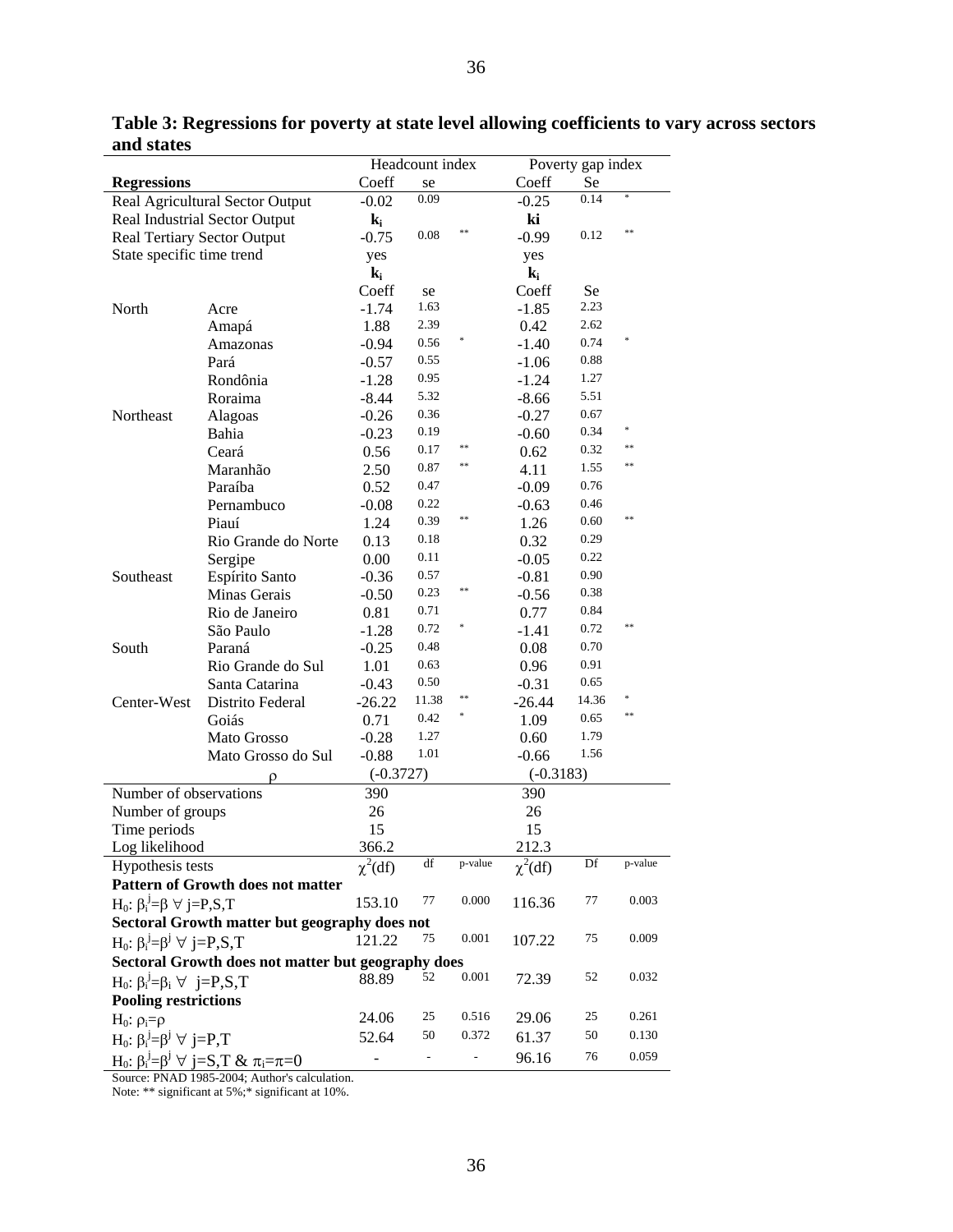|                                    |                                                                    | Headcount index |       | Poverty gap index |                |          |            |
|------------------------------------|--------------------------------------------------------------------|-----------------|-------|-------------------|----------------|----------|------------|
| <b>Regressions</b>                 |                                                                    | Coeff           | se    |                   | Coeff          | se       |            |
|                                    | Real Agricultural Sector Output                                    |                 |       |                   |                |          |            |
|                                    | Before 1994                                                        | 0.077           | 0.14  |                   | $-0.030$       | 0.18     |            |
|                                    | After 1994                                                         | $-0.112$        | 0.19  |                   | $-0.499$       | 0.07     | $\ast$     |
|                                    | Real Industrial Sector Output                                      | $\mathbf{k_i}$  |       |                   | $\mathbf{k_i}$ |          |            |
| <b>Real Tertiary Sector Output</b> |                                                                    | $-0.623$        | 0.08  | $**$              | $-0.843$       | 0.11     | $\ast\ast$ |
| State specific time trend          |                                                                    | yes             |       |                   | yes            |          |            |
| Dummy if before 1994 (I)           |                                                                    | 0.024           | 0.01  | $**$              | 0.050          | 0.01     | $* *$      |
| Social Expenditure (SOC)           |                                                                    | 0.030           | 0.02  | *                 | 0.075          | 0.03     | **         |
| Investiment (INV)                  |                                                                    | $-0.004$        | 0.00  |                   | $-0.003$       | 0.01     |            |
| Inflation rate (CPI)               |                                                                    | 0.015           | 0.00  | $**$              | 0.024          | 0.00     | **         |
| Social Security (SSA)              |                                                                    | $-0.060$        | 0.01  | $**$              | $-0.077$       | 0.02     | $* *$      |
|                                    |                                                                    | $\mathbf{k_i}$  |       |                   | $\mathbf{k_i}$ |          |            |
|                                    |                                                                    | Coeff           | se    |                   | Coeff          | se       |            |
| North                              | Acre                                                               | $-1.216$        | 1.39  |                   | 0.068          | 0.04     |            |
|                                    | Amapá                                                              | $-2.471$        | 5.43  |                   | 0.077          | 0.08     |            |
|                                    | Amazonas                                                           | $-1.001$        | 0.58  |                   | 0.074          | 0.06     |            |
|                                    | Pará                                                               | $-0.813$        | 0.82  |                   | 0.028          | 0.04     |            |
|                                    | Rondônia                                                           | $-0.695$        | 0.79  |                   | 0.032          | 0.04     |            |
|                                    | Roraima                                                            | $-8.180$        | 4.91  |                   | 0.076          | 0.10     |            |
| Northeast                          | Alagoas                                                            | $-0.194$        | 0.31  |                   | 0.010          | 0.02     |            |
|                                    | Bahia                                                              | $-0.428$        | 0.27  |                   | 0.003          | 0.02     |            |
|                                    | Ceará                                                              | 0.439           | 0.17  | $**$              | $-0.026$       | $0.01\,$ |            |
|                                    | Maranhão                                                           | 2.076           | 1.00  | $**$              | $-0.048$       | 0.02     | **         |
|                                    | Paraíba                                                            | 0.455           | 0.50  |                   | $-0.018$       | 0.02     |            |
|                                    | Pernambuco                                                         | $-0.224$        | 0.18  |                   | 0.011          | 0.01     |            |
|                                    | Piauí                                                              | 0.879           | 0.41  | $**$              | $-0.039$       | 0.02     | $\ast\ast$ |
|                                    | Rio Grande do Norte                                                | $-0.157$        | 0.42  |                   | $-0.016$       | 0.02     |            |
|                                    | Sergipe                                                            | 0.063           | 0.15  |                   | $-0.013$       | 0.02     |            |
| Southeast                          | Espírito Santo                                                     | $-0.340$        | 0.47  |                   | $-0.036$       | 0.02     | *          |
|                                    | Minas Gerais                                                       | $-0.703$        | 0.21  | $**$              | $-0.030$       | 0.01     | **         |
|                                    | Rio de Janeiro                                                     | 0.564           | 0.71  |                   | $-0.015$       | 0.04     |            |
|                                    | São Paulo                                                          | $-1.347$        | 0.69  | $**$              | 0.013          | 0.03     |            |
| South                              | Paraná                                                             | $-0.540$        | 0.52  |                   | $-0.039$       | 0.03     |            |
|                                    | Rio Grande do Sul                                                  | 0.455           | 0.54  |                   | $-0.019$       | 0.03     |            |
|                                    | Santa Catarina                                                     | $-0.525$        | 0.50  |                   | $-0.058$       | 0.03     | *          |
| Center-West                        | Distrito Federal                                                   | $-25.372$       | 10.24 | $**$              | 0.022          | 0.05     |            |
|                                    | Goiás                                                              | 0.570           | 0.42  |                   | $-0.045$       | 0.03     | *          |
|                                    | Mato Grosso                                                        | 0.118           | 1.08  |                   | $-0.029$       | 0.03     |            |
|                                    | Mato Grosso do Sul                                                 | $-0.832$        | 1.02  |                   | 0.014          | 0.04     |            |
|                                    |                                                                    | $(-0.3854)$     |       |                   | $(-0.3530)$    |          |            |
|                                    | ρ                                                                  |                 |       |                   |                |          |            |
| Number of observations             |                                                                    | 364             |       |                   | 364            |          |            |
| Number of groups                   |                                                                    | 26              |       |                   | 26             |          |            |
| Time periods                       |                                                                    | 14              |       |                   | 14             |          |            |
| Log likelihood                     |                                                                    | 372.11          |       |                   | 242.62         |          |            |
|                                    |                                                                    |                 |       |                   |                |          |            |
| Hypothesis tests                   |                                                                    | $\chi^2(df)$    | df    | p-value           | $\chi^2(df)$   | df       | p-value    |
| Pooling restrictions <sup>1</sup>  |                                                                    |                 |       |                   |                |          |            |
| $H_0$ :                            | $\beta_{iB}^S = \beta_{iA}^S = \beta_i^S \& \beta_B^T = \beta_A^T$ | 30.27           | 27    | 0.302             | 23.39          | 27       | 0.664      |

**Table 4: Regressions for state poverty allowing for elasticity differences across sectors and states and sub-periods** 

Source: PNAD 1985-2004; Author's calculation.

Note: \*\* significant at 5%;\* significant at 10%; 1 - Base model for pooling restriction tests is presented in equation 3.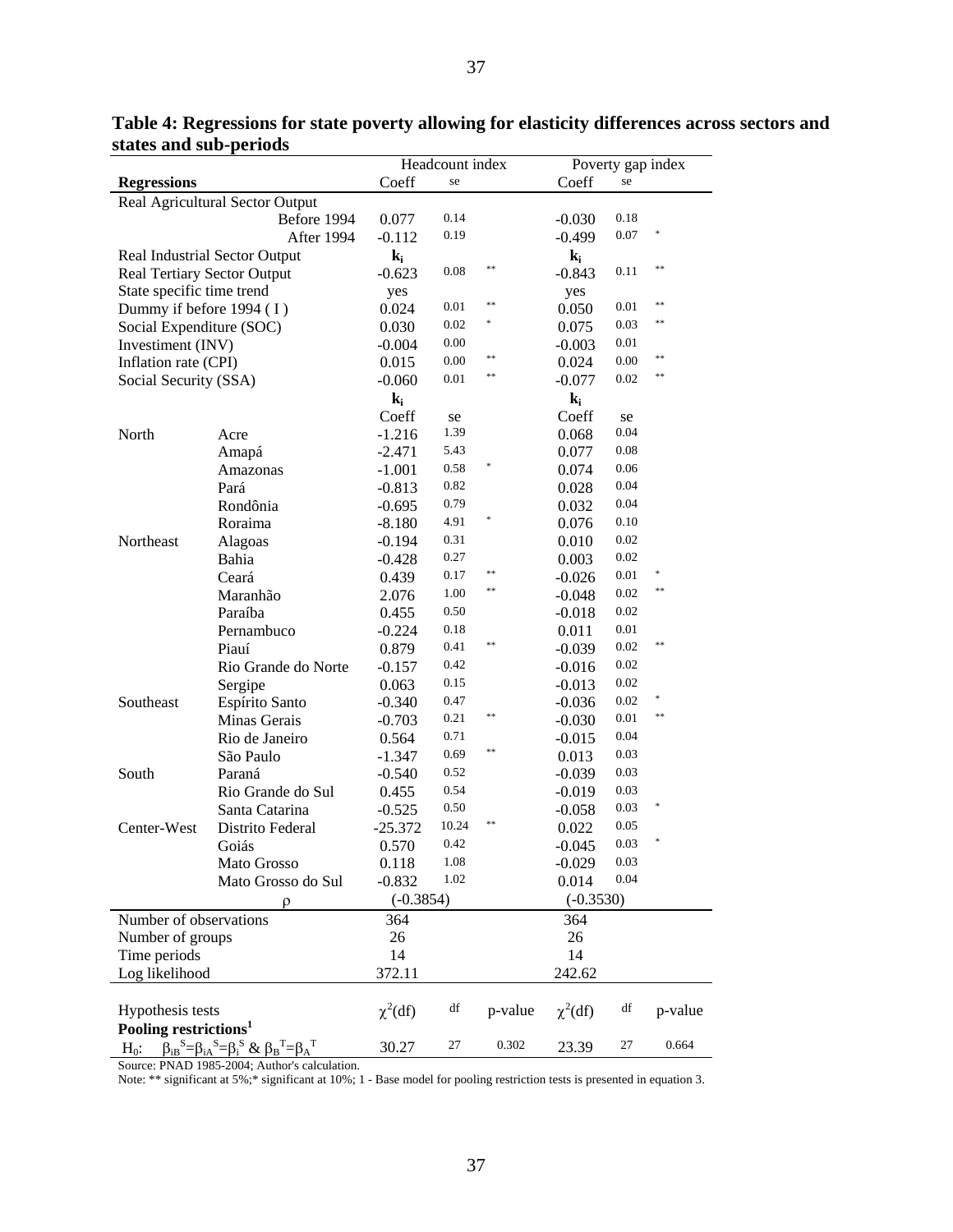|                                      | Pre 1994 | Post 1994 | Total    |
|--------------------------------------|----------|-----------|----------|
| Rate of reduction in headcount index | 0.042    | $-0.022$  | $-0.001$ |
| Components                           |          |           |          |
| Pure Growth (G)                      | 0.025    | $-0.008$  | 0.002    |
| Sectoral Pattern of Growth (S)       | 0.000    | 0.002     | 0.002    |
| Social Security and Assistance (SSA) | $-0.015$ | $-0.007$  | $-0.010$ |
| State-level Public Spending (SPS)    | 0.000    | 0.003     | 0.002    |
| Inflation (INF)                      | 0.024    | $-0.002$  | 0.006    |
| State specific trends ( $E(\pi_i)$ ) | $-0.004$ | $-0.003$  | $-0.004$ |
| Residual                             | 0.012    | $-0.006$  | 0.000    |
| Rate of reduction in poverty gap     | 0.059    | $-0.027$  | 0.001    |
| index                                |          |           |          |
| Components                           |          |           |          |
| Pure Growth (G)                      | 0.034    | $-0.010$  | 0.004    |
| Sectoral Pattern of Growth (S)       | 0.004    | 0.004     | 0.004    |
| Social Security and Assistance (SSA) | $-0.019$ | $-0.009$  | $-0.013$ |
| State-level Public Spending (SPS)    | $-0.001$ | 0.008     | 0.005    |
| Inflation (INF)                      | 0.050    | $-0.004$  | 0.014    |
| State specific trends ( $E(\pi_i)$ ) | $-0.010$ | $-0.009$  | $-0.009$ |
| Residual                             | 0.001    | $-0.006$  | $-0.004$ |

38

**Table 5: Decomposition of overall poverty reduction**

Source:PNAD 1985-2004; Author's Calculation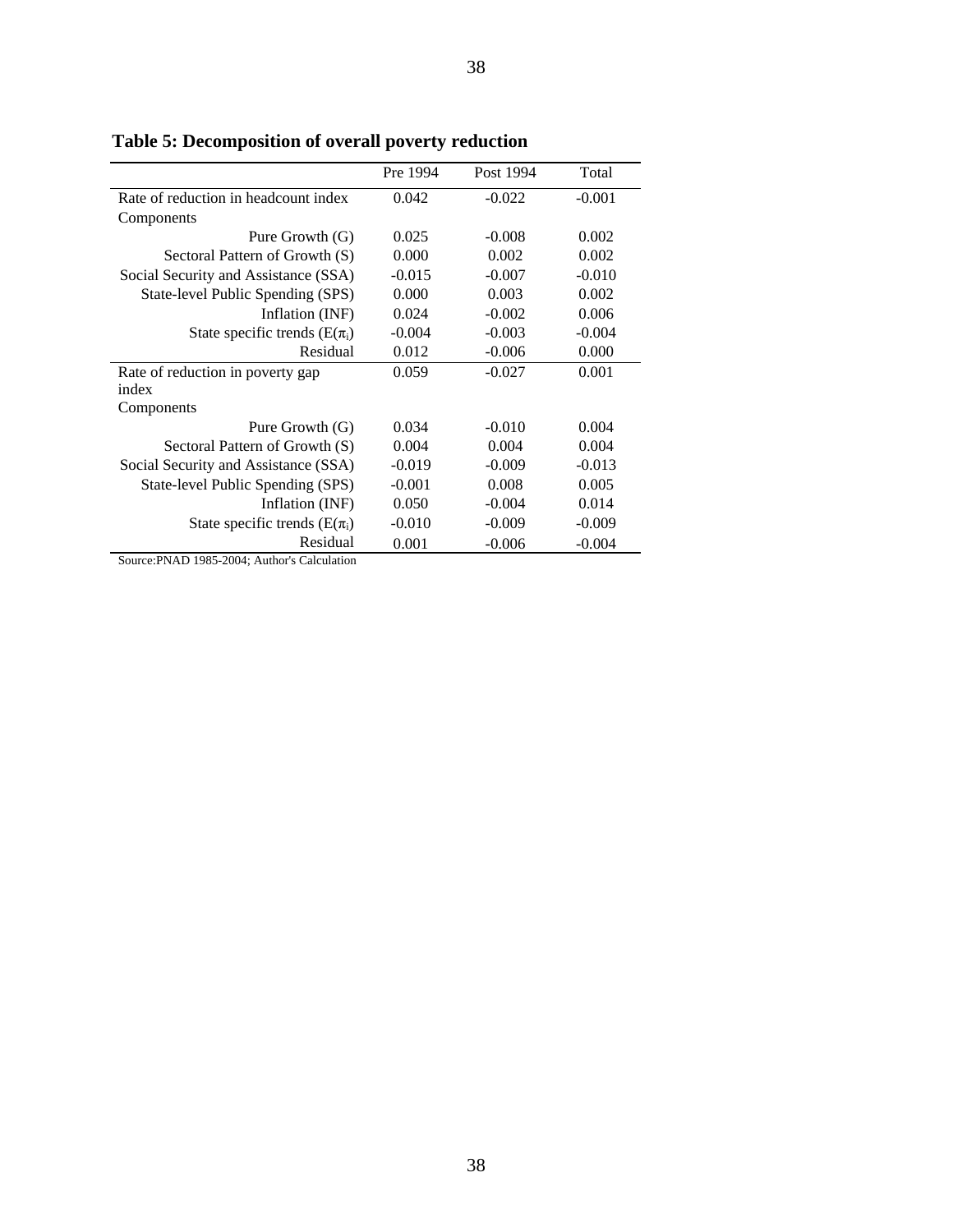|                                                |             | Headcount index |      |    | Poverty gap index |      |       |  |
|------------------------------------------------|-------------|-----------------|------|----|-------------------|------|-------|--|
|                                                |             | Coeff           | se   |    | Coeff             | se   |       |  |
| Real primary sector output                     |             |                 |      |    |                   |      |       |  |
|                                                | Before 1994 | $-0.030$        | 0.11 |    | $-0.097$          | 0.16 |       |  |
|                                                | After 1994  | $-0.043$        | 0.19 |    | $-0.428$          | 0.29 |       |  |
| Real secondary sector output                   |             | $\bf k$         |      |    | $\bf k$           |      |       |  |
| Real tertiary sector output                    |             | $-0.595$        | 0.08 | ** | $-0.772$          | 0.11 | **    |  |
| State specific time trend                      |             | yes             |      |    | yes               |      |       |  |
| Dummy if before 1994 (I)                       |             | 0.023           | 0.01 | ** | 0.048             | 0.01 | $**$  |  |
| State social expenditure (SOC)                 |             | 0.022           | 0.02 |    | 0.067             | 0.03 | $**$  |  |
| State investment (INV)                         |             | $-0.003$        | 0.00 |    | $-0.002$          | 0.01 |       |  |
| Inflation rate (CPI)                           |             | 0.017           | 0.00 | ** | 0.026             | 0.00 | $**$  |  |
| Social security and assistance (SSA)           |             | $-0.067$        | 0.02 | ** | $-0.082$          | 0.02 | $***$ |  |
| 1970 Census Variables at State Level           |             | Coeff           | se   |    | Coeff             | se   |       |  |
| k                                              |             | 3.651           | 1.29 | ** | 3.076             | 1.77 |       |  |
| k * Per Capita GDP                             |             | $-0.487$        | 0.16 | ** | $-0.475$          | 0.23 | **    |  |
| k * Theil index of household per capita income |             | 0.535           | 0.43 |    | $-0.259$          | 0.72 |       |  |
| ρ                                              |             | $(-0.3450)$     |      |    | $(-0.3346)$       |      |       |  |
| Number of observations                         |             | 364             |      |    | 364               |      |       |  |
| Number of groups                               |             | 26              |      |    | 26                |      |       |  |
| Time periods                                   |             | 14              |      |    | 14                |      |       |  |
| Log likelihood                                 |             | 348.68          |      |    | 222.37            |      |       |  |

### **Table 6: Regressions for state poverty with initial conditions for GDP and inequality**

Source: PNAD 1985-2004; Author's Calculation

Note: \*\* significant at  $5\%$ ; \* significant at  $10\%$ ; 1 - Base model is presented in equations 4 and 5.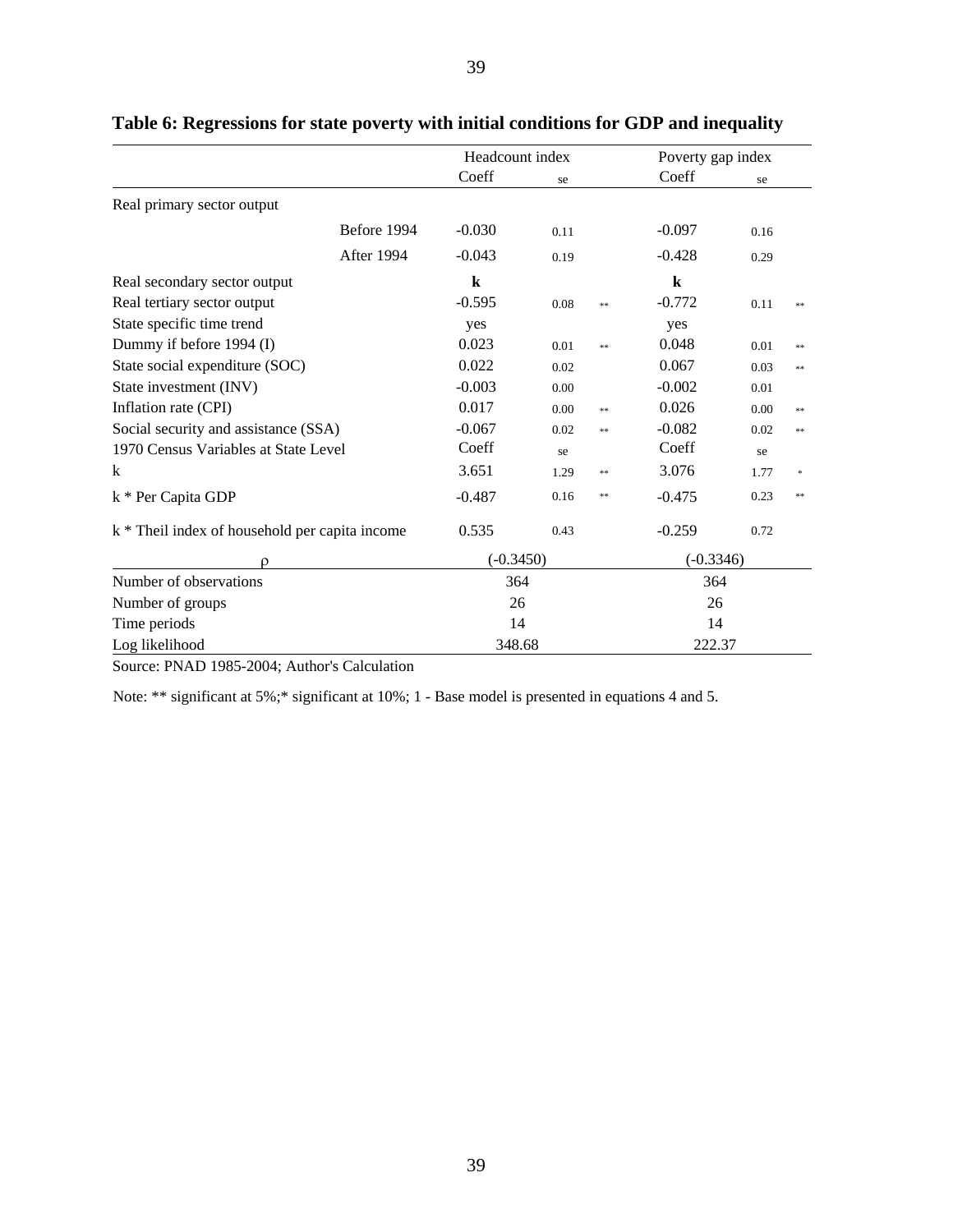|                                                                    |          | Headcount index    | Poverty gap index |             |       |  |  |
|--------------------------------------------------------------------|----------|--------------------|-------------------|-------------|-------|--|--|
| <b>Regressions</b>                                                 | Coeff    | se                 | Coeff             | se          |       |  |  |
| Real Agricultural Sector Output                                    |          |                    |                   |             |       |  |  |
| Before 1994                                                        | 0.061    | 0.12               | 0.161             | 0.18        |       |  |  |
| After 1994                                                         | $-0.007$ | 0.19               | $-0.130$          | 0,27        |       |  |  |
| Real Industrial Sector Output                                      | $\bf k$  |                    | $\bf k$           |             |       |  |  |
| <b>Real Tertiary Sector Output</b>                                 | $-0.603$ | 0.08<br>$**$       | $-0.861$          | 0.11        | $***$ |  |  |
| State specific time trend                                          | yes      |                    | yes               |             |       |  |  |
| Dummy if before 1994 (I)                                           | 0.023    | 0.01<br>$\ast\ast$ | 0.048             | 0.01        | $***$ |  |  |
| Social Expenditure (SOC)                                           | 0.014    | 0.01               | 0.027             | 0.03        |       |  |  |
| Investment (INV)                                                   | $-0.003$ | 0.01               | 0.002             | 0.01        |       |  |  |
| Inflation rate (CPI)                                               | 0.017    | 0.01<br>$**$       | 0.033             | 0.01        | $* *$ |  |  |
| Social Security (SSA)                                              | $-0.058$ | 0.01<br>$**$       | $-0.051$          | 0.02        | $* *$ |  |  |
| 1970 Census Variables at State Level                               | Coeff    | se                 | Coeff             | se          |       |  |  |
| $\bf k$                                                            | $-4.100$ | 1.64<br>**         | $-3.165$          | 2.73        |       |  |  |
| k' * Average years of schooling of adult population                | $-0.176$ | 0.30               | $-0.123$          | 0.46        |       |  |  |
| k' * Infant Mortality Rate per 100,000 people                      | 0.766    | 0.30<br>$***$      | 0.579             | 0.51        |       |  |  |
| k' * Share of labor force employed in Industry associated to Union | $-0.299$ | 0.18<br>$\ast$     | $-0.449$          | 0.25        |       |  |  |
| O                                                                  |          | $(-0.3499)$        |                   | $(-1.1222)$ |       |  |  |
| Number of observations                                             |          | 364                | 364               |             |       |  |  |
| Number of groups                                                   |          | 26                 | 26                |             |       |  |  |
| Time periods                                                       |          | 14                 |                   | 14          |       |  |  |
| Log likelihood                                                     |          | 350,41             |                   | 152,39      |       |  |  |

### Table 7: Regressions for state poverty with initial conditions for human de[velop](#page-5-0)ment, infrastructure and political participation

Source: PNAD 1985-2004; Author's Calculation

Note: \*\* significant at 5%;\* significant at 10%; 1 - Base model is presented in equations 4 and 5.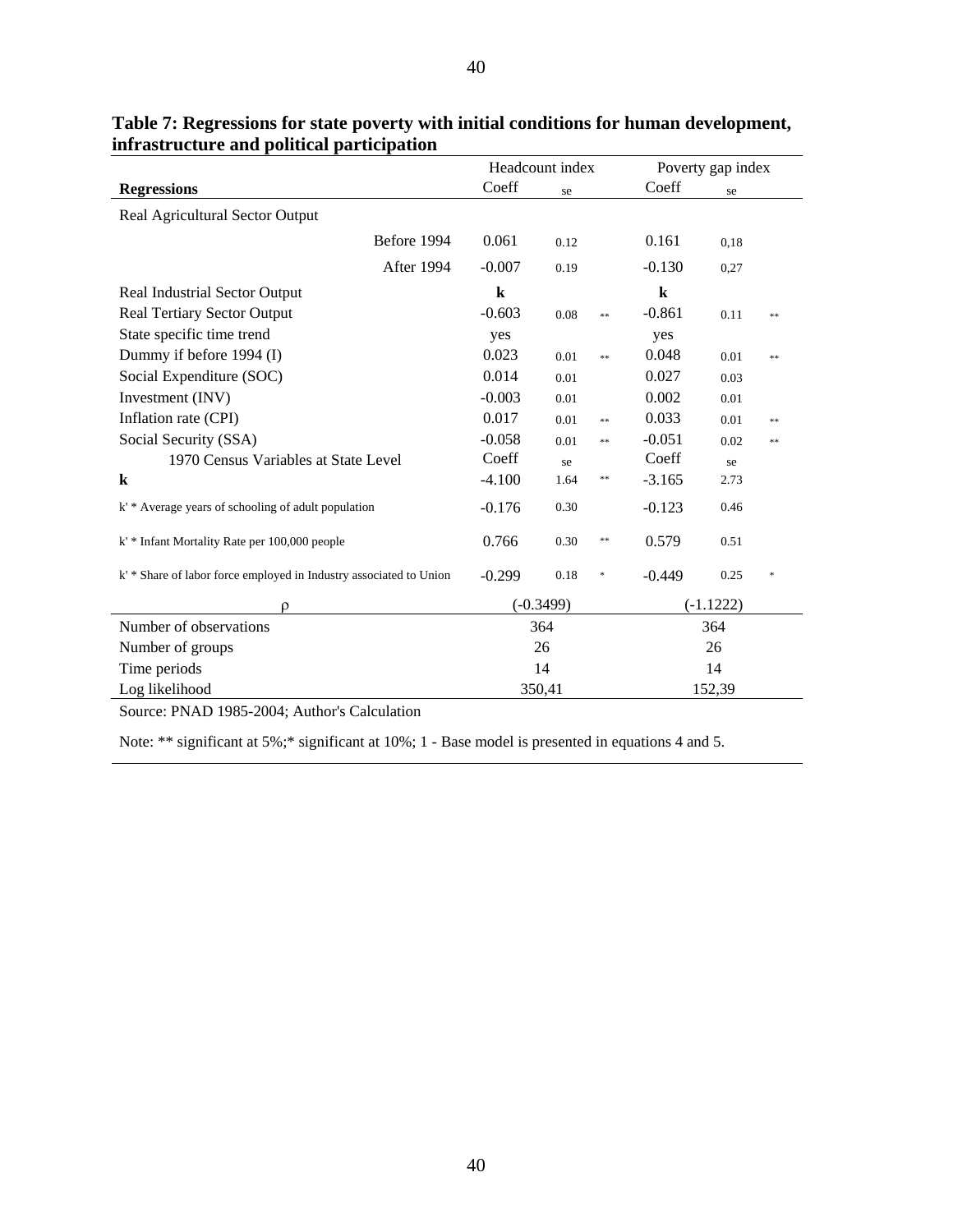#### **Table 8: Initial conditions at state level in 1970**

| <b>State</b>        | Share of the<br>population with<br>at least 0-4 years<br>of schooling (%) | Illiteracy<br>Rate $(\% )$ | Infant mortality<br>rate per 100,000<br>people | Household per<br>capita income<br>as share of<br>minimum<br>wage | Theil<br>index | GDP per<br>Capita | Urbaniz-<br>ation rate<br>(% ) | Share of<br>households<br>with access<br>to electricity<br>(% ) | Labor force<br>unionization rate<br>in manufacturing<br>(% ) |
|---------------------|---------------------------------------------------------------------------|----------------------------|------------------------------------------------|------------------------------------------------------------------|----------------|-------------------|--------------------------------|-----------------------------------------------------------------|--------------------------------------------------------------|
| Rondônia            | 86.4                                                                      | 42.4                       | 156.1                                          | 0.68                                                             | 0.440          | 2,396.64          | 54.6                           | 25.2                                                            | 0.0                                                          |
| Acre                | 93.5                                                                      | 63.7                       | 120.7                                          | 0.42                                                             | 0.400          | 1,547.56          | 27.6                           | 14.3                                                            | 0.0                                                          |
| Amazonas            | 86.5                                                                      | 48.3                       | 112.1                                          | 0.45                                                             | 0.480          | 1,877.14          | 42.5                           | 27.6                                                            | 52.2                                                         |
| Roraima             | 81.0                                                                      | 44.3                       | 113.3                                          | 0.55                                                             | 0.410          | 2,077.20          | 43.0                           | 28.8                                                            | 0.0                                                          |
| Pará                | 85.2                                                                      | 41.2                       | 110.8                                          | 0.41                                                             | 0.440          | 1,312.50          | 47.2                           | 28.1                                                            | 59.5                                                         |
| Amapá               | 81.0                                                                      | 41.1                       | 113.3                                          | 0.49                                                             | 0.350          | 2,528.06          | 54.8                           | 37.0                                                            | 69.0                                                         |
| Maranhão            | 93.1                                                                      | 64.3                       | 149.6                                          | 0.27                                                             | 0.330          | 711.90            | 25.2                           | 6.2                                                             | 40.6                                                         |
| Piauí               | 92.9                                                                      | 67.6                       | 148.2                                          | 0.19                                                             | 0.460          | 555.92            | 32.1                           | 9.1                                                             | 45.1                                                         |
| Ceará               | 62.7                                                                      | 61.3                       | 192.8                                          | 0.26                                                             | 0.600          | 841.51            | 40.9                           | 20.2                                                            | 34.3                                                         |
| Rio Grande do Norte | 89.4                                                                      | 59.3                       | 235.6                                          | 0.26                                                             | 0.570          | 873.66            | 47.5                           | 22.4                                                            | 65.9                                                         |
| Paraíba             | 90.8                                                                      | 60.6                       | 207.3                                          | 0.23                                                             | 0.580          | 764.23            | 42.1                           | 26.3                                                            | 65.2                                                         |
| Pernambuco          | 86.3                                                                      | 56.1                       | 203.4                                          | 0.38                                                             | 0.630          | 1,454.38          | 54.4                           | 38.0                                                            | 52.6                                                         |
| Alagoas             | 93.4                                                                      | 65.9                       | 199.8                                          | 0.30                                                             | 0.520          | 1,111.07          | 39.8                           | 24.8                                                            | 80.9                                                         |
| Sergipe             | 93.3                                                                      | 58.6                       | 166.0                                          | 0.31                                                             | 0.530          | 1,243.72          | 46.0                           | 31.2                                                            | 60.9                                                         |
| Bahia               | 89.4                                                                      | 57.0                       | 148.5                                          | 0.36                                                             | 0.580          | 1,317.78          | 41.0                           | 22.7                                                            | 62.5                                                         |
| Minas Gerais        | 88.6                                                                      | 40.4                       | 105.3                                          | 0.47                                                             | 0.630          | 1,870.69          | 52.5                           | 40.5                                                            | 63.3                                                         |
| Espírito Santo      | 85.6                                                                      | 39.3                       | 91.7                                           | 0.43                                                             | 0.560          | 1,908.09          | 45.0                           | 38.7                                                            | 30.8                                                         |
| Rio de Janeiro      | 60.6                                                                      | 21.8                       | 86.0                                           | 1.20                                                             | 0.360          | 4,797.33          | 87.9                           | 82.1                                                            | 41.0                                                         |
| São Paulo           | 80.1                                                                      | 21.4                       | 89.2                                           | 1.15                                                             | 0.560          | 5,722.22          | 80.3                           | 80.5                                                            | 69.4                                                         |
| Paraná              | 89.9                                                                      | 36.3                       | 98.6                                           | 0.51                                                             | 0.500          | 2,030.61          | 35.8                           | 32.0                                                            | 60.7                                                         |
| Santa Catarina      | 87.3                                                                      | 24.4                       | 85.4                                           | 0.48                                                             | 0.440          | 2,398.51          | 42.6                           | 49.0                                                            | 76.2                                                         |
| Rio Grande do Sul   | 69.4                                                                      | 23.3                       | 62.8                                           | 0.69                                                             | 0.570          | 3,346.05          | 52.9                           | 51.7                                                            | 65.9                                                         |
| Mato Grosso         | 90.1                                                                      | 42.2                       | 97.3                                           | 0.45                                                             | 0.45           | 1,723.06          | 40.8                           | 21.6                                                            | 10.5                                                         |
| Goiás               | 90.6                                                                      | 45.3                       | 91.8                                           | 0.43                                                             | 0.466          | 1,328.95          | 41.9                           | 24.9                                                            | 62.1                                                         |
| Distrito Federal    | 65.3                                                                      | 23.6                       | 109.5                                          | 1.13                                                             | 0.570          | 6,078.81          | 96.0                           | 68.1                                                            | 81.0                                                         |

Source: CENSUS 1970; IBGE; Fundação João Pinheiro; IPEA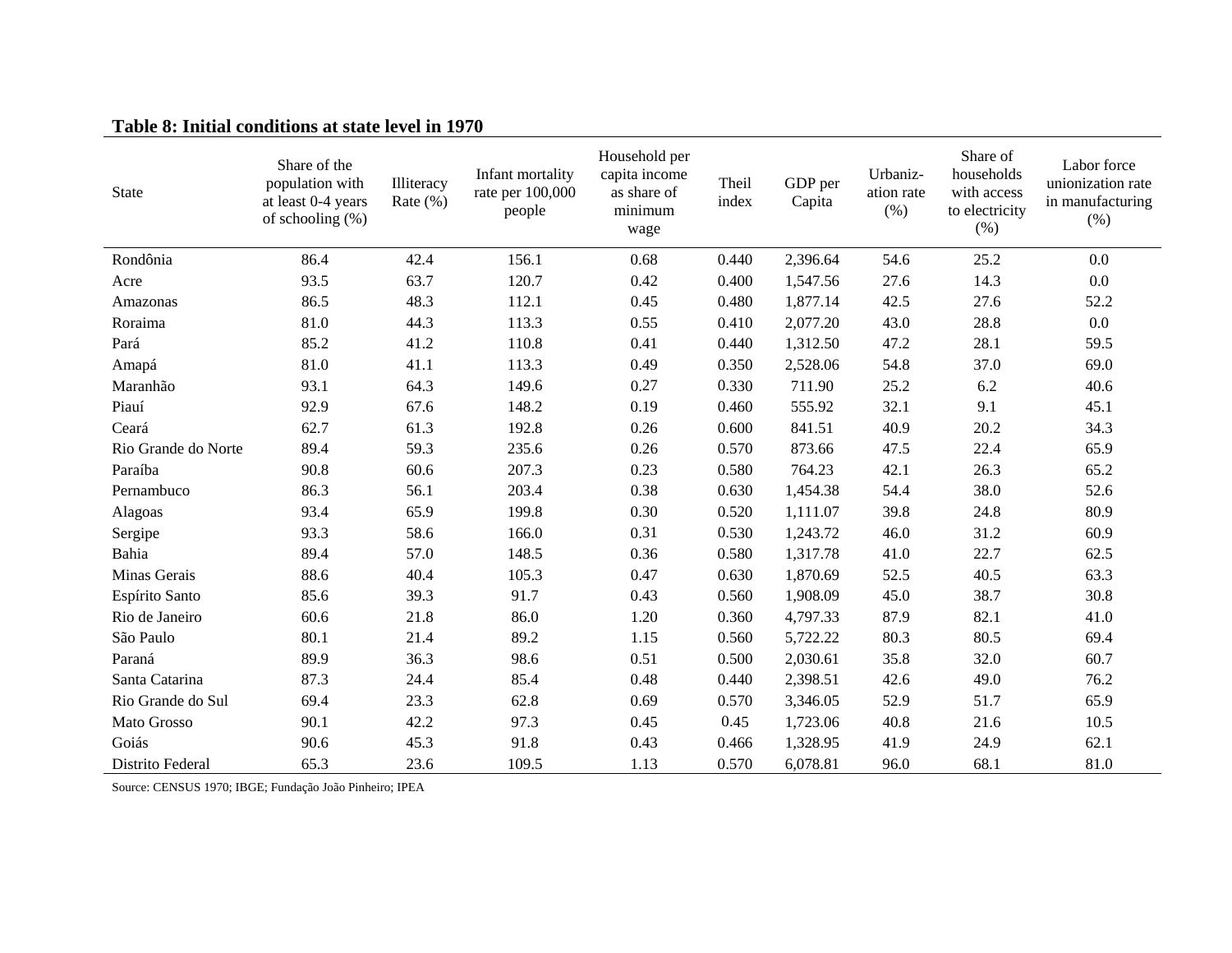

 **Figure 1: Evolution of Federal expenditure in social security and assistance**

Source: Authors' calculation.



**Figure 2: Sectoral shares of GDP**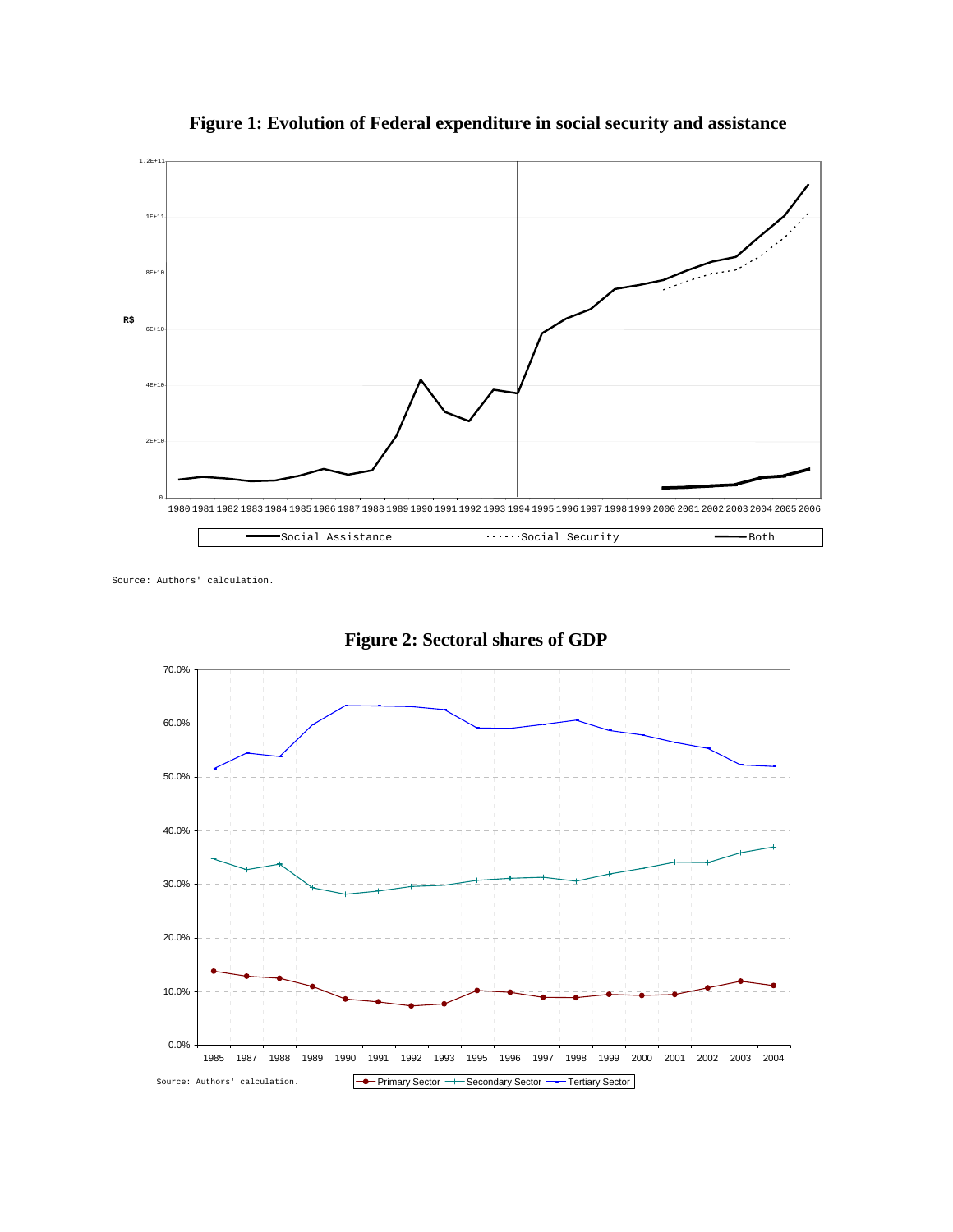

**Figure 3a: Weighted average of sectoral growth elasticity for headcount index** 

**Figure 3b: Weighted average of sectoral elasticity for poverty gap index** 

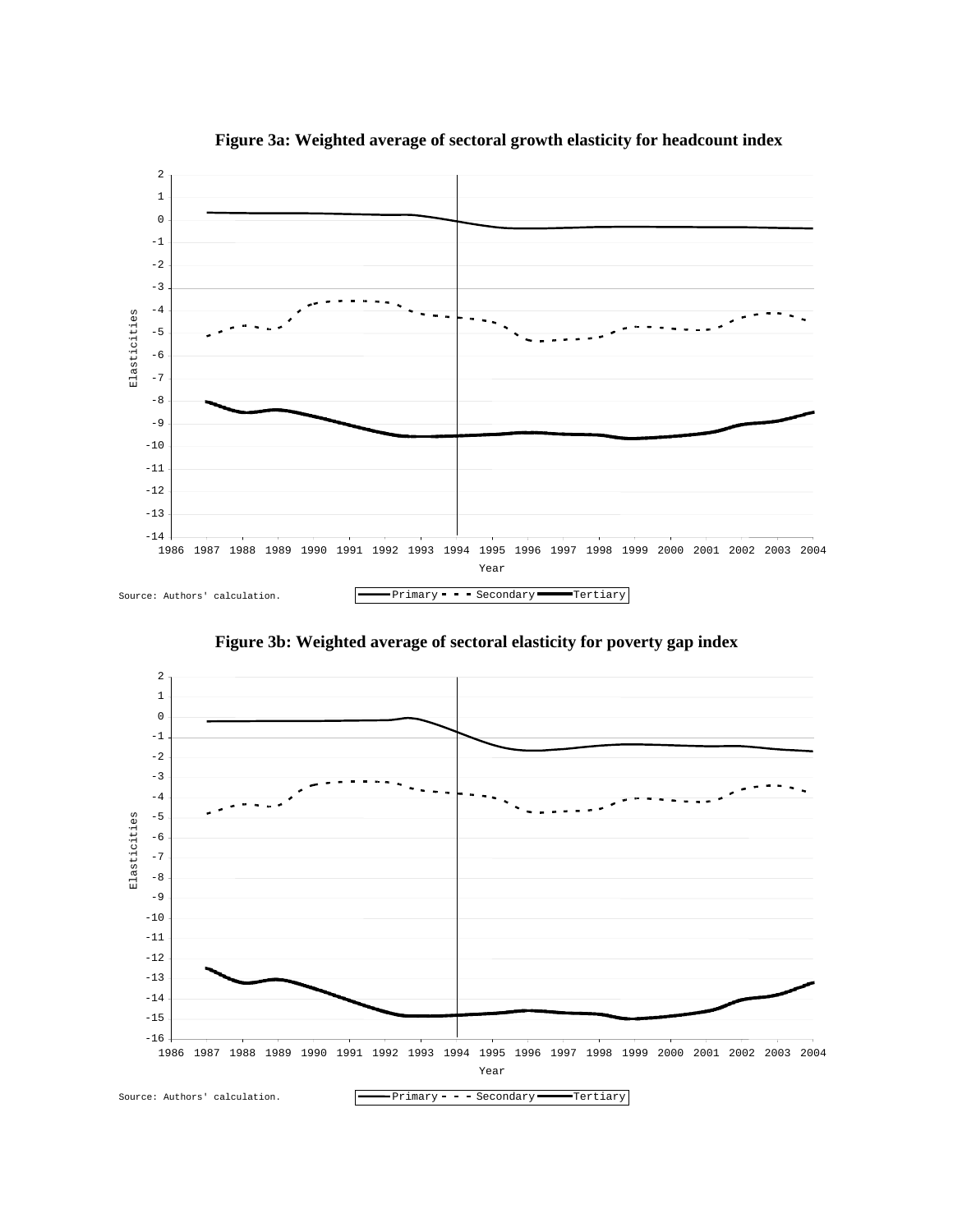

**Figure 4: Growth incidence curves for Brazil**